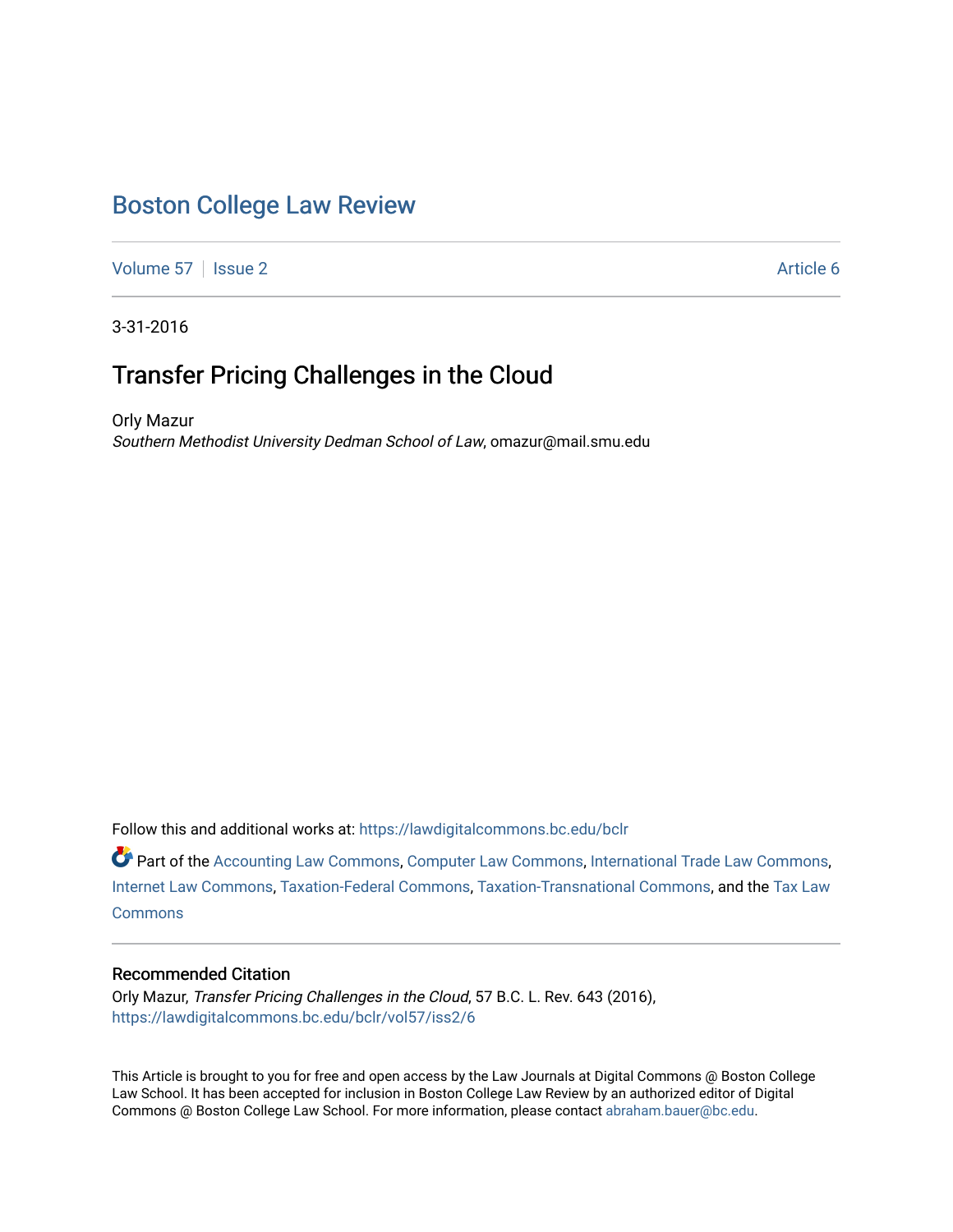# **TRANSFER PRICING CHALLENGES IN THE CLOUD**

# ORLY MAZUR<sup>[\\*](#page-1-0)</sup>

**Abstract:** Cloud computing has fundamentally changed how companies operate. Companies have quickly adapted by moving their businesses to the cloud, but international tax standards have failed to follow suit. As a result, taxpayers and tax administrations confront significant tax challenges in applying outdated tax principles to this new environment. One particular area that raises perplexing tax issues is the transfer pricing rules. The transfer pricing rules set forth the intercompany price a cloud service provider must charge an affiliate using its cloud services, which ultimately affects the determination of the jurisdiction in which the company's profits are taxed. This Article argues that, due to the nature of the cloud, the current transfer pricing rules give U.S. multinational enterprises substantial freedom to shift profits to low-tax jurisdictions and avoid tax in the United States in a practice commonly referred to as base erosion and profit shifting, or "BEPS." This type of aggressive international tax planning has become a pressing problem worldwide that poses a serious risk to tax sovereignty, tax fairness, and the integrity of the corporate income tax. The Organisation for Economic Co-operation and Development ("OECD") launched an action plan to address the BEPS problem, but the OECD's work falls short of coming up with an innovative solution that will minimize the artificial shifting of profits abroad. In response, this Article recommends that, given the features of this new business environment, an international tax reform solution that adopts formulary apportionment or the profit-split methodology on a coordinated global basis would better address BEPS and minimize the undesirable policy results of our current transfer pricing rules.

# **INTRODUCTION**

The buzzword "cloud computing" is more than a technological fad. As businesses from all industries increasingly move their operations to the

 <sup>© 2016,</sup> Orly Mazur. All rights reserved.

<span id="page-1-0"></span>Assistant Professor of Law, SMU Dedman School of Law. I would like to acknowledge and thank former SMU Dedman School of Law Dean *ad interim* Julie Forrester and the Michael C. and Jacqueline M. Barrett Endowed Faculty Research Fund for their generous support. I also want to extend my gratitude to Reuven Avi-Yonah, Anthony Colangelo, J. Clifton Fleming, and Christopher Hanna for the helpful feedback that I received on an earlier draft of this article; to the participants of the 2015 Law and Society Annual Meeting and the 2015 Annual Meeting of the Southeastern Association of Law Schools; and to the *Boston College Law Review* editors for their editorial suggestions.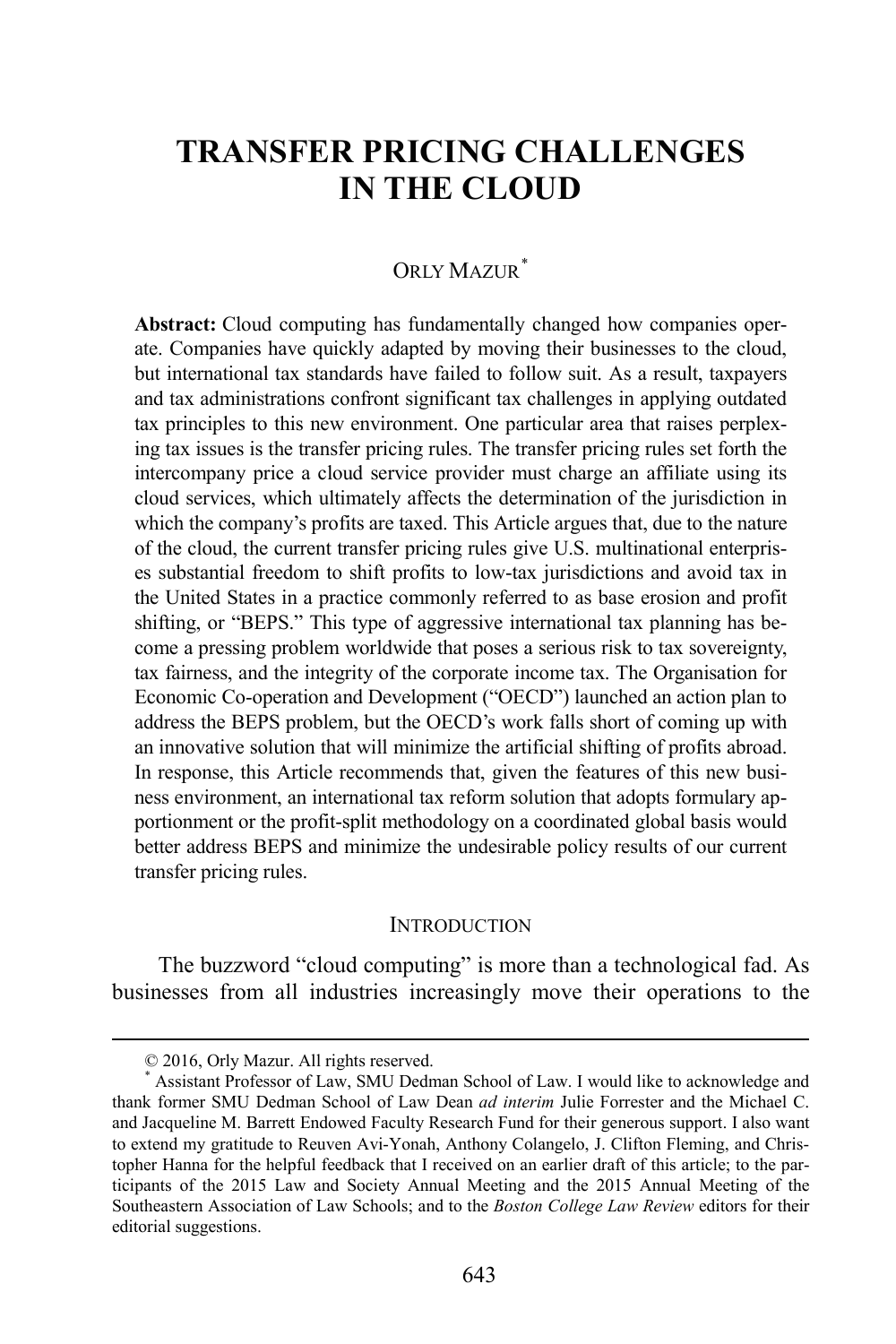<span id="page-2-8"></span><span id="page-2-0"></span>cloud, cloud computing has proven to be a key driver of electronic commerce and has already generated more than \$150 billion in market sales annually.<sup>[1](#page-2-1)</sup> Cloud computing, which generally refers to the provision of information technology ("IT") services in a virtual environment, allows a business to share computing resources, such as software, storage space, da-tabases, IT personnel, hardware, and other infrastructure.<sup>[2](#page-2-2)</sup> It has become an attractive way of acquiring computing resources because it eliminates the need to manage captive IT infrastructure, provides scalable, on-demand service, and offers substantial cost savings, efficiencies, and other benefits to businesses.<sup>[3](#page-2-3)</sup> Although this movement to the cloud provides businesses with substantial benefits, it also raises novel international tax issues that present challenges for both businesses and tax administrations. This Article focuses on the significant challenges that arise in applying the transfer pricing rules to multinational enterprises ("MNEs") providing cloud services internally.<sup>[4](#page-2-4)</sup>

<span id="page-2-7"></span>Every business that transacts internationally with related parties must take into account the transfer pricing rules. Transfer pricing is the price charged by one entity to a related entity for property or services.<sup>[5](#page-2-5)</sup> Therefore, where one or more members of an MNE group provide IT resources remotely to related members of the group, U.S. law, as well as the law of most other countries, dictates there must be an associated charge between the cloud service provider and the affiliate that is using those cloud computing services.[6](#page-2-6)

<span id="page-2-9"></span><span id="page-2-1"></span> <sup>1</sup> Orly Mazur, *Taxing the Cloud*, 103 CALIF. L. REV. 1, 3 (2015); *see* Louis Columbus, *Roundup of Cloud Computing Forecasts and Market Estimates, 2015*, FORBES (Jan. 24, 2014, 2:57 PM), http://onforb.es/1uIoOiG [perma.cc/7V94-VWH2]; Press Release, Gartner, Gartner Says Cloud Computing Will Become the Bulk of New IT Spend by 2016 (Oct. 24, 2013), http:// www.gartner.com/newsroom/id/2613015 [perma.cc/FV2P-QEDJ]. Cloud computing is a rapidly growing business. Global business spending on cloud computing is forecast to amount to \$235 billion by 2017. Patrick Seitz, *Cloud Computing Sales to Triple by 2017, New Forecast Says*, INVESTOR'S BUS. DAILY (Feb. 14, 2014), http://news.investors.com/technology-click/021414-690137-amzn-goog-msft-battling-for-growing-cloud-market.htm [https://perma.cc/R62D-L7TF].

<span id="page-2-2"></span>See PETER MELL & TIMOTHY GRANCE, U.S. DEP'T OF COMMERCE, SPECIAL PUB. NO. 800-145, THE NIST DEFINITION OF CLOUD COMPUTING: RECOMMENDATIONS OF THE NATIONAL INSTITUTE OF STANDARDS AND TECHNOLOGY 2 (2011); Mazur, *supra* not[e 1,](#page-2-0) at 8–9.<br><sup>3</sup> Mazur, *supra* note [1,](#page-2-0) at 7–8; KPMG INT'L, TAX IN THE CLOUD: A BRIEFING FOR TAX DI-

<span id="page-2-3"></span>RECTORS 5 (2012), http://www.kpmg-institutes.com/content/dam/kpmg/taxwatch/pdf/2012/taxcloud-briefing.pdf [perma.cc/WLP5-C3T8]. <sup>4</sup> A business can acquire cloud computing services in several ways: it can outsource this func-

<span id="page-2-4"></span>tion to a third party, it can develop its own internal cloud platform to use in operating its business, or it can use some combination of the foregoing. Each method presents its own challenges. The focus of this Article is on the challenges presented to businesses that use an internal cloud platform. For a discussion of the many tax challenges that third-party cloud vendors face, see Mazur,

<span id="page-2-5"></span>*supra* not[e 1,](#page-2-0) at 13–49. <sup>5</sup> *See* I.R.C. § 482 (2012) (codifying the procedure for allocating income and deductions among related entities).

<span id="page-2-6"></span> $\delta$  *See id.*; Treas. Reg. § 1.482-1 (as amended in 2012) (setting forth general guidelines to be followed in order to clearly reflect income attributable to controlled transactions and to prevent avoidance of taxes with respect to these transactions); ORG. FOR ECON. CO-OPERATION & DEV.,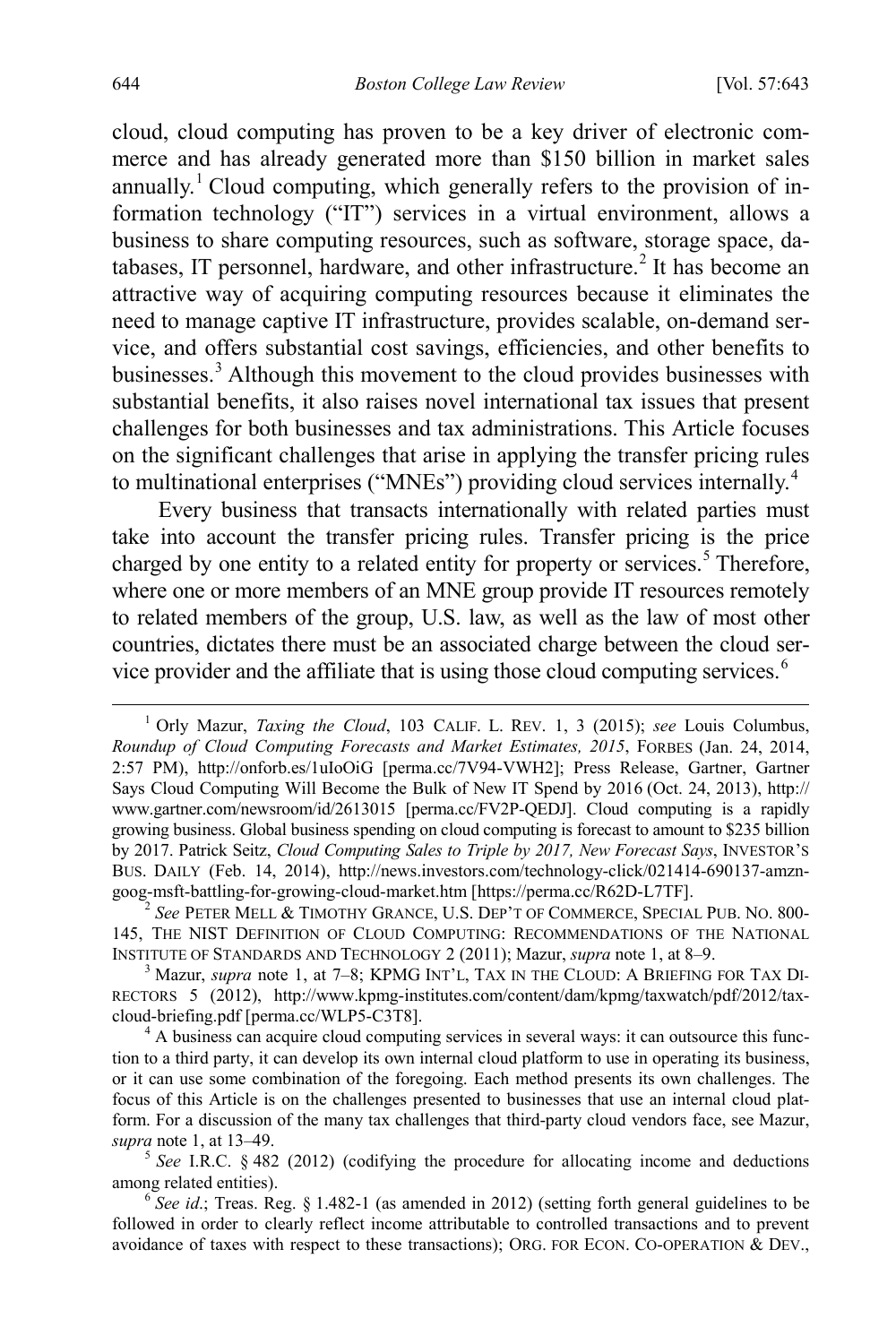Transfer pricing is of significant concern to both taxpayers and tax administrations, because the transfer pricing rules affect how profits and losses are allocated among related entities in different jurisdictions that transact with each other. As a result, transfer pricing impacts the amount of tax revenue a particular taxing jurisdiction can collect, as well as the overall amount of after-tax profits the MNE group realizes.<sup>[7](#page-3-0)</sup> To minimize intercompany price manipulation, the transfer pricing rules apply an arm'slength standard, which requires that the results of transactions between related taxpayers be consistent with the results that would have been realized if independent, unrelated parties had engaged in a comparable transaction under comparable circumstances.<sup>[8](#page-3-1)</sup> Cloud computing, however, exacerbates difficulties that already exist in determining an arm's-length price for many intercompany transactions in our global economy.<sup>[9](#page-3-2)</sup> This Article evaluates these challenges in the context of cloud computing and argues that even though the current transfer pricing rules create significant compliance risks for companies that use an intercompany cloud in their operations, these rules also present significant tax planning opportunities.<sup>[10](#page-3-3)</sup>

<span id="page-3-4"></span>In particular, with sufficient advance planning, companies can utilize the transfer pricing rules in a manner that will shift the MNE's income from the home jurisdiction to alternate low- or no-tax jurisdictions without a cor-

<span id="page-3-2"></span>to determine, plan for, and comply with their tax obligations under current law in the cloud con-

<span id="page-3-3"></span>text).<br><sup>10</sup> *See infra* notes [113](#page-23-1)[–185](#page-36-0) and accompanying text (describing how MNEs can significantly reduce their worldwide tax liability by arranging their corporate structures to take advantage of the transfer pricing rules).

TRANSFER PRICING GUIDELINES FOR MULTINATIONAL ENTERPRISES AND TAX ADMINISTRA-TIONS 31–32 (2010) [hereinafter OECD TRANSFER PRICING GUIDELINES] (providing a background discussion of the arm's-length standard and setting forth guidelines for its application).<br><sup>7</sup> *See* I.R.C. § 482.<br><sup>8</sup> Treas. Reg. § 1.482-1(a)–(b) (describing the purpose and scope of the arm's-length stand-

<span id="page-3-1"></span><span id="page-3-0"></span>ard); Diane M. Ring, *Risk-Shifting Within a Multinational Corporation: The Incoherence of the U.S. Tax Regime*, 38 B.C. L. REV. 667, 714 (1997) (noting that parent-subsidiary transactions require the transfer pricing between the parent and subsidiary to conform to market principles). The arm's-length standard is the internationally accepted standard underlying transfer pricing determinations. ORG. FOR ECON. CO-OPERATION & DEV., ADDRESSING BASE EROSION AND PROFIT SHIFTING 36 (2013), http://www.keepeek.com/Digital-Asset-Management/oecd/taxation/ addressing-base-erosion-and-profit-shifting\_9789264192744-en#page1 [perma.cc/UDZ7-LNHH] [hereinafter OECD, ADDRESSING BASE EROSION AND PROFIT SHIFTING] (explaining the arm'slength standard); OECD TRANSFER PRICING GUIDELINES, *supra* note 6, at 31–32 (same); RICH-ARD L. DOERNBERG, INTERNATIONAL TAXATION IN A NUTSHELL 282 (9th ed. 2012) (identifying the arm's-length standard as the "standard used globally to resolve transfer pricing disputes"); Bret Wells & Cym Lowell, *Tax Base Erosion: Reformation of Section 482's Arm's Length Standard*, 15 FLA. TAX REV. 737, 745 (2014) (noting that the arm's-length standard has been the global standard since the 1920s). This Article focuses on the U.S. transfer pricing rules, which are similar in many respects to the transfer pricing rules of other countries. <sup>9</sup> *See infra* notes [22](#page-6-0)[–112](#page-23-0) and accompanying text (examining the challenges for MNEs trying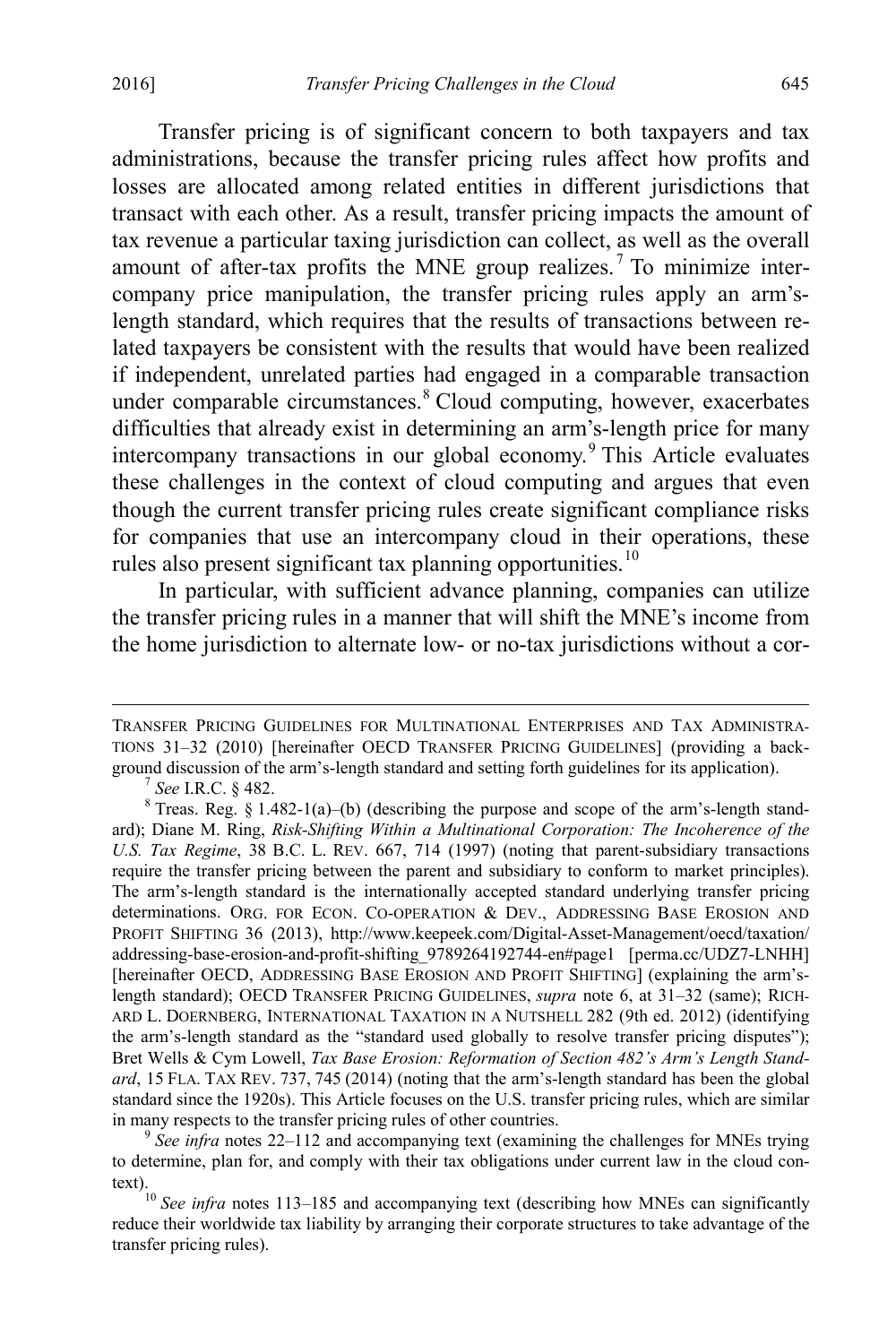responding change to their business operations.<sup>[11](#page-4-1)</sup> By doing so, the MNE can lower its overall worldwide tax liability with the possibility of some income completely escaping taxation. This type of tax planning presents tremendous challenges for governments worldwide as it artificially shifts profits away from the jurisdictions where the activities creating those profits take place to jurisdictions with favorable tax regimes. The manipulation of the transfer pricing rules in this manner has become one of the largest contributors to base erosion and profit shifting, commonly referred to as "BEPS."[12](#page-4-2)

<span id="page-4-6"></span><span id="page-4-0"></span>Many people, from academics, policymakers, and governments to the public and media outlets, have taken notice of the severity of the BEPS problem and have called for reform of the international tax rules.<sup>[13](#page-4-3)</sup> As a result of this increased political pressure, and in response to the request of the G20—a group comprised of representatives of the world's largest economies—the Organisation for Economic Co-operation and Development ("OECD") launched an action plan to implement the BEPS project (the "BEPS Action Plan") in 2013.<sup>[14](#page-4-4)</sup> The BEPS Action Plan identifies fifteen action items that seek to address aggressive international tax planning in a coordinated and comprehensive manner by providing countries with "in-struments that will better align rights to tax with economic activity."<sup>[15](#page-4-5)</sup> Among the action items are actions to address the tax challenges of the digi-

<span id="page-4-3"></span><sup>13</sup> See Org. for Econ. Co-operation & Dev., Action Plan on Base Erosion and Profit SHIFTING 10 (2013), http://www.oecd.org/ctp/BEPSActionPlan.pdf [perma.cc/4XB3-K4J5] [hereinafter OECD, ACTION PLAN ON BASE EROSION AND PROFIT SHIFTING]; Pascal Saint-Amans & Raffaele Russo, *What the BEPS Are We Talking About?*, OECD FORUM (2013), http://www.oecd. org/forum/what-the-beps-are-we-talking-about.htm [perma.cc/XL2L-W6FA]; Dhammika Dharmapala, *Base Erosion and Profit Shifting: A Simple Conceptual Framework* 1 (Coase-Sandor Inst. for Law & Econ., Working Paper No. 703, 2014). <sup>14</sup> *See* OECD, ACTION PLAN ON BASE EROSION AND PROFIT SHIFTING, *supra* note [13,](#page-4-0) at 11;

<span id="page-4-4"></span>OECD, ADDRESSING BASE EROSION AND PROFIT SHIFTING, *supra* note [8,](#page-3-4) at 10–14; Saint-Amans & Russo, *supra* note [13.](#page-4-0) The Organisation for Economic Co-operation and Development's ("OECD") initiative on BEPS first led the OECD to publish a major report in February 2013 on aggressive international tax planning. OECD, ADDRESSING BASE EROSION AND PROFIT SHIFT-ING, *supra* note [8,](#page-3-4) at 1. Then, in July 2013, the OECD published the BEPS Action Plan. OECD, ACTION PLAN ON BASE EROSION AND PROFIT SHIFTING, *supra* not[e 13,](#page-4-0) at 1. 15 OECD, ACTION PLAN ON BASE EROSION AND PROFIT SHIFTING, *supra* note [13,](#page-4-0) at 11. In

<span id="page-4-5"></span>addition to identifying the actions needed to address BEPS, the BEPS Action Plan also sets deadlines to implement these actions, and identifies the resources needed and methodology to implement these actions. *Id.*

<sup>&</sup>lt;sup>11</sup> See OECD, ADDRESSING BASE EROSION AND PROFIT SHIFTING, *supra* not[e 8,](#page-3-4) at 39.<br><sup>12</sup> Yariv Brauner, *What the BEPS?*, 16 FLA. TAX REV. 55, 83 (2014) (observing that "[i]t is

<span id="page-4-2"></span><span id="page-4-1"></span>likely that the single largest contributor to the issues that triggered the attention to BEPS is the distortion created by implementation of transfer pricing valuation techniques by United States MNEs, supported by the courts' endorsement of the arm's length principle" (footnote omitted)); Ronald B. Davies et al., *Knocking on Tax Haven's Door: Multinational Firms and Transfer Pricing*, VOX (Jan. 5, 2015), http://www.voxeu.org/print/58429 [perma.cc/B43W-SYRR] (noting that "[w]hile there are many ways in which firms can shift profits to low-tax locations, the use of in-<br>ternal, or transfer, prices is seen as one of the most significant").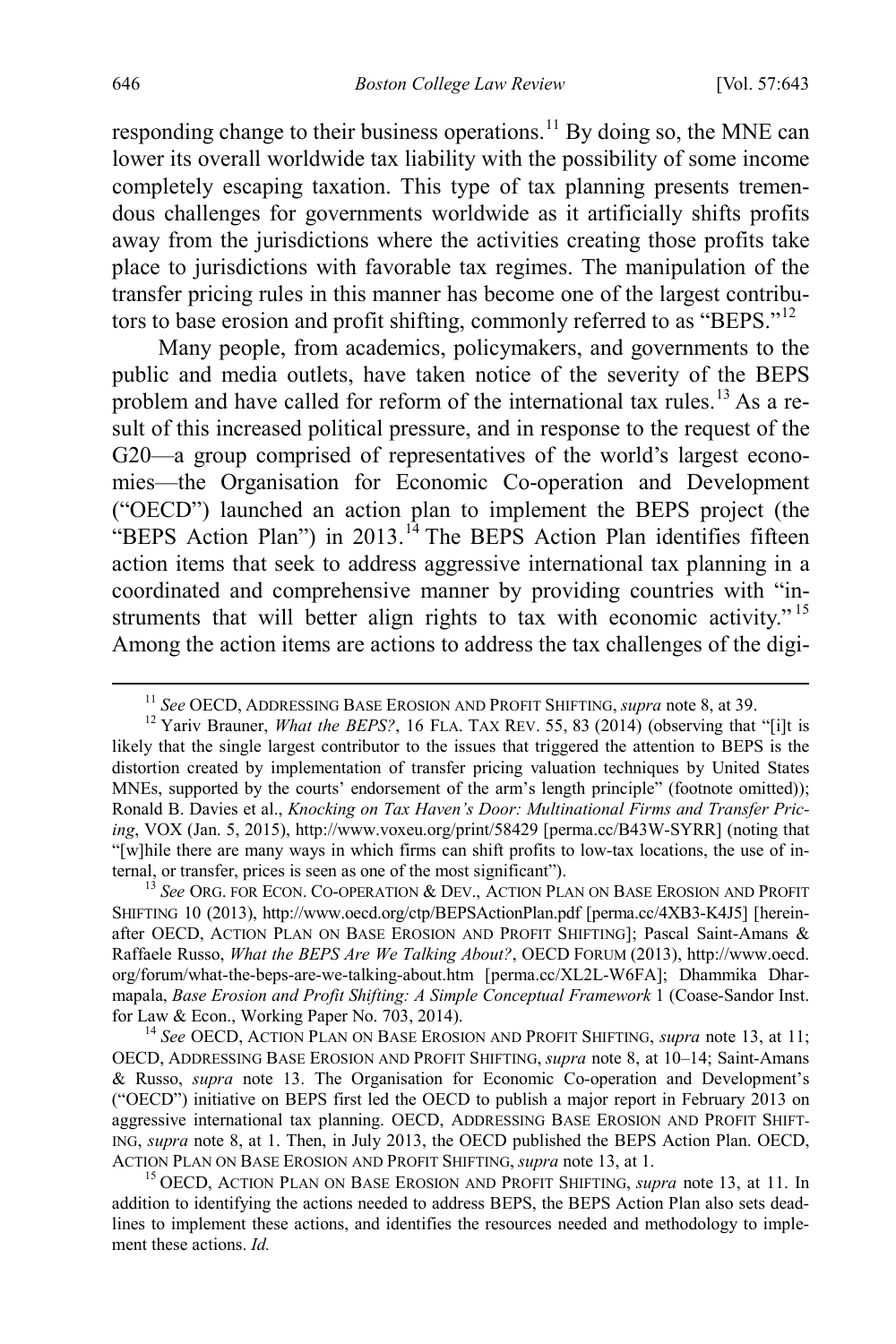tal economy, as well as actions to assure that transfer pricing outcomes are in line with value creation.<sup>[16](#page-5-0)</sup> Although cloud computing is not the focus of the action items addressing transfer pricing issues, intercompany cloud-based activities fundamentally involve the transfer pricing rules, which can affect the success of the BEPS Action Plan.

Currently, no guidance exists on the application of the transfer pricing rules to cloud computing transactions. Instead, MNEs are left to apply the current rules to these transactions despite the significant challenges that doing so creates. Furthermore, although the BEPS issue has received a lot of scholarly attention, the literature has not addressed the transfer pricing challenges created in the cloud computing context that need to be overcome to successfully resolve BEPS.<sup>[17](#page-5-1)</sup>

<span id="page-5-2"></span>This Article seeks to fill the void in the literature by analyzing the transfer pricing compliance risks that arise for MNEs that use an intercompany cloud in their operations and evaluating how these conditions create opportunities for MNEs to structure their cloud operations to minimize their tax liability. In assessing how the cloud business model contributes to BEPS, this Article seeks to contribute to the current discussion by present-

<span id="page-5-0"></span> <sup>16</sup> *See id.* at 14–15, 20–21. Action Item 1, together with the more general action items that will also address BEPS concerns in the context of the digital economy, seek to address the specificities that need to be taken into considerations in order to address the tax challenges of the digital economy. *Id.* at 14–15. Action Items 8 to 10 seek to assure that transfer pricing outcomes are in line with value creation. *Id.* at 20–21. In addition, Action Item 13 will re-examine transfer pricing documentation to develop rules to enhance transparency for tax administration. *Id.* at 23. Other action items set forth in the BEPS Action Plan include actions to neutralize the effects of hybrid mismatch arrangements (Action Item 2), actions to strengthen controlled foreign company rules (Action Item 3), actions to limit base erosion via interest deductions and other financial payments (Action Item 4), actions to counter harmful tax practices more effectively, taking into account transparency and substance (Action Item 5), actions to prevent treaty abuse (Action Item 6), actions to prevent the artificial avoidance of permanent establishment status (Action Item 7), actions to establish methodologies to collect and analyze data on BEPS and the actions to address it (Action Item 11), actions to require taxpayers to disclose their aggressive tax planning arrangements (Action Item 12), actions to make dispute resolution mechanisms more effective (Action Item 14), and actions to develop a multilateral instrument (Action Item 15). *Id.* at 15–24. <sup>17</sup> *See generally, e.g.*, Hugh J. Ault et al., *Base Erosion and Profit Shifting: A Roadmap for* 

<span id="page-5-1"></span>*Reform*, 68 BULL. INT'L TAX'N 275 (2014) (providing insight into the problems and proposed solutions associated with BEPS); Brauner, *supra* note [12](#page-4-6) (reviewing the progress of the BEPS project and suggesting a paradigm shift from the current emphasis on competitiveness to a collaborative international tax regime); Arthur Cockfield, *BEPS and Global Digital Taxation*, 75 TAX NOTES INT'L 933 (2014) (discussing OECD BEPS reforms regarding cross-border income taxes); Dhammika Dharmapala, *What Do We Know About Base Erosion and Profit Shifting? A Review of the Empirical Literature*, 35 FISCAL STUD. 421 (2014) (exploring the empirical literature associated with BEPS and providing a framework within which to understand the magnitude and implications of BEPS); Michael V. Sala, *Breaking Down BEPS: Strategies, Reforms, and Planning Responses*, 47 CONN. L. REV. 2 (2014) (setting forth strategies, reforms, and planning responses to the problem of BEPS); Wells & Lowell, *supra* note [8](#page-3-4) (explaining the BEPS problem and evaluating potential reforms under consideration to solve the problem).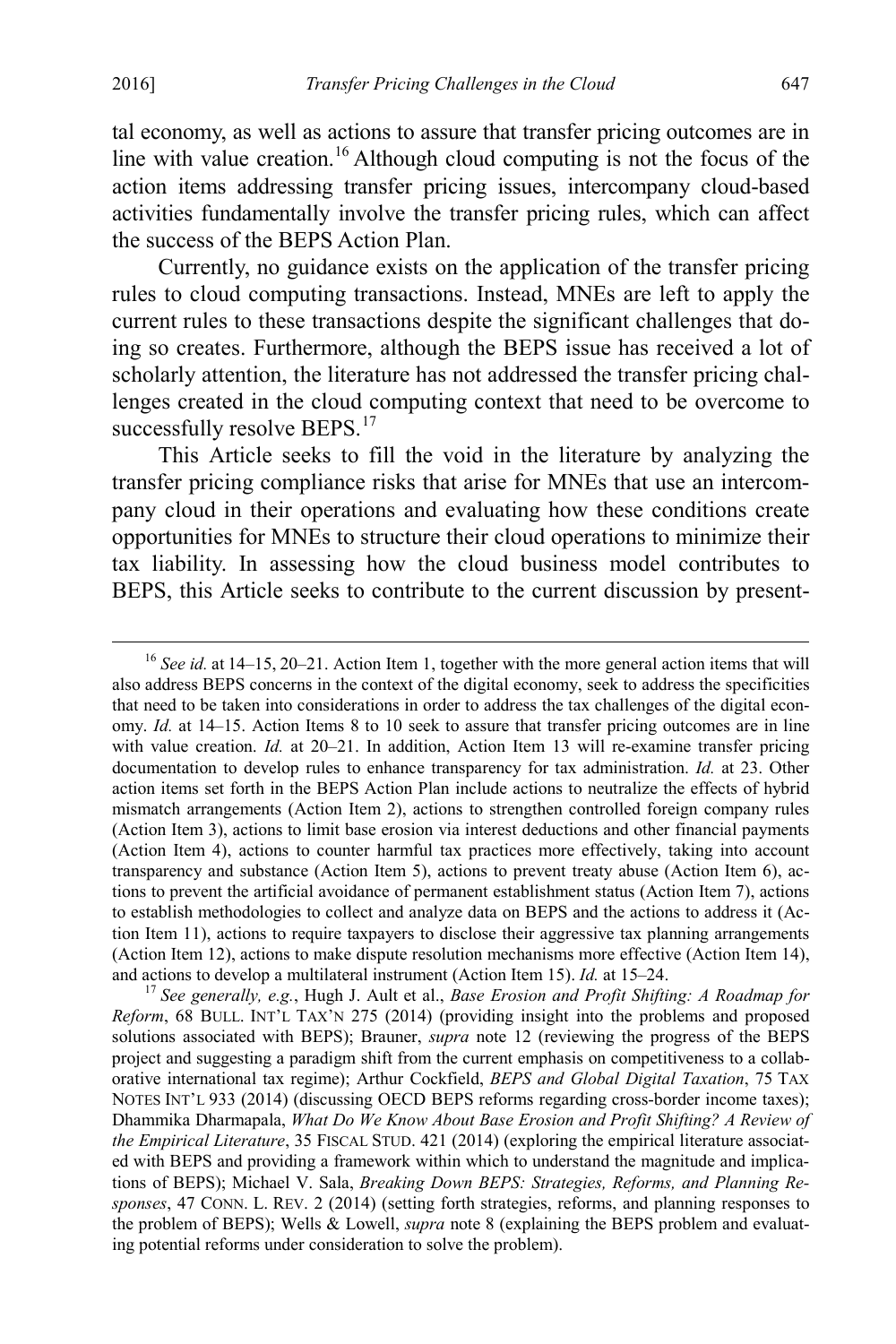ing additional elements and concrete solutions that should be taken into account to better address the problems raised by our current transfer pricing regime.

The Article proceeds as follows: Part I analyzes the difficulties that MNEs confront when trying to determine the arm's-length price of intercompany cloud computing transactions. [18](#page-6-1) Part I also discusses how cloud computing changes the economic activity of a business and the manner in which value is created, which contributes to these difficulties.<sup>19</sup> In Part II, the Article discusses how the mainstream use of cloud computing has the potential to significantly contribute to BEPS by increasing the likelihood that this type of base erosion will accelerate.<sup>20</sup> Specifically, Part II considers how BEPS strategies can manifest in the cloud computing context and argues that the fundamental features of cloud computing make some of the more difficult transfer pricing problems that already exist more common. Finally, Part III discusses the BEPS Action Plan and its recommendations for reform. [21](#page-6-4) Part III concludes that although the OECD's work with respect to the BEPS Action Plan is commendable in that it seeks to find solutions to extremely difficult issues in an internationally coordinated manner, an international tax reform solution that adopts formulary apportionment or the profit-split methodology on a coordinated global basis would better address BEPS and minimize the undesirable policy results of our current transfer pricing rules.

# <span id="page-6-7"></span><span id="page-6-0"></span>I. TAX CHALLENGES TO COMPANIES

The transfer pricing rules apply whenever companies in a controlled group transact with each other.<sup>[22](#page-6-5)</sup> Therefore, MNEs that move their operations to an internal cloud platform must apply the transfer pricing rules to determine an arm's-length price for cloud computing transactions that occur within the MNE group. The international tax regime, including the transfer pricing rules, however, has not kept up with the technology evolution.<sup>[23](#page-6-6)</sup> This has created challenges for MNEs trying to determine, plan for, and comply with their tax obligations under current law and may give rise to double taxation or non-taxation if taxpayers and tax administrations reach

<span id="page-6-6"></span>

<span id="page-6-5"></span><span id="page-6-4"></span><span id="page-6-3"></span><span id="page-6-2"></span><span id="page-6-1"></span><sup>&</sup>lt;sup>18</sup> See infra note[s 22–](#page-6-0)[112](#page-23-0) and accompanying text.<br><sup>19</sup> See infra note[s 79–](#page-16-0)112 and accompanying text.<br><sup>20</sup> See infra note[s 113](#page-23-1)[–185](#page-36-0) and accompanying text.<br><sup>21</sup> See infra note[s 186](#page-36-1)[–250](#page-50-0) and accompanying text.<br><sup>22</sup> See I.R.C. Brauner, *supra* note [12,](#page-4-6) at 65, 70; *EY Roundtable: Taxing the Cloud*, J. INT'L TAX'N, Apr. 2014, at 39, 40 [hereinafter *EY Roundtable*] (noting that international standards for taxation of the cloud are outdated).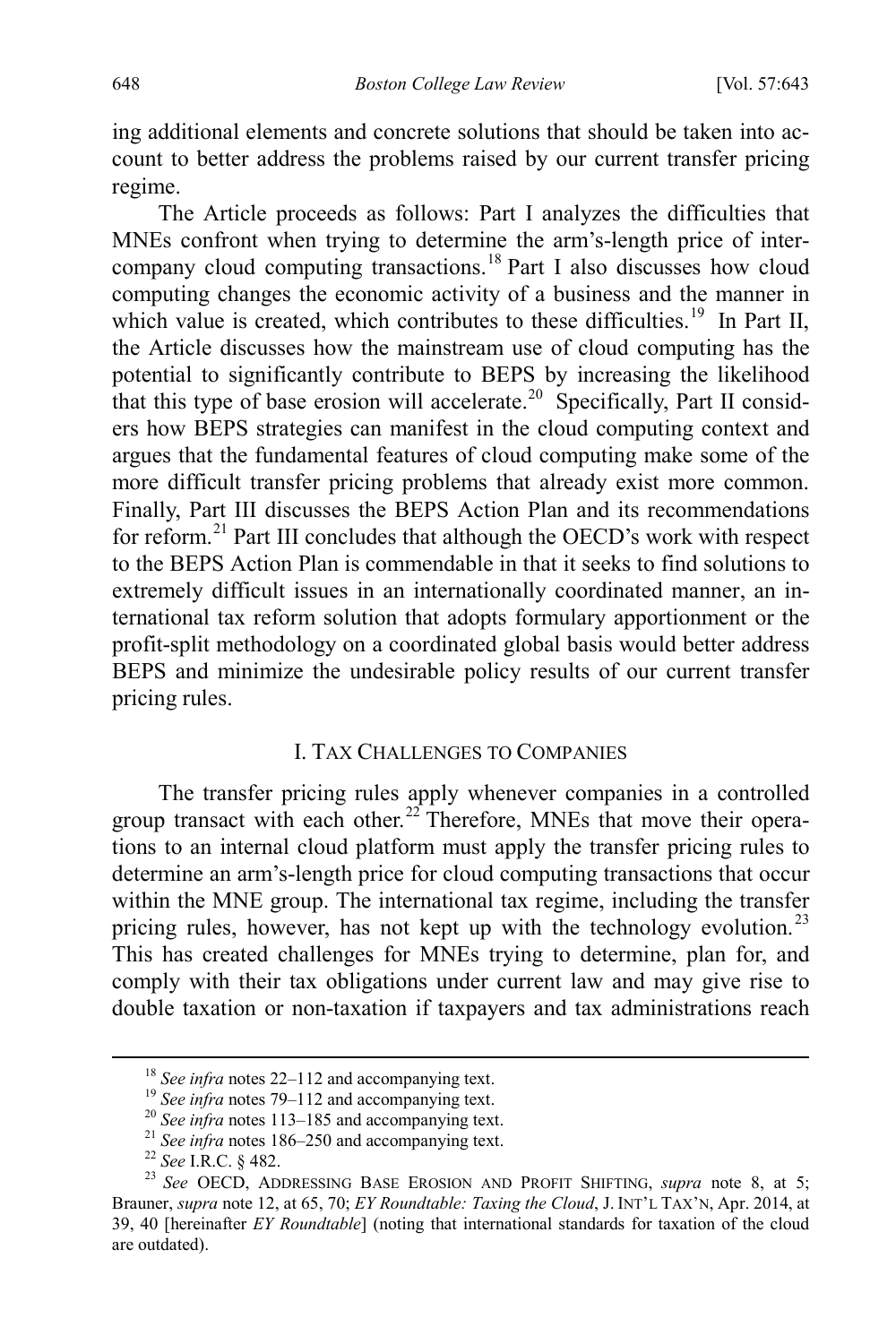different conclusions as to how the transfer pricing rules apply in the cloud context.

This Part analyzes the tax compliance challenges that MNEs operating in the cloud face.<sup>[24](#page-7-1)</sup> Section A highlights the difficulties that exist in identifying the best method to use as a benchmark to support the pricing of intercompany cloud computing services rendered. These difficulties primarily arise because it is uncertain how existing law characterizes cloud-based transactions for transfer pricing purposes. Section B discusses some of the challenges in identifying the value-drivers in an intercompany cloud computing transaction, which in turn lead to challenges in finding comparable transactions to use as a benchmark to price the cloud-based activities. Section C considers how the nature of the cloud also makes it difficult to determine the location of the value-drivers in a cloud-based business. As a result, MNEs operating in the cloud face difficulties in determining each group member's economic contribution and the associated transfer pricing charge under the arm's-length standard.

# <span id="page-7-8"></span><span id="page-7-7"></span>*A. Determination of the Best Method*

<span id="page-7-0"></span>One of the difficulties that MNEs face in determining the arm's-length price of cloud computing services is selecting which transfer pricing meth-od to use.<sup>[25](#page-7-2)</sup> The U.S. transfer pricing regulations set forth specific methods to be used to determine the arm's-length consideration for controlled trans-actions.<sup>[26](#page-7-3)</sup> The methods available to evaluate a transaction under the arm'slength standard depend on the character of the transaction for tax purpos-es.<sup>[27](#page-7-4)</sup> Therefore, from a transfer pricing perspective, the transaction's characterization is significant because it affects the determination of the best method to evaluate the pricing of the cloud computing services rendered.<sup>[28](#page-7-5)</sup> Neither the U.S. transfer pricing rules nor any other regulatory guidance specifically addresses how to characterize cloud computing transactions.<sup>[29](#page-7-6)</sup>

<sup>&</sup>lt;sup>24</sup> See infra notes [25–](#page-7-0)[112](#page-23-0) and accompanying text.<br><sup>25</sup> Orly Mazur, *Tax Challenges in the Cloud*, 19 J. INTERNET L. 3, 6 (2015).<br><sup>26</sup> Treas. Reg. §§ 1.482-1(b)(2), 1.482-2 (as amended in 2011).<br><sup>27</sup> See Treas. Reg. §§ 1.

<span id="page-7-4"></span><span id="page-7-3"></span><span id="page-7-2"></span><span id="page-7-1"></span>fer pricing rules require the use of the best method: the method that, under the facts and circumstances, provides the most reliable measure of an arm's-length result. *See* Treas. Reg. § 1.482- 1(b), (d). <sup>28</sup> *See* Treas. Reg. § 1.482-1(c)(1); *Transfer Pricing Times: Volume X, Issue 4*, DUFF &

<span id="page-7-5"></span>PHELPS (Apr. 23, 2013), http://www.duffandphelps.com/expertise/publications/pages/ArticleDetail.<br>aspx?itemid=308&list=Articles [perma.cc/E72K-KQ4T] [hereinafter DUFF & PHELPS].

<span id="page-7-6"></span> $29$  See Treas. Reg. § 1.482-1; ORG. FOR ECON. CO-OPERATION  $\&$  DEV., ADDRESSING THE TAX CHALLENGES OF THE DIGITAL ECONOMY, ACTION 1: 2015 FINAL REPORT 104 (2015) [hereinafter OECD, ACTION 1 ON TAX CHALLENGES OF THE DIGITAL ECONOMY]; Sterling D. Jones, *Transfer Pricing the Cloud: Tax Characterization of International Trade of Digital Goods and Services Between Related Parties*, 6 ECON. NETWORKS EJOURNAL, no. 60, June 2014, at 1, 11,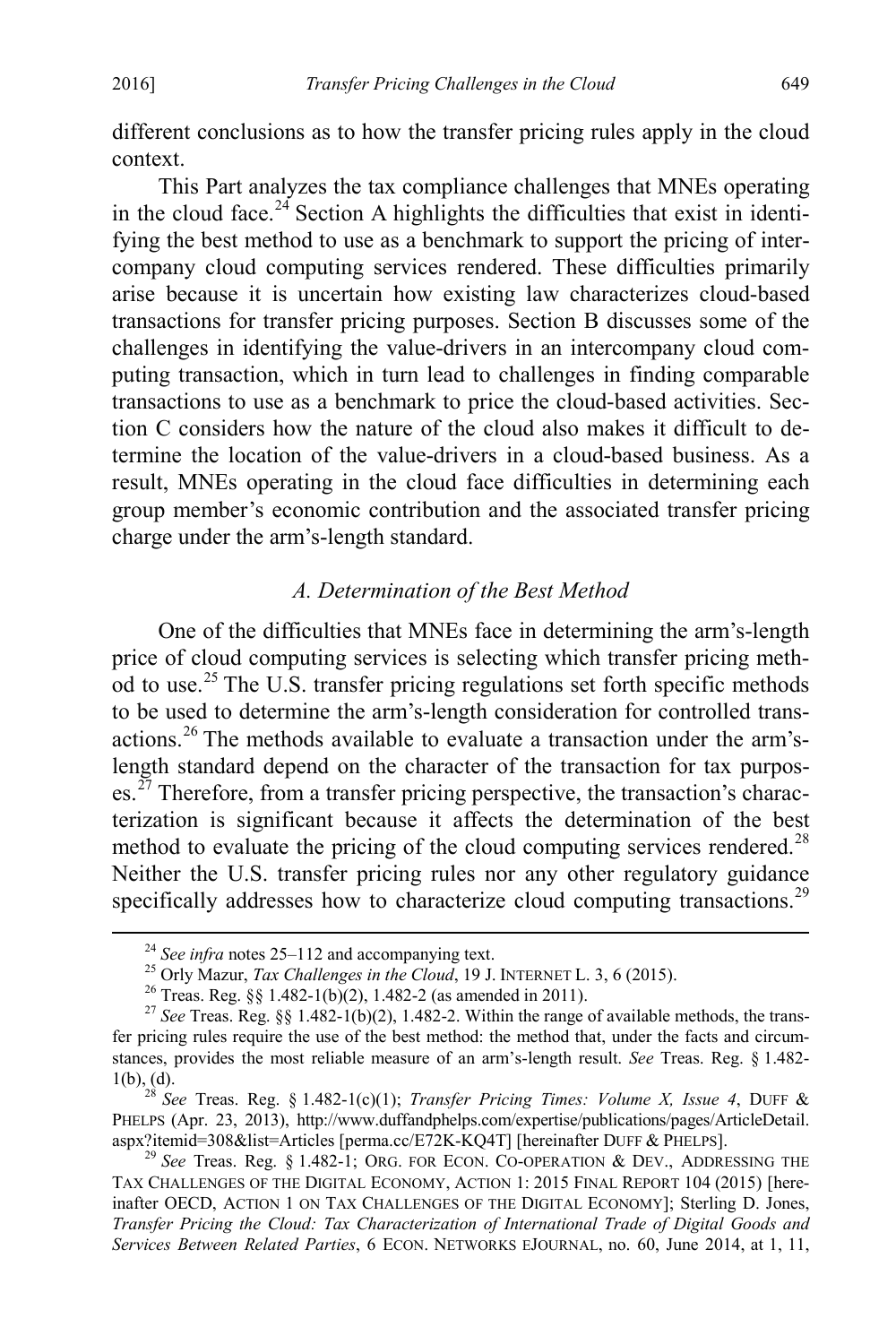Instead, companies must rely on traditional characterization principles to determine the character of the transaction. This results in several plausible characterizations. Because each characterization gives rise to a different range of available transfer pricing methods, this exposes MNEs to the risk that the tax administration will challenge whether the selected method is the best method for measuring the arm's-length price.

# 1. Transfer of a Tangible or Intangible Asset

One possible characterization of the intercompany transfer of cloud computing resources is to treat it as the transfer of a tangible or intangible asset, depending on the quantity and quality of rights and burdens transferred in the transaction. The cloud computing transaction may be characterized as such if the transaction falls within the scope of the software regulations.[30](#page-8-0) To fall within the scope of the software regulations, a transaction generally must (1) relate to a computer program and (2) involve the transfer of a computer program, the provision of services for the development or modification of a computer program, or the provision of know-how with respect to a computer program.<sup>[31](#page-8-1)</sup> The definition of a computer program includes any media, user manuals, documentation, database, or similar items that are incidental to the operation of the computer program.<sup>[32](#page-8-2)</sup> Based on this language, a cloud arrangement that includes access to the company's software or associated databases, documentation, or similar items satisfies the definition of a computer program and meets the first requirement.<sup>[33](#page-8-3)</sup>

It is unclear whether a cloud transaction satisfies the second requirement because it is uncertain whether there has been a *transfer* of the computer program.[34](#page-8-4) Before moving to the cloud, affiliates using the computer

http://papers.ssrn.com/sol3/papers.cfm?abstract\_id=2460138 [perma.cc/Q9TG-TMXC] (noting the lack of guidance regarding cloud computing goods or services); Anne Welsh et al., *Can Clouds Change Shapes? Transfer Pricing Considerations for Cloud Computing*, 64 TAX NOTES INT'L 147, <sup>149</sup> (2011). <sup>30</sup> Mazur, *supra* note [1,](#page-2-0) at 16; Welsh et al., *supra* note [29,](#page-7-7) at 149. The software regulations

<span id="page-8-0"></span>were promulgated by the U.S. Department of the Treasury ("the Treasury") in 1998 to provide guidance in classifying international transactions involving computer programs, including for purposes of the transfer pricing rules. Treas. Reg.  $\S 1.861-18(a)(1)$  (as amended in 1998); T.D. 8785, 1998-42 I.R.B. 5 (1998).

<span id="page-8-1"></span><sup>&</sup>lt;sup>31</sup> Treas. Reg. § 1.861-18(a), (b)(1). For purposes of the software regulations, a "computer program" is "a set of statements or instructions to be used directly or indirectly in a computer in order to bring about a certain result" and includes databases or similar items if it is "incidental to the operation of the computer program."  $ld$ , § 1.861-18(a)(1), (a)(3), (b)(1).

<span id="page-8-3"></span><span id="page-8-2"></span><sup>&</sup>lt;sup>32</sup> *Id.* § 1.861-18(a)(3). <br><sup>33</sup> *See* Mazur, *supra* note [1,](#page-2-0) at 17 (asserting that a cloud computing transaction relates to a computer program within the meaning of the software regulations). 34 *See* Treas. Reg. § 1.861-18(a), (b)(1) (providing classifications of transactions involving

<span id="page-8-4"></span>computer programs).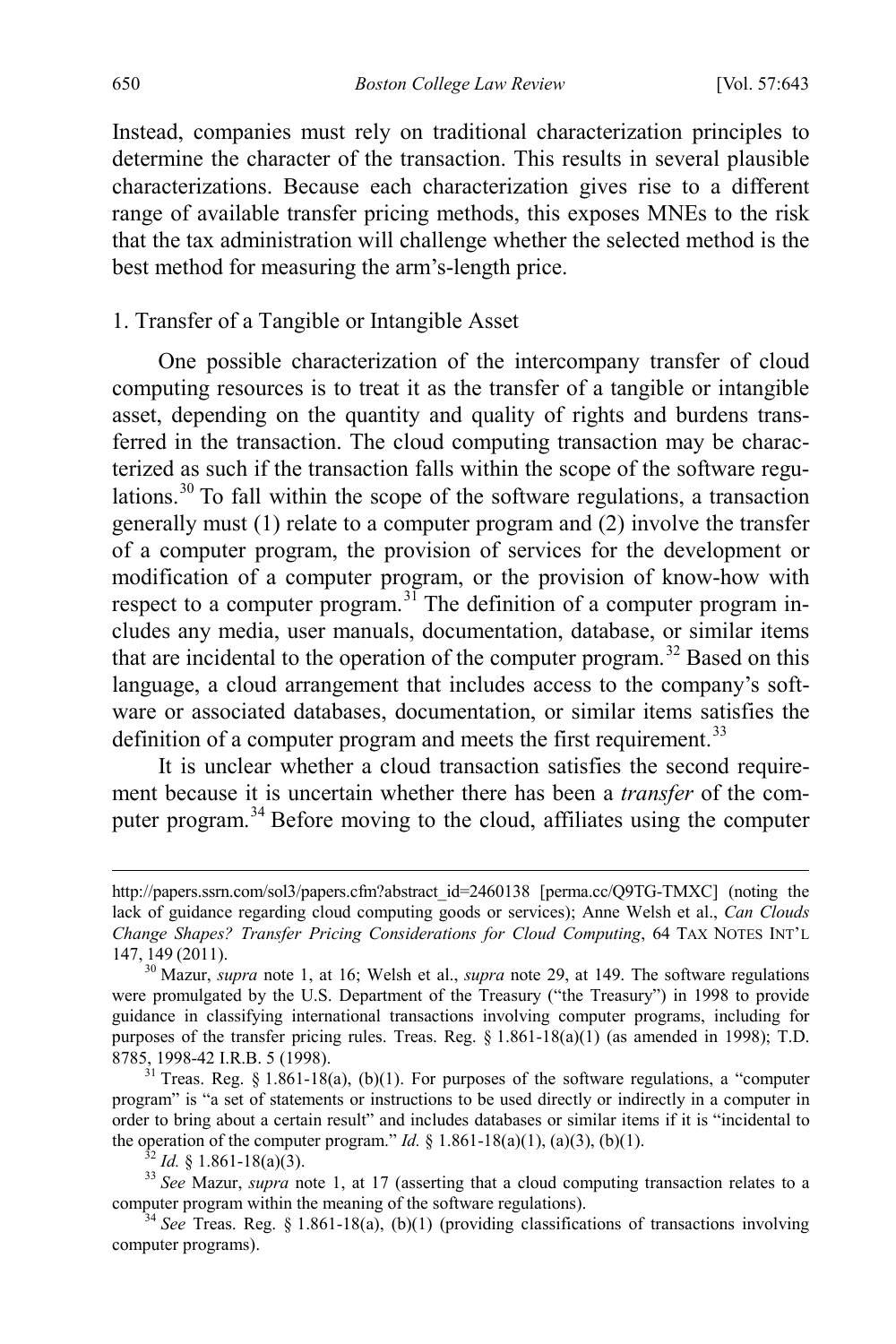program would either receive a physical copy of the software or would download an electronic copy to the computer where it was installed.[35](#page-9-0) But by moving to the cloud, the owner of the computer program no longer transfers a physical or electronic copy of the computer program to the related entities for use.<sup>[36](#page-9-1)</sup> Instead, these entities merely access the software and data through the Internet. They also no longer bear the risks associated with maintenance of the software and the underlying hardware.<sup>[37](#page-9-2)</sup> Moreover, for purposes of calculating the production activities deduction under section 199, the U.S. Department of the Treasury ("the Treasury") has taken the position that transactions that provide customers with access to online software do not constitute a transfer unless customers can obtain a copy of the software either on a disk or through download from the Internet.<sup>[38](#page-9-3)</sup> Although this expresses the Treasury's view in a different context, it illustrates that in certain circumstances online access to software may be treated differently than a transfer by physical disk or download for tax purposes. Thus, on the one hand, there is a strong argument that allowing affiliated entities to access the company's software in the cloud does not result in a "transfer" of the computer program. Under this line of reasoning, the transaction will likely be characterized as the provision of services.<sup>[39](#page-9-4)</sup> As further discussed below in subsection 2, specific transfer pricing methods are available to price intercompany services transactions.<sup>[40](#page-9-5)</sup>

On the other hand, it is also possible to argue that the software regulations apply to cloud computing transactions. The software regulations specify that the rules apply "irrespective of the physical or electronic or other medi-um used to effectuate the transfer of a computer program."<sup>[41](#page-9-6)</sup> Thus, if the cloud activities merely constitute a mode of delivery of the computer program, then the cloud computing activities may be within the scope of the software regulations. This is especially true in circumstances where sufficient

<span id="page-9-2"></span><span id="page-9-1"></span><span id="page-9-0"></span><sup>&</sup>lt;sup>35</sup> Mazur, *supra* not[e 1,](#page-2-0) at 17 n.49.<br><sup>36</sup> *Id.* at 17; Welsh et al., *supra* note [29,](#page-7-7) at 150.<br><sup>37</sup> *See* Mazur, *supra* note [1,](#page-2-0) at 17 (noting that a "cloud vendor bears a significant portion of the risk and retains most of the control over the computer program"). <sup>38</sup> *See* Treas. Reg. § 1.199-3(i)(6) (as amended in 2015); T.D. 9317, 2007-16 I.R.B. 2 (2007);

<span id="page-9-3"></span>Mazur, *supra* not[e 1,](#page-2-0) at 17 (distinguishing online access of software from physical access through a tangible medium); Welsh et al., *supra* not[e 29,](#page-7-7) at 150 (noting that the software regulations do not explicitly address situations in which a user may access software without first obtaining a physical copy of it). <sup>39</sup> *See, e.g.*, Mazur, *supra* note [1,](#page-2-0) at 16–18 (explaining that if cloud computing falls outside

<span id="page-9-4"></span>the scope of Treasury Regulations section 1.861-18, then it could likely be characterized as a service); Welsh et al., *supra* not[e 29,](#page-7-7) at 150 (same); KPMG INT'L, *supra* not[e 3,](#page-2-7) at 7 (same); DUFF & PHELPS, *supr[a](#page-14-0)* not[e 28](#page-7-8) (same).<br><sup>40</sup> *See infra* notes 46–69 and accompanying text.<br><sup>41</sup> Treas. Reg. § 1.861-18(g)(2); *see* Welsh et al., *supra* note [29,](#page-7-7) at 150 (citing Treas. Reg.

<span id="page-9-6"></span><span id="page-9-5"></span> $§ 1.861-18(g)(2)).$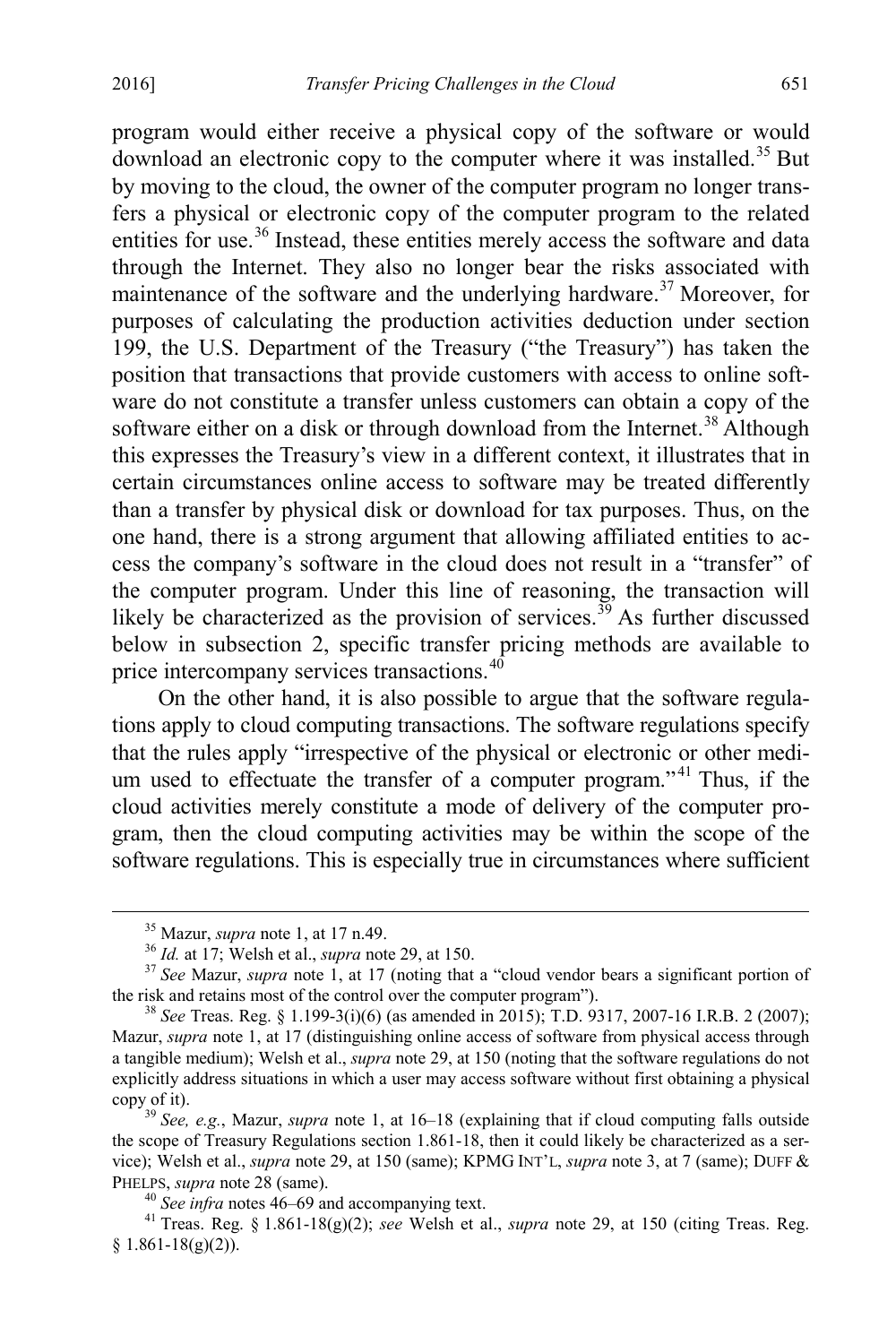rights and burdens of ownership are transferred to the recipient of the cloud computing services.[42](#page-10-1) Under these circumstances, the transaction would not be characterized as the provision of services.<sup>[43](#page-10-2)</sup> Instead, the cloud computing transaction would be characterized in the same manner that the transaction would have been characterized before the move to the cloud: either as the transfer of a tangible asset or the transfer of an intangible asset.<sup>[44](#page-10-3)</sup> A different range of transfer pricing methods would be required to determine the arm'slength price of the transfer of tangible or intangible assets than the methods used to price the provision of services.  $45$ 

## 2. Provision of Services

Another plausible, and arguably more likely, characterization is that cloud-based transactions are classified as the provision of services. As discussed above, there is a strong argument that in most cloud computing transactions there is no transfer of a computer program and therefore the transaction falls outside the scope of the software regulations.<sup>[46](#page-10-5)</sup> If the soft-

<span id="page-10-3"></span>cloud transactions); Welsh et al., *supra* not[e 29,](#page-7-7) at 149–50 (noting that if this approach is followed "the movement to the cloud would not change the pre-cloud analysis of the transactions as transfers of tangible goods or intangibles").<br><sup>45</sup> If the transaction is characterized as the transfer of a copyright-protected article, which

<span id="page-10-4"></span>from a transfer pricing perspective is treated as the transfer of a tangible asset, then the transfer pricing rules provide that the arm's-length amount charged must be determined under the comparable uncontrolled price method, the resale price method, the cost plus method, the comparable profits method, the profit split method, or an unspecified method that is consistent with these methods. Treas. Reg. § 1.482-3(a) (as amended in 1995); Welsh et al., *supra* not[e 29,](#page-7-7) at 149 n.14. If the transaction is characterized as the transfer of a copyright, which from a transfer pricing perspective is likely treated as the transfer of an intangible asset, then the transfer pricing rules provide that the arm's-length amount charged must be determined under the comparable uncontrolled transaction method, the comparable profits method, the profit split method, or an unspecified method that is consistent with these methods. Treas. Reg. § 1.482-4(a) (as amended in 2011); Welsh et al., *supra* note 29, at 149–50 n.14.

<span id="page-10-5"></span><sup>46</sup> See, e.g., Mazur, *supra* note [1,](#page-2-0) at 17 (arguing that it is unclear whether a cloud computing transaction involves the transfer of a computer program); Welsh et al., *supra* note [29,](#page-7-7) at 150 (explaining that "the absence of an actual transfer of the software would essentially remove the transactions from the scope of the software regulations"); KPMG INT'L, *supra* note [3,](#page-2-7) at 7 ("In many, if not most [c]loud transactions, there will be no such transfer [of a computer program] . . . ."); DUFF & PHELPS, *supra* not[e 28](#page-7-8) (noting that because cloud computing does not involve an actual transfer

<span id="page-10-1"></span><span id="page-10-0"></span> <sup>42</sup> *See* KPMG INT'L, *supra* not[e 3,](#page-2-7) at 7 (noting that in some cloud transactions a right may be transferred to a customer); Welsh et al., *supra* not[e 29,](#page-7-7) at 150 (asserting that it may be "inappropriate to focus on whether there is an actual transfer of a copy of the software provided the user has the right and ability to control the software applications").<br><sup>43</sup> The software regulations only classify a transaction as services if the transaction involves

<span id="page-10-2"></span><sup>&</sup>quot;the provision of services for the development or modification of [a] computer program" or "the provision of know-how with respect to a computer program." Treas. Reg. § 1.861-18(a), (b)(1). Cloud-based services often times do not involve the development or modification of a computer program or the provision of know-how with respect to a computer program. Mazur, *supra* note [1,](#page-2-0) at 18 (citing Treas. Reg. § 1.861-18(a), (b)(1)). 44 *See* Mazur, *supra* note [1,](#page-2-0) at 16–18 (exploring how to characterize income derived from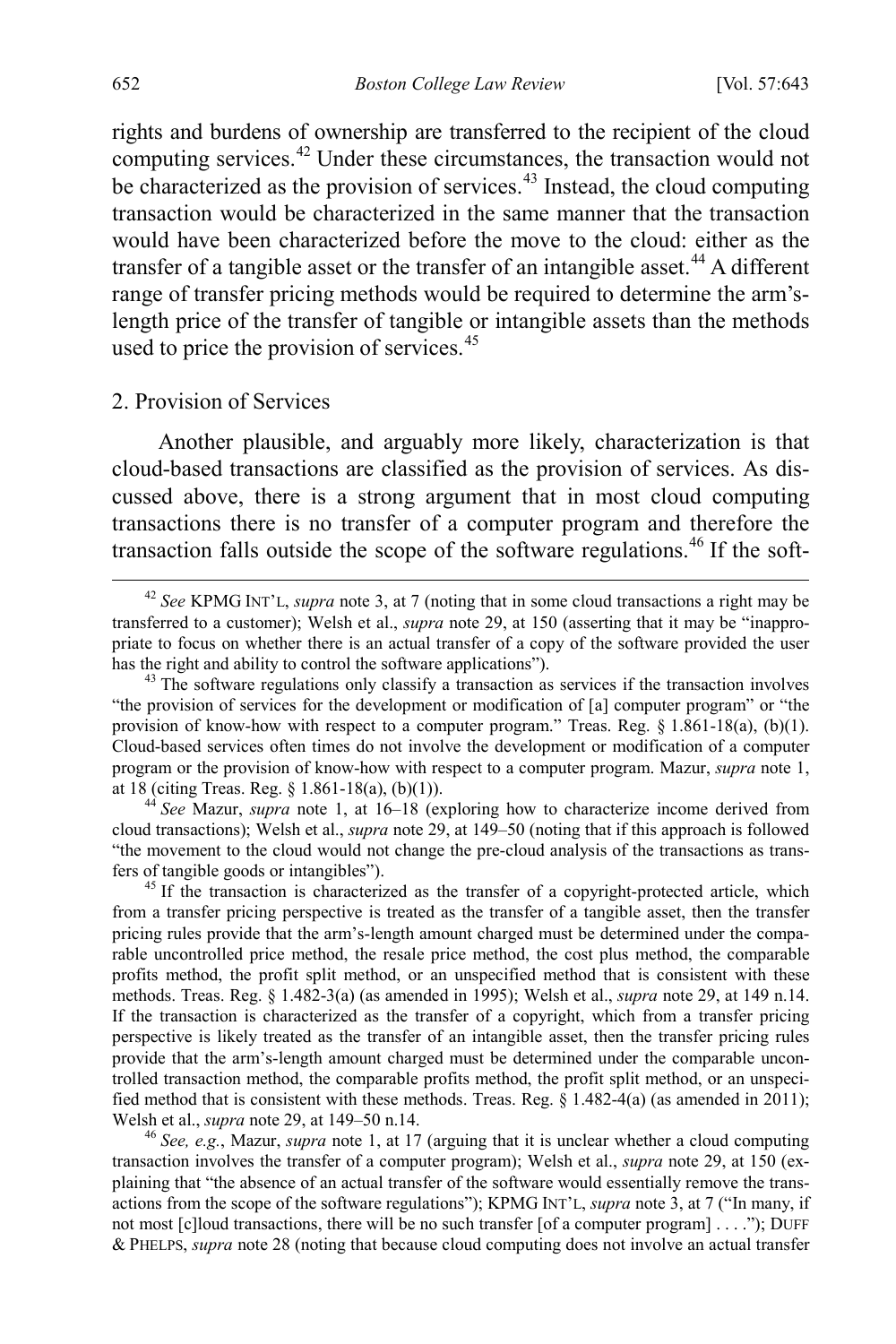ware regulations do not apply, then under traditional characterization principles, the transaction's characterization depends to a large extent on wheth-er a transfer of property rights exist.<sup>[47](#page-11-0)</sup> In this situation, "[i]f no property right exists either in form or in substance, the transaction is generally characterized as the provision of services."[48](#page-11-1)

<span id="page-11-6"></span>Under current case law, this determination depends to a large extent on which party bears the risk with respect to the transaction and which party retains control over how the transaction is carried out.<sup>[49](#page-11-2)</sup> Although this depends on the particular facts and circumstances of the cloud arrangement, in many cloud computing transactions the entity acting as the cloud service provider bears substantial risk of loss and retains control and possession over the software, applications, and underlying infrastructure.<sup>[50](#page-11-3)</sup> Under these circumstances, the cloud service provider is not giving up any property rights in the software, applications, or infrastructure used in connection with the cloud computing transaction. $51$  Thus, moving to the cloud may cause intercompany cloud computing transactions to be treated as services under the U.S. transfer pricing rules. $52$ 

If cloud computing transactions are treated as the intercompany provision of services, then the transfer pricing rules require the arm's-length amount charged to be determined under one of the following methods: (1) the services cost method ("SCM"), (2) the comparable uncontrolled services price method, (3) the gross services margin method, (4) the cost of services

<span id="page-11-3"></span><sup>50</sup> *See* Mazur, *supra* note [1,](#page-2-0) at 24 (observing that in many cloud transactions the cloud vendor bears the risk of loss and retains significant control).

<span id="page-11-5"></span><span id="page-11-4"></span><sup>51</sup> *See id.* 52 *See id.* 52 *See Welsh et al., <i>supra* not[e 29,](#page-7-7) at 147 (asserting that moving to the cloud may allow cloud mathematic significant moving to the cloud may allow cloud transactions to be treated as the provision of services).

of software, it can be argued that cloud computing transactions fall outside the scope of the software regulations); *see also supra* notes [25–](#page-7-0)[78](#page-16-1) and accompanying text (detailing the difficulties MNEs face in selecting which transfer pricing method to use to determine the arm's-length price of cloud computing services).<br>
<sup>47</sup> See Mazur, *supra* not[e 1,](#page-2-0) at 23; KPMG INT'L, *supra* note [3,](#page-2-7) at 7.<br>
<sup>48</sup> Mazur, *supra* note [1,](#page-2-0) at 23; *see, e.g.*, Karrer v. United States, 152 F. Supp. 66, 72 (Ct. Cl.

<span id="page-11-1"></span><span id="page-11-0"></span><sup>1957) (</sup>characterizing an employee's rights as services income because the employee's rights derive from services to the employer and not from any property that the employee owns); Boulez v. Comm'r, 83 T.C. 584, 595 (1984) (holding that a conductor did not have a property right in a recording because no copyright existed and thus the transaction to make a recording under the conductor's direction was a provision of services). <sup>49</sup> *See* Mazur, *supra* note [1,](#page-2-0) at 24 (noting that the determination for whether a cloud customer

<span id="page-11-2"></span>possesses any property rights generally requires an analysis of risk and control); *see also* Rev. Rul. 74-555, 1974-2 C.B. 202 (illustrating how an author may characterize certain income derived from a work as royalties rather than compensation for services if the publisher lacks control over the work); Richard H. Lilley Jr., *Cloud Computing: Permanent Establishment and Its Implications for International Taxation*, TAX MGMT. TRANSFER PRICING REP.: SPECIAL REP. (July 10, 2014) (listing factors relevant in characterizing an arrangement as a service or a lease, which include risk with respect to the transaction and control over the property).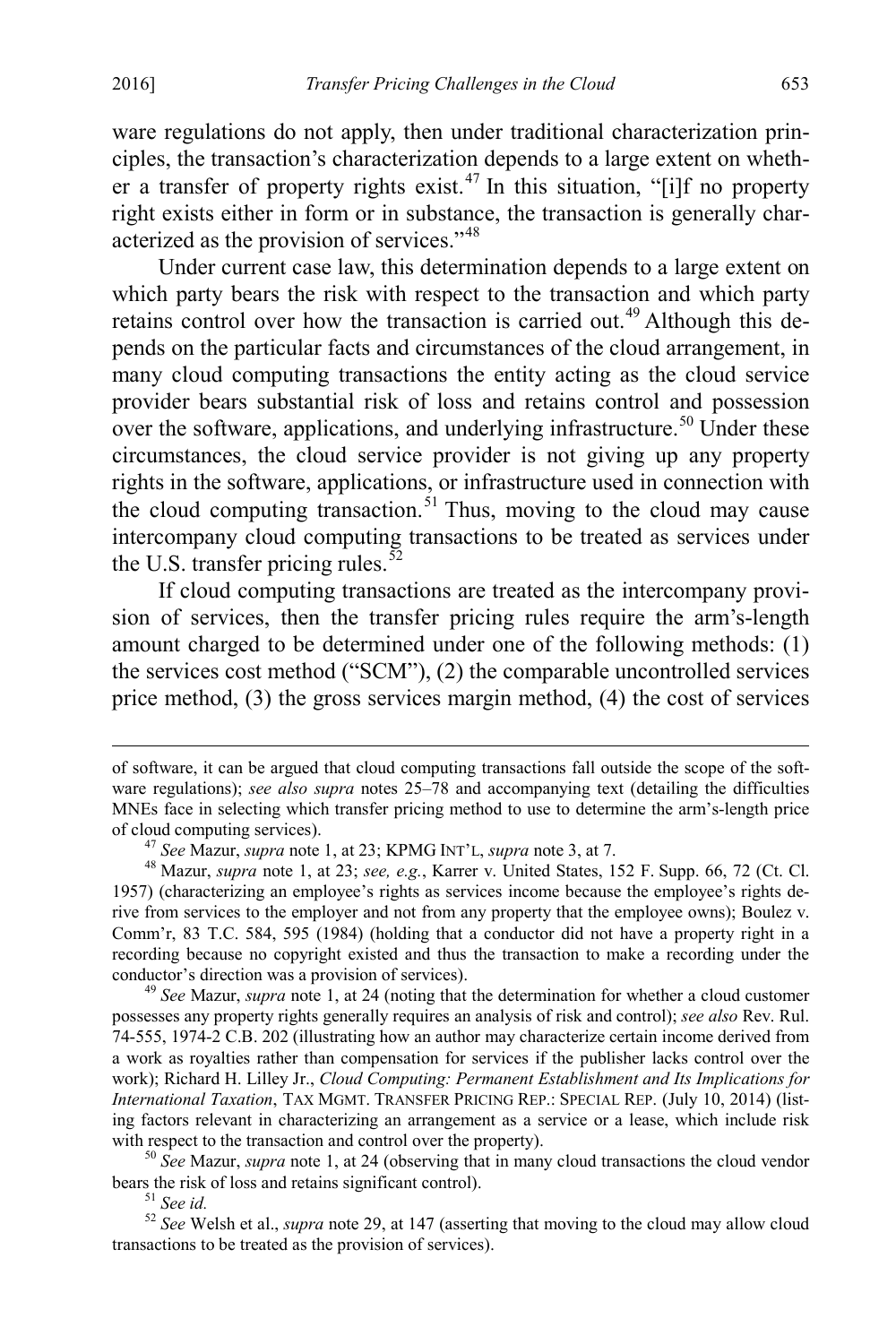plus method, (5) the comparable profits method, (6) the profit split method, or  $(7)$  unspecified methods applied consistently with the other methods.<sup>[53](#page-12-0)</sup> Although most of these methods are conceptually the same as the methods used to price intercompany transfers of tangible and intangible assets, if the MNE group chooses to use the SCM, this can result in a substantially different arm's-length price for the cloud-based transactions. [54](#page-12-1)

The SCM is a cost safe harbor that permits certain non-integral services to be priced by reference to the total services cost without any markup.<sup>[55](#page-12-2)</sup> The SCM is not available for pricing the transfer of tangible or intangible assets. To qualify for this method, several requirements must be met. First, the intercompany service must meet the definition of a specified covered service, as identified by the IRS Commissioner through revenue procedure, or alternatively, as low margin covered services.<sup>[56](#page-12-3)</sup> The types of services that qualify are support services that are common among taxpayers across industry segments and generally do not involve a significant arm's-length markup on total service costs.<sup>[57](#page-12-4)</sup> For instance, supporting companywide computer systems, maintaining and repairing IT systems, providing technical assistance to users of computer systems and other IT devices, maintaining and testing computer databases, supporting, maintaining and monitoring an organization's existing network system, and similar IT activities may qualify for the SCM. These types of activities, however, cannot qualify for the SCM to the extent they include analyzing user needs or developing hardware or software solutions unless the activities constitute low margin services.<sup>58</sup> A covered service activity will also not qualify unless the

<span id="page-12-1"></span><span id="page-12-0"></span><sup>53</sup> Treas. Reg. § 1.482-9(a) (as amended in 2011). <sup>54</sup> *See* Welsh et al., *supra* not[e 29,](#page-7-7) at 149–51 (explaining how even though many of the methods used to price intercompany services, the intercompany transfer of tangible goods, and the intercompany transfer of intangible goods may be conceptually the same, the application of the rules in these different contexts may vary significantly).<br><sup>55</sup> *See* Treas. Reg. § 1.482-9(b).<br><sup>56</sup> *Id.* § 1.482-9(b)(2)–(3). Low margin covered services are intercompany services transac-

<span id="page-12-3"></span><span id="page-12-2"></span>tions for which the median comparable markup on total services costs is less than or equal to 7%. *Id.* § 1.482-9(b)(3)(ii). *Id.* § 1.482-9(b)(3)(i). Other types of support services that qualify are payroll activities,

<span id="page-12-4"></span>activities related to processing unemployment, disability and workers compensation premiums, activities related to working with accounts receivable and accounts payable, general administrative activities, corporate and public relations activities, coordinating meetings and travel, accounting and auditing activities, activities related to complying with the company's tax obligations, health, safety, environmental, and regulatory affairs activities, budgeting, treasury activities, statistical assistance, staffing and recruiting, training and employee development, benefits, legal services, insurance claims management, and purchasing. Rev. Proc. 2007-13, 2007-3 I.R.B. 295.<br><sup>58</sup> Rev. Proc. 2007-13, 2007-3 I.R.B. 295. Activities that do not qualify for the SCM include

<span id="page-12-5"></span>developing systems integration, designing websites, writing computer programs, modifying general applications software, or recommending the purchase of commercially available hardware or software. *Id.*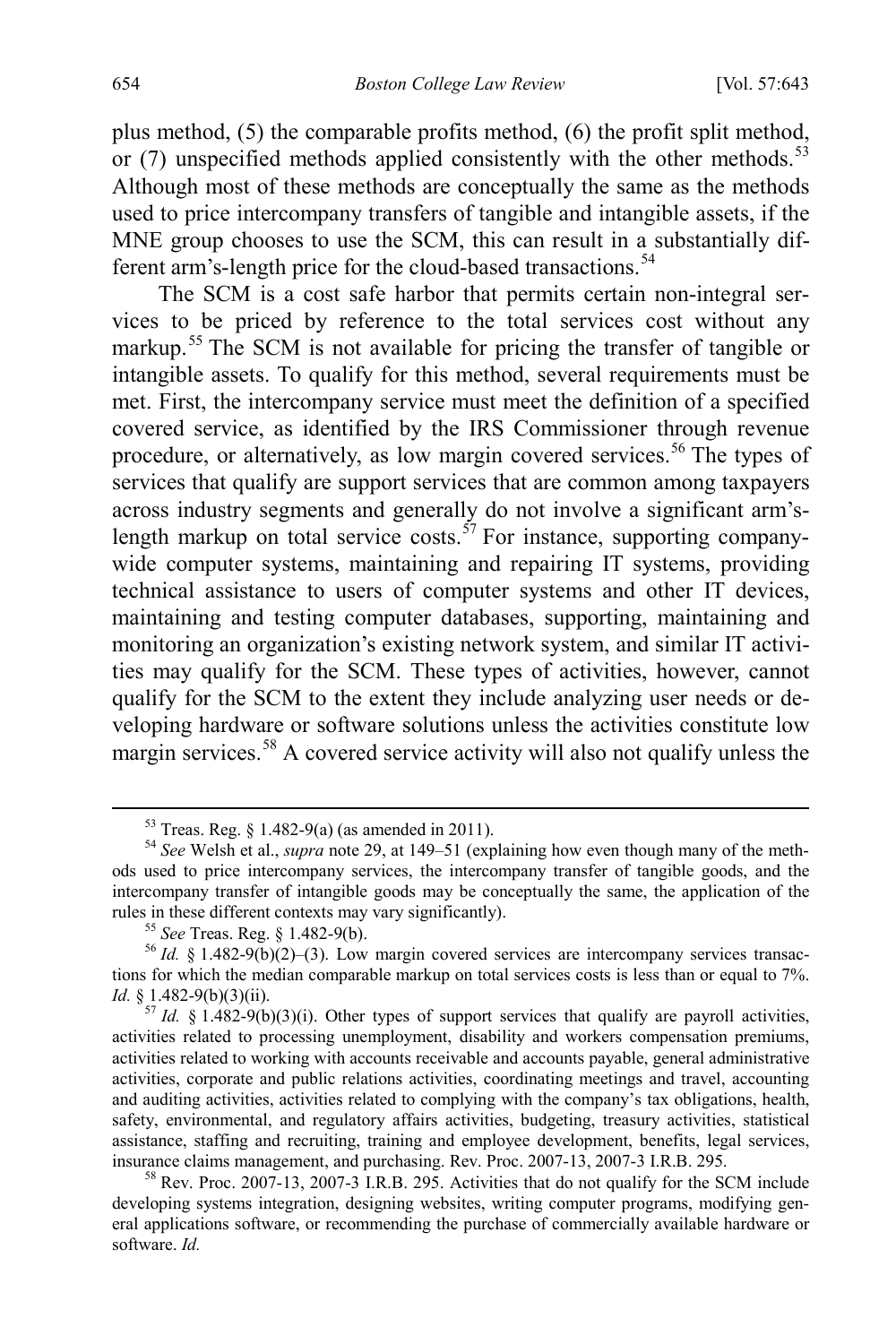taxpayer can reasonably conclude, in its business judgment, that "the service does not contribute significantly to key competitive advantages, core capabilities, or fundamental risks of success or failure in one or more trades or businesses of the controlled group."[59](#page-13-0) Additionally, to be eligible to be priced under the SCM, the intercompany service cannot consist of an excluded activity, such as production, distribution, or research and develop-ment, and adequate books and records must be maintained.<sup>[60](#page-13-1)</sup>

Based on the particular facts and circumstances of the cloud arrangement, it is possible that in certain situations the intercompany provision of cloud services will qualify for the SCM. Consider the following example. USCo., a U.S. corporation, develops proprietary software that it maintains and hosts on its own computer infrastructure and which it allows XCo., a related foreign corporation, to access remotely.<sup>[61](#page-13-2)</sup> Assuming that the software is an enterprise resource planning system that is used by the MNE group to maintain data relating to accounts payable and receivable, it is possible that this non-customer-facing application does not contribute significantly to the fundamental risks of the success of the business.  $62$  Thus, USCo. may be eligible to charge these services to XCo. using the SCM because activities related to working with accounts receivable and accounts payable are specified as covered services.<sup>[63](#page-13-4)</sup> This would include the cost of maintaining the computer infrastructure and networks that are being used to host the software and related data, as well as any IT support that USCo. provides to XCo.But any services performed by USCo.'s IT personnel that relate to modifying or developing the software or hardware system will not be eligible for the SCM and will need to be evaluated separately using one of the other transfer pricing methods available for pricing intercompany services<sup>[64](#page-13-5)</sup>

<span id="page-13-0"></span><sup>&</sup>lt;sup>59</sup> Treas. Reg. § 1.482-9(b)(2), (5) (prohibiting application of the services cost method to services that fall under the business judgment rule).<br><sup>60</sup> *Id.* § 1.482-9(b)(2), (4), (6). Even though these types of activities are excluded and do not

<span id="page-13-1"></span>qualify for the SCM, a cloud-based activity that involves the use of software that performs these types of activities does not necessarily constitute an excluded activity. Welsh et al., *supra* not[e 29,](#page-7-7) at 151 (distinguishing excluded activities from the supply of software packages that facilitate those activities). Instead, the provision of a service via the cloud should be analyzed based on the nature of the underlying service being provided. *Id.* 61 This modified example is based on the example set forth in Treas. Reg. § 1.482-9(b)(8) ex.

<span id="page-13-2"></span>

<span id="page-13-3"></span><sup>&</sup>lt;sup>62</sup> *See id.* (providing an example of a business situation where certain services would not contribute to the risks of success of a business).

<span id="page-13-4"></span> $63$  *See* Welsh et al., *supra* note [29,](#page-7-7) at 151–52 (detailing activities that are considered covered services within the meaning of Revenue Procedure 2007-13).<br><sup>64</sup> An exception exists if these activities constitute low margin services. Treas. Reg. § 1.482-

<span id="page-13-5"></span> $9(b)(2)$ – $(3)$ ,  $(8)$  ex. 12. Whether the exception exists depends on which companies the taxpayer identifies as comparable companies for the purposes of determining a benchmark. Welsh et al., *supra* not[e 29,](#page-7-7) at 152.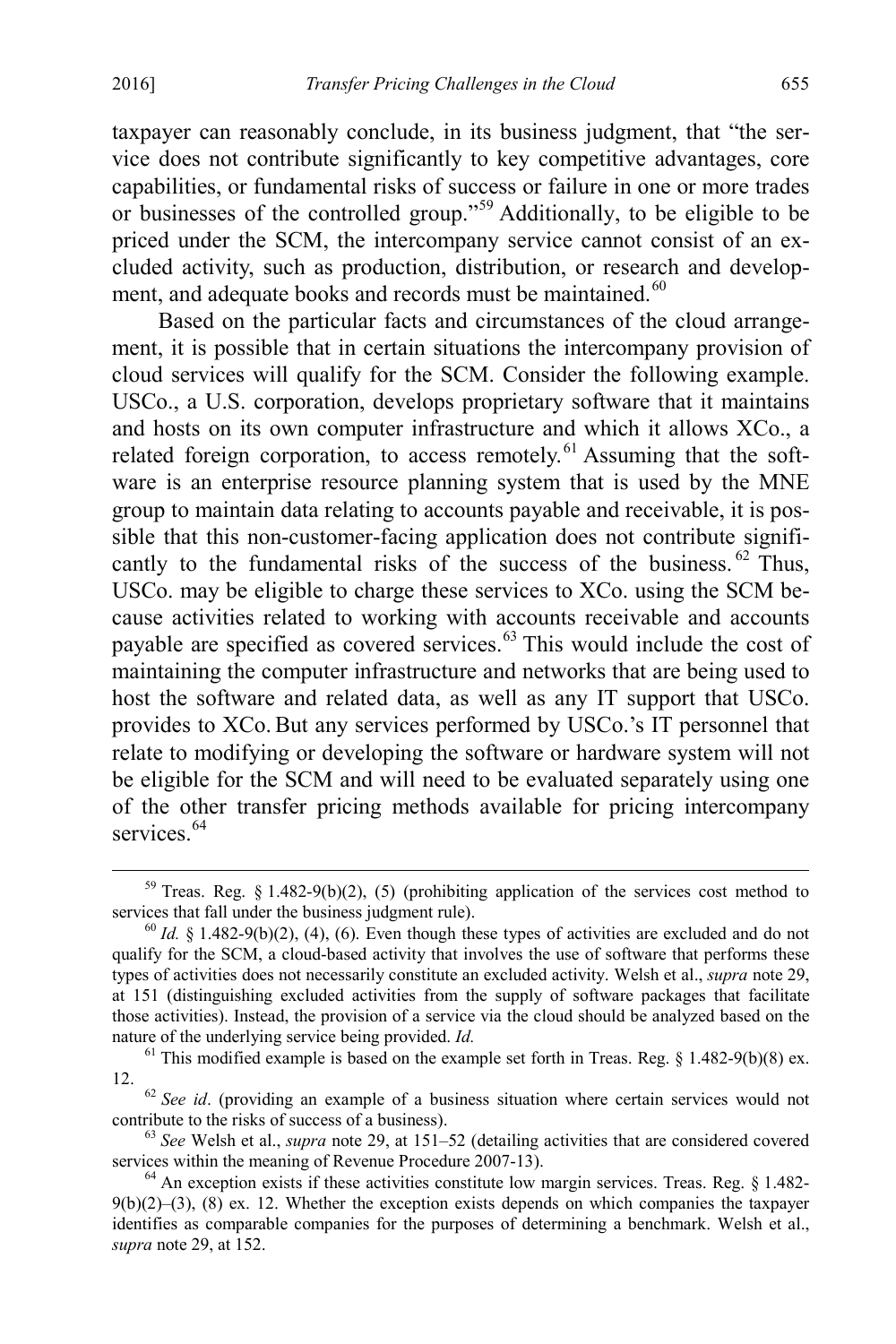To the extent the SCM is available, this would generally be beneficial to the MNE group. Pursuant to the SCM, USCo. would charge XCo. the costs of rendering the eligible cloud computing services without any profit markup.<sup>[65](#page-14-1)</sup> If multiple members of the controlled group also receive the benefit of these services, then those costs would be allocated among those members based on the relative benefits that each receives.<sup>[66](#page-14-2)</sup> Because the SCM is relatively a much simpler method than the other methods available to price intercompany services, this would minimize the MNE group's compliance burdens in pricing the intercompany services. Use of the SCM, as opposed to the other available transfer pricing methods, might also benefit the MNE group because the arm's-length consideration paid to USCo. will likely be smaller under the SCM than the other available transfer pricing methods due to the fact that USCo. does not have to increase the cost it charges its affiliates by any profit markup. Thus, a smaller amount of the MNE group's profits would be allocated to the United States, a high tax jurisdiction, which may minimize the overall tax liability of the MNE group.

Furthermore, if the cloud computing transaction qualifies for the SCM, then such services may also be the subject of a shared services arrangement ("SSA") between the parties using and providing the cloud services.<sup>[67](#page-14-3)</sup> Under an SSA, the arm's-length charge to each participant for the services is the participant's share of the total services costs allocated to the participant based on its respective share of the reasonably anticipated benefits from the services.<sup>[68](#page-14-4)</sup> If the taxpayer reasonably concludes that the SSA allocates costs for these services on a basis that most reliably reflects the participants' respective shares of the reasonably anticipated benefits attributable to such services, then the taxpayer may reduce its compliance risks because the tax administration may not adjust the basis used for the allocation.<sup>[69](#page-14-5)</sup>

<span id="page-14-0"></span>

<span id="page-14-2"></span><span id="page-14-1"></span><sup>65</sup> *See* Treas. Reg. § 1.482-9(b)(1) (codifying the services cost method). 66 *See* Treas. Reg. § 1.482-9(k) (noting that "costs must be allocated among the portions of the activity performed for the benefit of the first mentioned recipient and such other members of the controlled group"). Any reasonable method may be used to allocate the costs of providing the intercompany service. *Id.* As some commentators have noted, this may present difficulties in finding an appropriate basis by which to allocate costs because traditional stationary metrics may no longer be a reliable measurement.  $E.g.,$  Welsh et al., *supra* note 29, at 152.

<span id="page-14-3"></span> $\frac{67}{3}$  See Treas. Reg. § 1.482-9(b)(7) (providing guidance on what constitutes a shared services arrangement); Welsh et al., *supra* note [29,](#page-7-7) at 152 (describing the arm's-length charge between participants in a shared services agreement).<br><sup>68</sup> Treas. Reg. § 1.482-9(b)(7); Welsh et al., *supra* not[e 29,](#page-7-7) at 152.<br><sup>69</sup> Treas. Reg. § 1.482-9(b)(7). However, cloud computing transactions may also involve the

<span id="page-14-5"></span><span id="page-14-4"></span>development or modification of software, which do not qualify as covered services and therefore are ineligible for treatment under an SSA. *Id.*; Welsh et al., *supra* note [29,](#page-7-7) at 152–53. If the parties are treated as jointly developing software, then the service costs related to development would likely be treated as a cost-sharing arrangement, instead of an SSA pursuant to the U.S. transfer pricing rules. Welsh et al., *supra* note [29,](#page-7-7) at 152–53.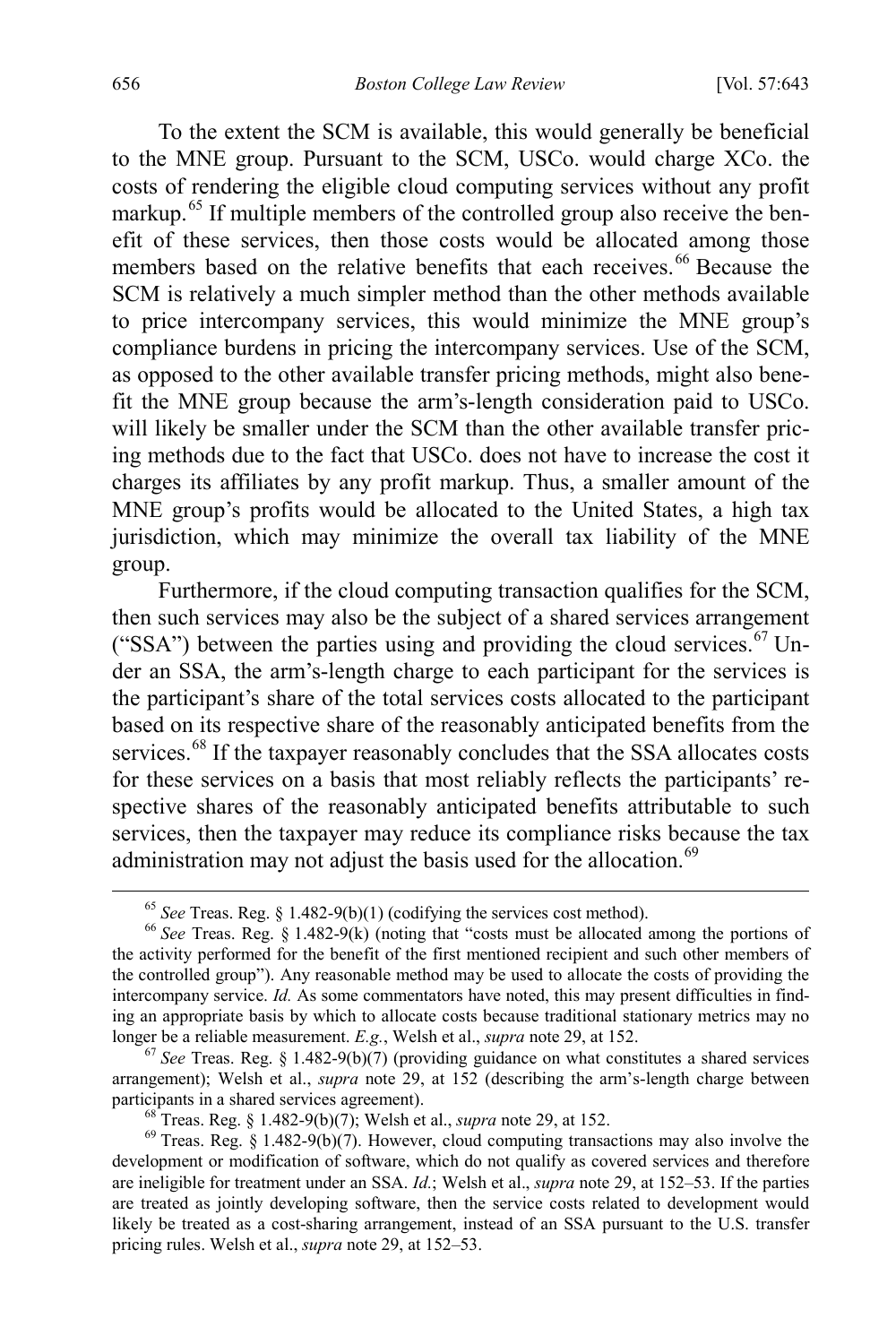#### 3. Integrated Transaction

It is also possible that a cloud-based transaction may be characterized as the provision of services but that elements of the transaction will be characterized as the transfer of a tangible or intangible asset.<sup>[70](#page-15-0)</sup> This characterization is plausible, because pursuant to the transfer pricing rules, different transfer pricing methods may be applied to an interrelated transaction if such transaction is most reliably evaluated on a separate basis.<sup>[71](#page-15-1)</sup> Given the multiple services that an entity operating as a cloud service provider may offer to its affiliates—some of which are similar to the transfer of a computer program whereas others are in the nature of true services—a cloud computing transaction may need to be analyzed as two separate transactions for purposes of determining the appropriate transfer price.<sup>[72](#page-15-2)</sup> If this is the appropriate characterization for transfer pricing purposes, then different transfer pricing methods may apply to the separate elements of the transaction, which may result in a different arm's-length consideration.<sup>[73](#page-15-3)</sup>

In summary, cloud computing transactions do not neatly fall within any of the traditional tax classifications. This creates compliance challenges for MNEs using an intercompany cloud. It is currently unclear whether cloud computing transactions involve the transfer of a computer program under existing tax law. As a result, it is possible that transacting in the cloud may change a transaction's characterization from the transfer of a tangible or intangible asset to the provision of services.<sup>[74](#page-15-4)</sup> The flexible nature of cloud computing also contributes to the difficulties in characterizing cloudbased activities, because companies may use different cloud business models to structure their operations. Thus, there is no simple way to characterize cloud computing transactions and each of the characterizations discussed above represent plausible alternatives. Because the appropriate transfer

<span id="page-15-0"></span> <sup>70</sup> *See* Mazur, *supra* not[e 1,](#page-2-0) at 25 (noting that software regulations could apply only to a portion of the cloud transaction); Welsh et al., *supra* note [29,](#page-7-7) at 152 (providing an example of when a single activity may be divided and evaluated separately under different methods).

<span id="page-15-1"></span><sup>&</sup>lt;sup>71</sup> *See* Treas. Reg. § 1.482-1(b)(2)(ii) (allowing for application of different methods to interrelated transactions); Treas. Reg.  $\S 1.482-9(m)(4)$  (stating that a transaction may be evaluated separately when doing so provides the most reliable measure of an arm's-length result). But note that if the cloud computing transactions, taken as a whole, are so interrelated that consideration of multiple transactions as an integrated transaction is the most reliable means of determining the arm's-length consideration for the intercompany transactions, then it may be possible to evaluate the transactions together as either an intercompany service or the intercompany transfer of assets. *See* Treas. Reg. § 1.482-1(f)(2) (allowing for aggregation of transactions); Treas. Reg. § 1.482-9(m)(4).

<span id="page-15-2"></span><sup>&</sup>lt;sup>72</sup> See Treas. Reg. § 1.482-9(m)(4); Welsh et al., *supra* note [29,](#page-7-7) at 152 (discussing the coordination provision contained in Treasury Regulations section 1.482-9).<br><sup>73</sup> *See* Treas. Reg. § 1.482-1(b)(2)(ii).<br><sup>74</sup> *See* DUFF & PHELPS, *supra* not[e 28](#page-7-8) (noting that because cloud computing does not involve

<span id="page-15-4"></span><span id="page-15-3"></span>actual transfers of software, it could be argued that cloud computing instead could be characterized as a service).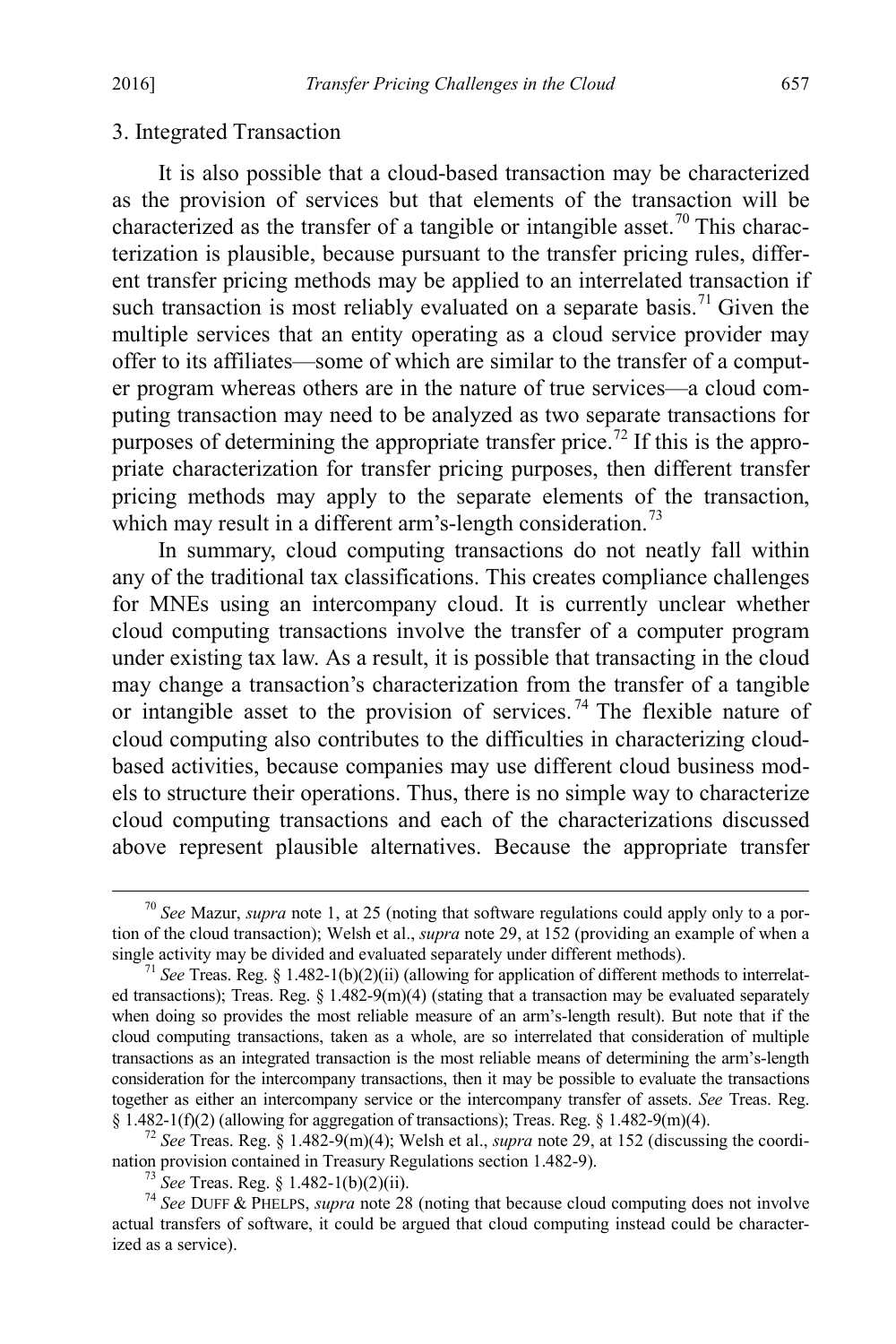pricing methodology used to test the transaction is dependent on the transaction's characterization, this determination will significantly impact the benchmarking analysis required to support the intragroup transaction as arm's-length.<sup>[75](#page-16-2)</sup> Moreover, within the range of available methods, it is not always clear which method is the "best method."[76](#page-16-3) MNEs and tax administrations may disagree as to which method provides the most reliable measure of an arm's-length result.<sup>[77](#page-16-4)</sup> To further complicate matters, as the cloud computing business model continues to evolve, the possible classification of the transaction is also likely to change.<sup>[78](#page-16-5)</sup>

# <span id="page-16-7"></span><span id="page-16-1"></span><span id="page-16-0"></span>*B. Identifying the Value-Drivers*

Identifying the value-drivers of an MNE group is a critical component in determining the arm's-length consideration for an intercompany transaction. Pursuant to the transfer pricing rules, the arm's-length price will generally be determined "by reference to the results of comparable transactions under comparable circumstances."<sup>[79](#page-16-6)</sup> In order to make this determination, an MNE must first delineate each activity performed that contributes to the

<span id="page-16-2"></span> <sup>75</sup> *See* KPMG INT'L, *supra* note [3,](#page-2-7) at 7 (asserting that "the correct classification of the underlying transaction is fundamental to the tax treatment"); DUFF & PHELPS, *supra* not[e 28](#page-7-8) (discussing the implications stemming from the characterization of cloud transactions). To minimize compliance risks and manage these uncertainties, MNEs should strategically structure their cloud operations and intercompany contracts prior to beginning operations in a manner that enables them to define and document the various intercompany transactions in the supply chain and support their transfer pricing methodology. *See EY Roundtable*, *supra* not[e 23,](#page-6-7) at 42–43. <sup>76</sup> Laurie Dicker, *How Is Your Cloud Taxable: New Transfer Pricing Analysis for New Busi-*

<span id="page-16-3"></span>*ness Paradigms*, ALVAREZ & MARSAL HOLDINGS, LLC (Dec. 1, 2011), http://www.alvarezand marsal.com/how-your-cloud-taxable-new-transfer-pricing-analysis-new-business-paradigms [perma. cc/S76S-B666] [hereinafter ALVAREZ & MARSAL]. <sup>77</sup> *Id.*; *see* Treas. Reg. § 1.482-1(d) (providing factors to be used in determining whether a

<span id="page-16-4"></span>controlled transaction produces an arm's-length result). This determination is generally made by comparing the results of the intercompany transaction to the results realized by independent taxpayers in a comparable transaction under comparable circumstances. Treas. Reg. § 1.482-1(d). <sup>78</sup> It is likely that businesses will move away from pure cloud transactions that currently do

<span id="page-16-5"></span>not involve the transfer of any property and move to cloud transactions that involve the transfer of significant property rights, such as control over the software, perpetual rights to use the software even after payments terminate, or risk of loss associated with the software. *See* Franck Llinas et al., *Cloud Activities: Check Your Tax Forecasts*, TRANSFER PRICING INT'L J., Dec. 20, 2013, at 1, 1; KPMG INT'L, *supra* note [3,](#page-2-7) at 7 (describing a continuum from "pure cloud transactions where no property is transferred through to transactions where property is transferred together with perpetual rights to use once payments cease"). Moreover, another cloud-based business model is already beginning to develop, wherein the cloud service provider delivers an entire business process to an affiliate rather than merely access to software, infrastructure, or computing capacity. *See* Welsh et al., *supra* note [29,](#page-7-7) at 153 (discussing "business process as a service" as a potential direction in which cloud computing may be headed).<br><sup>79</sup> Treas. Reg. § 1.482-1(b)(1).

<span id="page-16-6"></span>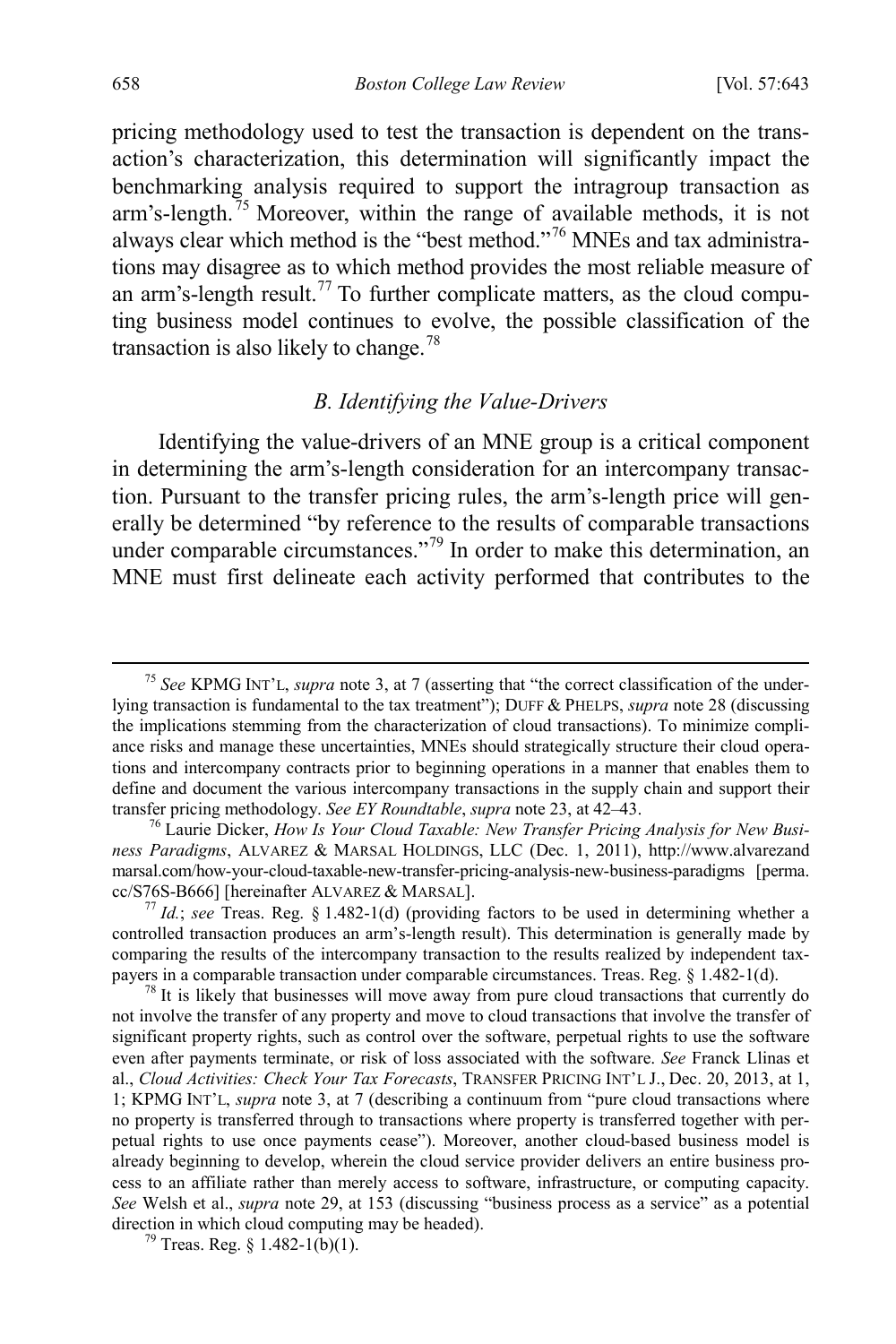<span id="page-17-5"></span>overall profit of the MNE group.<sup>[80](#page-17-0)</sup> These activities are the intercompany transactions that need to be evaluated for transfer pricing purposes. This analysis requires an evaluation of the functions performed by the parties, the assets used, the risks assumed, and the other economically relevant characteristics of the transaction and the overall business operations of the MNE group.<sup>[81](#page-17-1)</sup> At the same time, the cloud business model raises fundamental questions regarding how value is added, which creates difficulties in isolating the value-drivers, and therefore the relevant comparables, for an MNE group operating in the cloud. $82$ 

In particular, the flexible and integrated nature of the cloud creates numerous possibilities as to where the value of the cloud-based business resides.[83](#page-17-3) Currently, no framework exists for determining which possibili-ties are right and which are wrong.<sup>[84](#page-17-4)</sup> Consider, for example, a multinational media networking company, Media Co., that provides customers with online access to media content. The MNE has subsidiaries operating domestically and abroad that provide streaming services to customers in exchange for a monthly subscription fee. In providing these streaming services, the subsidiaries use proprietary software developed and owned by Media Co. that is hosted on Media Co.'s computer infrastructure. To determine the appropriate transfer prices for its intercompany transactions, the MNE group needs to identify the transactions that generate value, and therefore profit, for the MNE group. But what are all the value-drivers in the MNE's global supply chain that will impact whether the business succeeds?

One potential value-driver is the server infrastructure that hosts the software, data, and related functionality. It is possible, but not certain, that operating a web server itself can be treated as engaging in an economically significant activity, in which case a value needs to be placed on that web

<span id="page-17-0"></span> <sup>80</sup> *See* DAVID E. HARDESTY, *Electronic Commerce Services*, *in* ELECTRONIC COMMERCE: TAXATION AND PLANNING ¶ 13A.02, at 8–9 (2016) (illustrating by example the process for identi-

<span id="page-17-1"></span>fying each activity performed that contributes to the overall profit of a MNE).<br><sup>81</sup> *See* Treas. Reg. § 1.482-1(d) (listing factors relevant to determining the comparability of transactions).

<span id="page-17-2"></span> $82$  *See Jones, supra* not[e 29,](#page-7-7) at 10 (noting that "taxing authorities as well as MNEs have fundamental questions regarding how value is added, where profits are generated, and how these questions fit within the existing framework"); Lilley, *supra* note [49](#page-11-6) (emphasizing the obstacles involved in determining value-drivers in a cloud transaction); ALVAREZ & MARSAL, *supra* note [76](#page-16-7) (observing that "businesses are finding inventive new services to offer and non-traditional new

<span id="page-17-4"></span><span id="page-17-3"></span><sup>&</sup>lt;sup>83</sup> See EY Roundtable, *supra* note [23,](#page-6-7) at 43 (describing the challenge in trying to determine where value-drivers actually sit); Lilley, *supra* not[e 49](#page-11-6) (noting how focusing on the physical location of a cloud transaction may result in a failure to comprehensively determine the relevant value drivers involved). 84 *EY Roundtable*, *supra* not[e 23,](#page-6-7) at 43.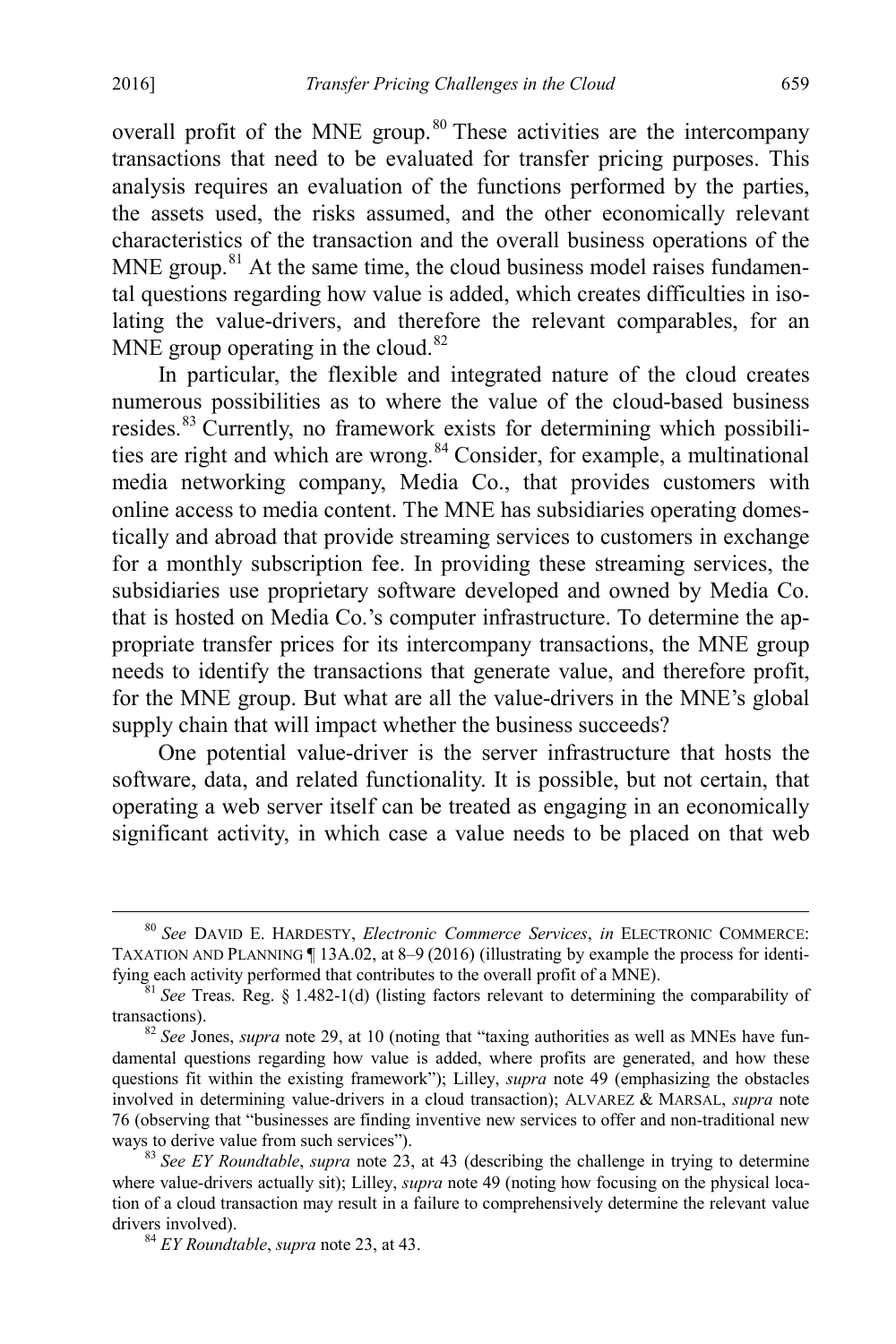server operation.<sup>[85](#page-18-0)</sup> For instance, the IT infrastructure that the MNE uses adds value to the company, because it affects the reliability, speed, and security of the system, as well as the quality of the operation of the software and therefore the quality of the streaming services that customers ultimately receive.<sup>[86](#page-18-1)</sup> But treating the IT hardware, such as servers, as a significant value-driver creates uncertainties in determining how to value this economic activity. In particular, issues arise because many cloud computing services can be provided without any people or with very few people involved. $87$ This can create difficulties because current law has traditionally viewed human individuals as service providers and valued the services based on the activities such personnel perform. [88](#page-18-3) When complex virtual networks and machines, rather than human individuals, provide important components of the supply chain, this challenges how to attribute value to the performance of these services.<sup>[89](#page-18-4)</sup>

If the server activities are treated as a service provider with respect to the cloud computing services, then the activities of an independent cloud vendor may serve as a benchmark for the intercompany price if considered comparable to Media Co.'s intercompany transactions.<sup>[90](#page-18-5)</sup> But in evaluating the comparability of the unrelated cloud services, several challenges arise.<sup>[91](#page-18-6)</sup> In particular, the nature of the services provided may vary significantly among cloud service providers, which may challenge an MNE's ability to make necessary comparability adjustments. For instance, in the example above, the servers provide multiple services, such as hosting the software,

<span id="page-18-0"></span><sup>&</sup>lt;sup>85</sup> *See* HARDESTY, *supra* not[e 80,](#page-17-5) at 1–2 (recognizing that operating a web server by itself can constitute a business activity).

<span id="page-18-1"></span><sup>&</sup>lt;sup>86</sup> See IRS, UNITED STATES MODEL INCOME TAX CONVENTION OF NOVEMBER 15, 2006, at 9 (2006) (defining the term "permanent establishment" in Article 5(1)); ORG. FOR ECON. CO-OPERATION & DEV., MODEL CONVENTION WITH RESPECT TO TAXES ON INCOME AND ON CAPI-TAL 26 (2010) (same); ORG. FOR ECON. CO-OPERATION & DEV., COMMENTARIES ON THE ARTI-CLES OF THE MODEL TAX CONVENTION 110–11 (2010) (recognizing that the server on which a web site is stored is a piece of equipment having a physical location and thus may constitute a "fixed place of business"); HARDESTY, *supra* not[e 80,](#page-17-5) at 2 (illustrating how to price the use of a web server in the context of e-commerce); *EY Roundtable*, *supra* note [23,](#page-6-7) at 44–45 (discussing how to attribute value to a web server); Mazur, *supra* note [1,](#page-2-0) at 33–34, 40–44 (exploring how current law may analyze the use of a server for determining whether it creates a taxable presence).

<span id="page-18-2"></span><sup>&</sup>lt;sup>87</sup> See DUFF & PHELPS, *supra* note [28](#page-7-8) (noting that cloud computing requires minimal management effort and service provider interaction).

<span id="page-18-3"></span><sup>&</sup>lt;sup>88</sup> See EY Roundtable, *supra* note [23,](#page-6-7) at 41 (asserting that tax law has historically focused on a finding a human being who actually renders or provides a service).<br><sup>89</sup> *See id.* 90 *See* HARDESTY, *supra* note [80,](#page-17-5) at 3 (illustrating in the context of e-commerce how the

<span id="page-18-5"></span><span id="page-18-4"></span>activities of an independent vendor may serve as a benchmark for an intercompany price).<br><sup>91</sup> Evaluating the comparability of the unrelated cloud services requires consideration of all

<span id="page-18-6"></span>the factors that could affect prices or profits in arm's-length dealings. *See* Treas. Reg. § 1.482- 1(d). Such factors include functions, contractual terms, risks, economic conditions, and property or services. *Id.*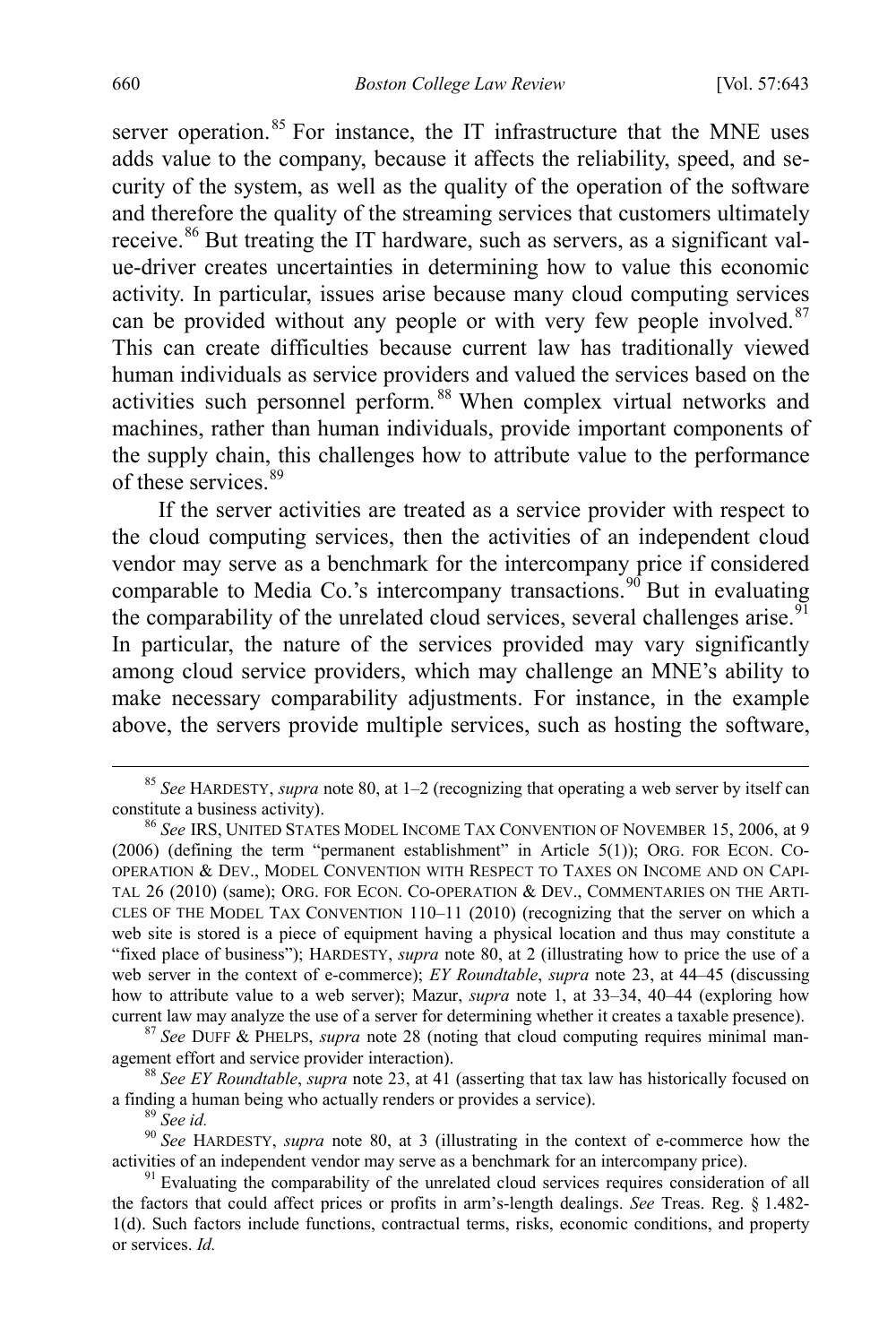storing data, and providing other relevant functionality that is essential to the success of the business. Other independent cloud vendors may bundle a variety of different services into the basic service agreement provided to unrelated customers, and oftentimes it may be difficult to separately identify the charges for the various functions the servers provide.<sup>[92](#page-19-0)</sup> In addition, the level and type of risk that each cloud vendor retains may vary significantly between cloud services providers, which also affects the degree of comparability between intercompany cloud services and unrelated cloud ser-vices.<sup>[93](#page-19-1)</sup> Specifically, some cloud vendors may retain more risk with respect to technological issues whereas others may only take on risk with respect to a certain level of service, such as guaranteeing only a certain quality or speed.<sup>[94](#page-19-2)</sup> To the extent that risks are not comparable, pricing adjustments need to be made.

<span id="page-19-6"></span>Having a server as a value-driver is also problematic because cloud vendors often use mirror servers.<sup>[95](#page-19-3)</sup> Mirror servers are servers located in different locations that duplicate the software and data stored on core servers and perform identical functions for security and efficiency purposes.  $96$  Thus, different servers, potentially located in different countries, may be utilized at different times throughout the day. $97$  This creates significant uncertainties in determining how much profit to allocate to the server activity and to each server.

Another possible value-driver in the cloud computing transaction described above is the proprietary software technology developed by Media Co. Even pre-cloud, this type of intangible property has been a significant source of transfer pricing controversies because of the difficulties in finding a comparable transaction. Separately, the technology developed to provide the particular cloud computing services, which ensures the operation of the

<span id="page-19-1"></span><span id="page-19-0"></span><sup>&</sup>lt;sup>92</sup> HARDESTY, *supra* not[e 80,](#page-17-5) at 3.<br><sup>93</sup> *See* Treas. Reg. § 1.482-1(d)(3)(iii) (detailing the role of risk in determining the degree of comparability between two transactions).

<span id="page-19-2"></span><sup>&</sup>lt;sup>54</sup> *See* HARDESTY, *supra* note [80,](#page-17-5) at 3 (illustrating how the level and type of risk is deter-<br>mined in the context of a web server used in e-commerce).

<span id="page-19-3"></span><sup>&</sup>lt;sup>95</sup> *See Llinas et al., <i>supra* note [78,](#page-16-1) at 3 (noting that "it is common for server traffic to be 'load balanced' and may occur in different jurisdictions at different times of the commercial day"); Mazur, *supra* note [1,](#page-2-0) at 11 (describing "mirror servers" and how they make it difficult to determine when a country has jurisdiction to tax cloud income). *See* Kenji E. Kushida et al., *Diffusing the Cloud: Cloud Computing and Implications for Public Policy*, 11 J. INDUSTRY COMPETITION & TRADE 209, 215–23 (2011) (describing how cloud computing works).<br><sup>96</sup> HARDESTY, *supra* not[e 80,](#page-17-5) at 1; Mazur, *supra* note [1,](#page-2-0) at 11.<br><sup>97</sup> See Lilley, *supra* note [49](#page-11-6) (noting the use by cloud vendors of redundant and backu

<span id="page-19-5"></span><span id="page-19-4"></span>tems residing in multiple jurisdictions); Llinas et al., *supra* note [78,](#page-16-1) at 3 (illustrating how a cloud provider may have IT servers in more than one country).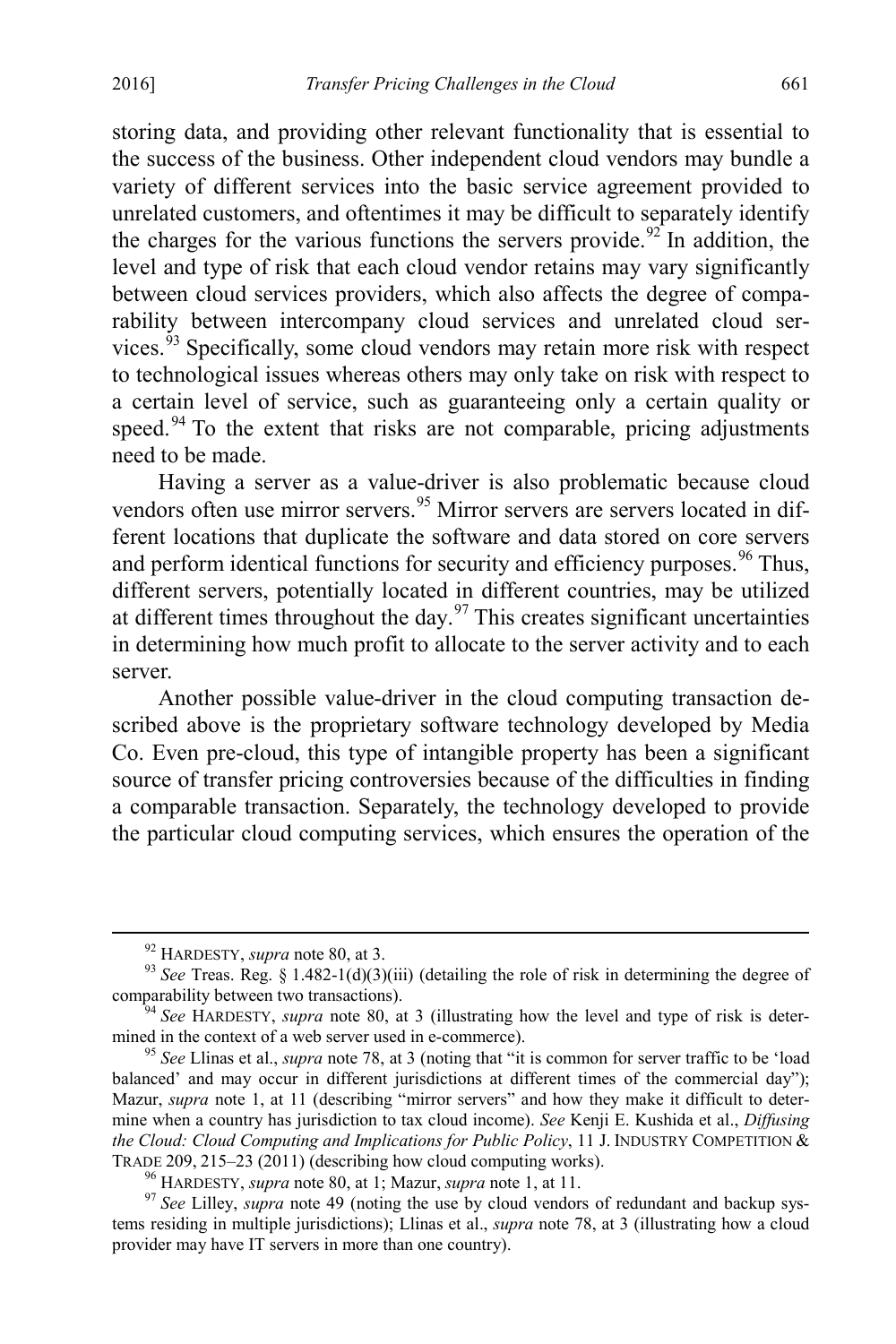cloud-based business, is another intangible value-driver.<sup>[98](#page-20-0)</sup> In addition, there may be other intangibles involved that add value to the operation of the MNE's business, such as the content the cloud vendor hosts on its servers that utilize software technology provided through the cloud, any marketing intangibles, customer relationships, as well as a business trademark or trade name.<sup>[99](#page-20-1)</sup> As with other intangibles, due to the unique nature of these types of assets, it is often difficult to find unrelated transactions that are sufficiently comparable.

Other economically significant activities in the cloud context often include the activities of personnel managing and maintaining the IT infrastructure, the personnel developing or managing the intellectual property, and the marketing department of the subsidiaries. Even though comparable transactions likely exist for these types of activities, it may nevertheless be difficult to assess the economic contribution of these activities due to the integrated nature of the cloud. Multiple related entities often combine their efforts to provide cloud offerings, and in some circumstances, these functions become so integrated that it may be difficult to separate them out for purposes of finding a comparable transaction as a benchmark to price the  $\frac{1}{100}$  $\frac{1}{100}$  $\frac{1}{100}$  transaction<sup>100</sup>

<span id="page-20-4"></span>In summary, cloud computing contributes to the overall value of the company through many inputs, such as the company's proprietary software, the performance, reliability, speed, and security of the IT infrastructure, the personnel managing and maintaining the IT infrastructure, the personnel developing or managing the intellectual property, the content provided through the cloud, the marketing department, and other intangibles. These numerous components that make up the cloud offering, together with the integrated nature of the cloud, create challenges in separately identifying and valuing each value-driver and determining which value-driver or drivers should govern the transfer pricing results. Thus, as the cloud becomes a fundamental component in the supply chain of many organizations, these uncertainties will likely give rise to disputes between taxpayers and tax administrations. [101](#page-20-3)

<span id="page-20-5"></span><span id="page-20-0"></span> <sup>98</sup> *See EY Roundtable*, *supra* note [23,](#page-6-7) at 44 (distinguishing income attributable to server equipment from income attributable to the services, platforms, and content running on that equipment).

<span id="page-20-2"></span><span id="page-20-1"></span><sup>&</sup>lt;sup>39</sup> See id. at 44, 46.<br><sup>100</sup> See Org. for Economic Co-operation & Dev., OECD/G20 Base Erosion and Prof-IT SHIFTING PROJECT, ALIGNING TRANSFER PRICING OUTCOMES WITH VALUE CREATION, AC-TIONS 8–10—2015 FINAL REPORTS 47 (2015) [hereinafter OECD, ALIGNING TRANSFER PRICING OUTCOMES WITH VALUE CREATION] (explaining how MNE group synergies create comparability issues).

<span id="page-20-3"></span><sup>&</sup>lt;sup>101</sup> *See* Mazur, *supra* not[e 25,](#page-7-0) at 6 (noting how tax authorities and taxpayers may disagree as to the value-drivers underlying transfer pricing results); ALVAREZ & MARSAL, *supra* not[e 76,](#page-16-7) at 1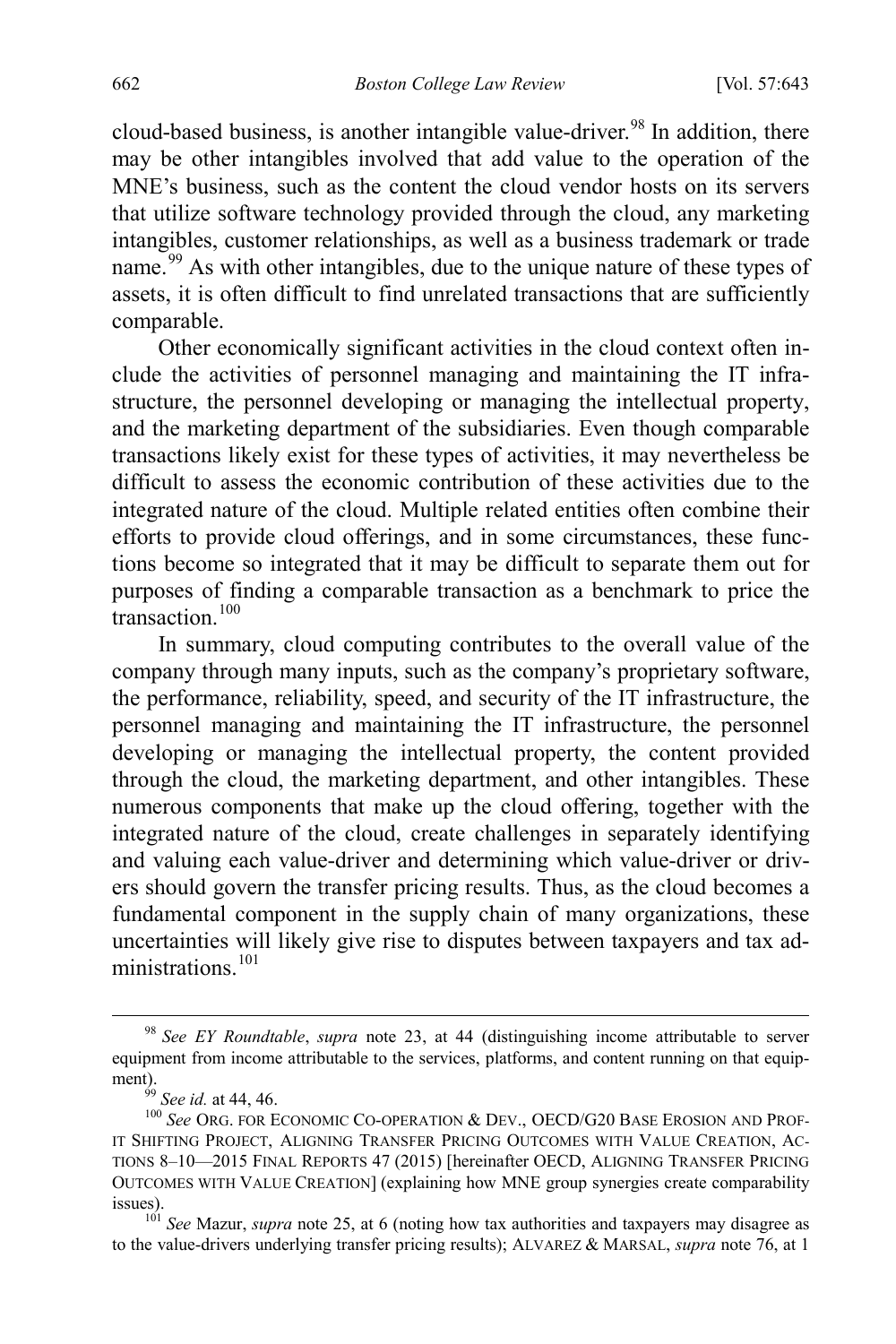#### <span id="page-21-0"></span>*C. Locating the Value-Drivers*

Moreover, even if these value-drivers can be identified and valued, intercompany cloud computing, like other global value chains, also presents challenges to traditional notions of determining which entity is providing this additional value. Because the tax system seeks to tax profits generated within a defined jurisdiction, identifying where the value-driver is located affects the jurisdiction in which those profits are taxed and ultimately affects the overall tax liability of the MNE.<sup>102</sup> Failure to correctly identify the taxable jurisdiction may result in double taxation of profits to MNEs if their arm's-length price is challenged. This may be especially problematic in the cloud computing context.

Cloud computing often results in substantial cost savings to businesses, because by eliminating the need for each entity to have its own expensive hardware, software, and IT support team to manage the hardware and assist with software installation and maintenance, cloud computing reduces the capital expenditures for the MNE group, reduces energy consumption costs, and reduces the costs of human personnel required to maintain and operate local data centers.[103](#page-21-2) The elastic, on-demand nature of cloud computing also eliminates excess capacity in data storage and computing re-sources.<sup>[104](#page-21-3)</sup> Because the cloud resources can be located anywhere, MNEs are also able to integrate IT functions in different jurisdictions, which enables them to further reduce certain costs through synergies that take advantage of economies of scale and scope.<sup>[105](#page-21-4)</sup> In addition, the cloud environment often

<span id="page-21-5"></span> <sup>(&</sup>quot;The cloud is not always clear, and this lack of clarity is bound to create confusion and disagreements between taxpayers and taxing authorities . . . .").<br><sup>102</sup> *See* Aleksandra Bal, *Tax Implications of Cloud Computing—How Real Taxes Fit into Virtual* 

<span id="page-21-1"></span>*Clouds*, 66 BULL. INT'L TAX'N 335, 336 (2012), http://ssrn.com/abstract=2438466 [perma.cc/HAZ3- PRWJ] (explaining the importance of determining the physical location of an economic activity in the context of tax systems and how the cloud complicates this determination); RANDY FREE  $& ALEX$ BAULF, GRANT THORNTON, UNDERSTANDING THE INTERNATIONAL TAX CHALLENGES OF SOFT-WARE AS A SERVICE AND CLOUD COMPUTING (2011), http://www.grantthornton.com/staticfiles/ GTCom/Technology/Techdashboard/International%20tax%20challenges%20of%20SaaS.pdf [perma. cc/YN5D-LVAJ] (noting the difficulties in determining where in the cloud a transaction takes place). <sup>103</sup> *See* Lilley, *supra* note [49](#page-11-6) (asserting that by using the cloud "businesses are able to out-

<span id="page-21-2"></span>source their IT functions in a flexible and scalable way, gain efficiency and reduce operational costs"); Mazur, *supra* note [1,](#page-2-0) at 9 (describing ways in which a business's transition to the cloud can decrease its operating costs); Welsh et al., *supra* note [29,](#page-7-7) at 152 (describing ways through which cloud computing reduces business costs); FREE & BAULF, *supra* note [102](#page-21-0) (discussing how cloud computing is changing business). 104 *See* MELL & GRANCE, *supra* note [2,](#page-2-8) at 2 (listing "rapid elasticity" and "on-demand self-

<span id="page-21-3"></span>service" as essential characteristics of cloud computing); Mazur, *supra* note [1,](#page-2-0) at 9 (noting the opportunity for increased scalability due to the on-demand nature of cloud computing); Welsh et

<span id="page-21-4"></span>al., *supra* note [29,](#page-7-7) at 148, 153 (citing various benefits of the cloud, including increased elasticity). <sup>105</sup> Ilan Benshalom, *Rethinking the Source of the Arm's-Length Transfer Pricing Problem*, 32 VA. TAX REV. 425, 431 (2013).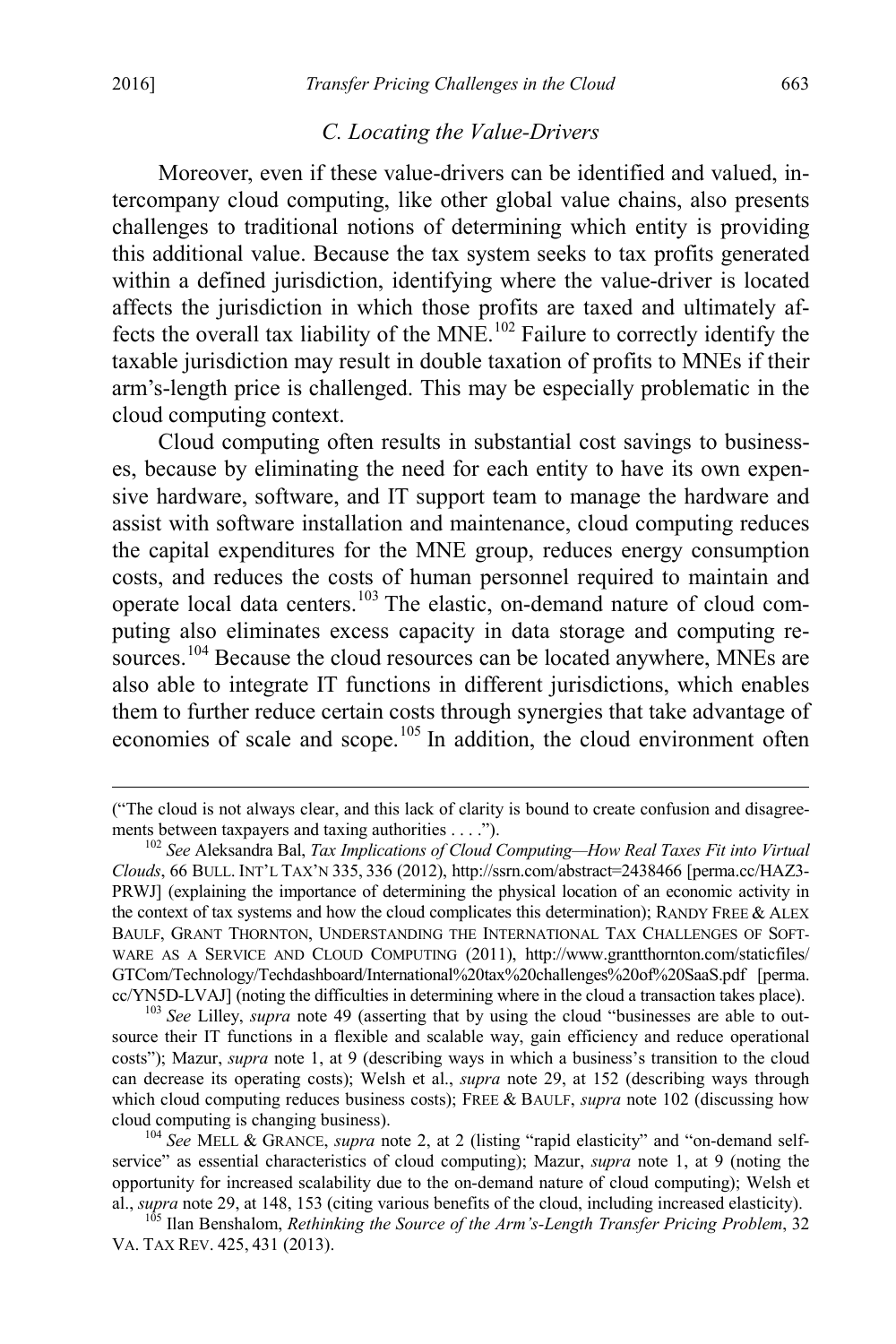enables affiliates to collaborate in a manner that results in business optimization and innovation, which may contribute to group synergies that create additional value for the MNE group. As a result, a significant challenge that arises from a transfer pricing standpoint in the cloud environment is that it is not immediately clear where the cost savings realized from moving to the cloud should accrue.[106](#page-22-0)

Applying the arm's-length standard to determine the transfer price for an intercompany cloud computing transaction in this environment is challenging. Specifically, compliance challenges arise, because these advantages are often not typical of comparable independent companies, thereby making it difficult to find independent companies that have similar savings and benefits to use as a benchmark for allocating these additional profits.<sup>[107](#page-22-1)</sup> Thus, applying the transfer pricing rules to this type of transaction may not necessarily provide an arm's-length result.

Instead, a facts and circumstances analysis that takes into account the functions, assets, and risks of all the relevant associated enterprises would need to be used to determine each member's contribution to the creation of this additional value. Given the integrated nature of many cloud offerings, accurately making this determination is challenging. Issues arise because multiple related entities often provide the various elements of the cloud computing service.<sup>[108](#page-22-2)</sup> As a result, it is unclear which entity is contributing to the creation of the MNE group's synergies, because it may not be clear which entities are providing the cloud infrastructure, which entities are providing the personnel that support the business, which entities are providing services, and where the intellectual property is owned, developed, and managed.<sup>[109](#page-22-3)</sup> Moreover, given the global fluidity of the cloud, this challenge is further exacerbated because cloud transactions often change locations throughout the day and may simultaneously occur in numerous jurisdictions for reasons such as load-balancing and security precautions.<sup>[110](#page-22-4)</sup>

It may also be difficult to determine the amount of each entity's contribution to the residual profits of the MNE group, because the multiple valuedrivers of the cloud business, which may be developed, managed, and performed in different areas and by different entities, often work together to

<span id="page-22-1"></span><span id="page-22-0"></span><sup>106</sup> *EY Roundtable*, *supra* note [23,](#page-6-7) at 64; Welsh et al., *supra* note [29,](#page-7-7) at 147. <sup>107</sup> *See* OECD, ALIGNING TRANSFER PRICING OUTCOMES WITH VALUE CREATION, *supra* note [100,](#page-20-4) at 47 (asserting that MNE groups may benefit from synergies not available to similarly

<span id="page-22-2"></span><sup>&</sup>lt;sup>108</sup> *See* Wells & Lowell, *supra* note [8,](#page-3-4) at 750–52 (stressing the difficulties inherent in applying a one-sided transfer pricing methodology to residual profits).

<span id="page-22-4"></span><span id="page-22-3"></span><sup>&</sup>lt;sup>109</sup> *EY Roundtable, supra* note [23,](#page-6-7) at 43. 110 *See FREE & BAULF, <i>supra* note [102,](#page-21-0) at 2 ("For many reasons, such as security concerns and speed of accessibility, the location of the transaction may move through the cloud as the databases replicate to follow time zones.").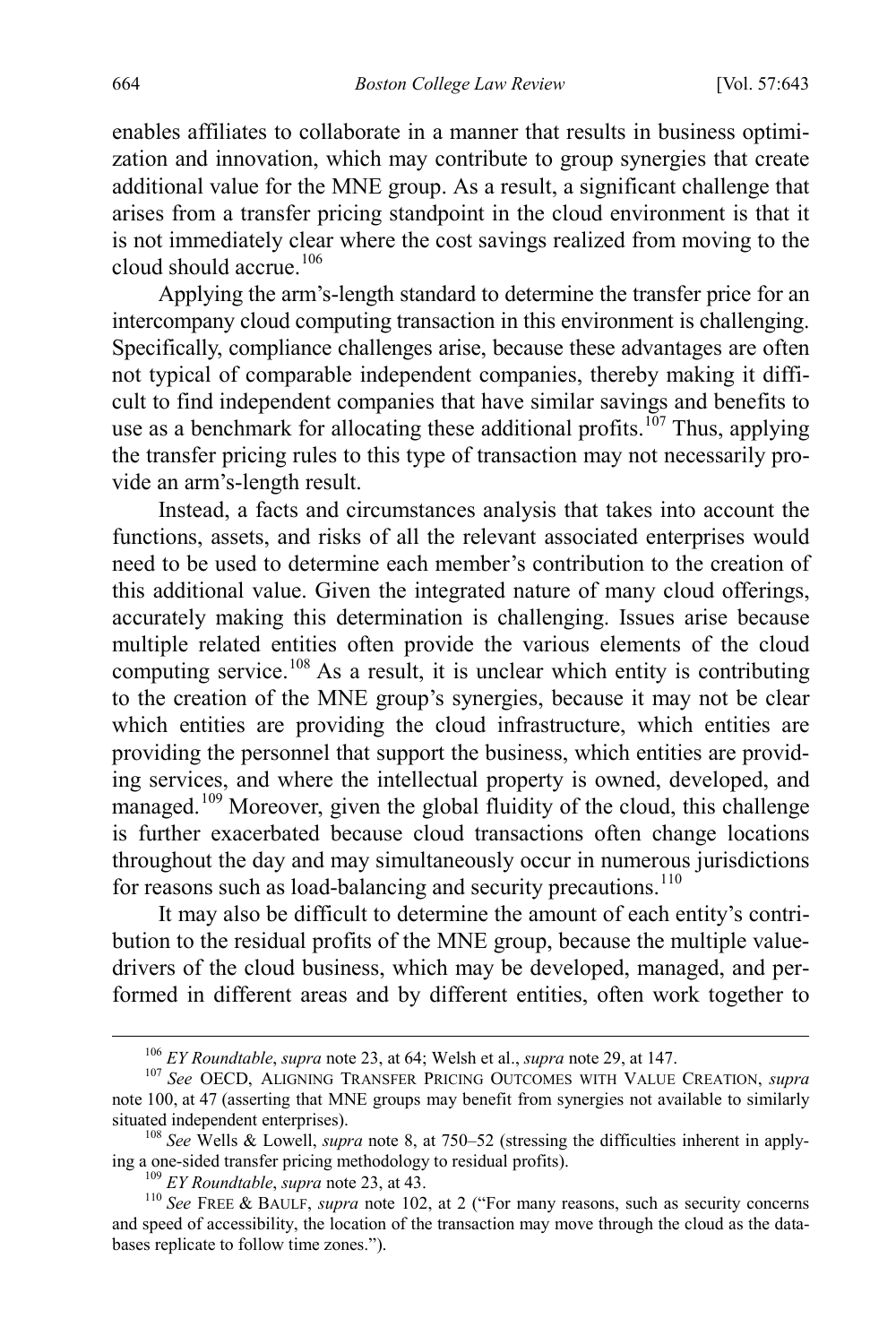create the cost savings, residual profits, and group synergies. As one commentary appropriately observed, these "residual profits [that] exist[] within the MNE group [can]not be explained by the routine functions performed by any single affiliate."<sup>[111](#page-23-2)</sup> Thus, the cloud environment exacerbates the difficulties in determining each related member's contribution and associated transfer pricing charge.<sup>[112](#page-23-3)</sup>

## <span id="page-23-1"></span><span id="page-23-0"></span>II. TAX CHALLENGES TO GOVERNMENTS

Despite the tax compliance risks that exist for MNEs operating in the cloud, companies can transform many of these uncertainties into tax opportunities. With advance planning, MNEs can significantly reduce their overall worldwide tax liability by arranging their corporate structures to take advantage of the transfer pricing rules. In particular, by moving profits to where they are subject to lower tax rates and moving expenses to where they are deducted at higher rates, an MNE may achieve double non-taxation or less than single taxation.<sup>[113](#page-23-4)</sup> Although legal, this type of aggressive trans-fer pricing substantially contributes to BEPS.<sup>[114](#page-23-5)</sup>

BEPS is not a new problem.<sup>[115](#page-23-6)</sup> It already exists to a great extent outside of the cloud environment. But the recent emergence, rapid growth, and prevalent use of cloud computing have the potential to significantly contribute to this widespread problem by increasing the likelihood that this type of base erosion will accelerate. Accordingly, this Part briefly describes how the transfer pricing rules currently contribute to BEPs.<sup>[116](#page-23-7)</sup> It then argues that some of the key characteristics of cloud computing may exacerbate risks of BEPS.<sup>[117](#page-23-8)</sup>

# *A. Transfer Pricing Rules as a Substantial Contributor to BEPS*

The correct application of the transfer pricing rules is critical, because it significantly affects the relevant share of an MNE's profits that will be

<span id="page-23-4"></span><span id="page-23-3"></span><span id="page-23-2"></span><sup>111</sup> Wells & Lowell, *supra* not[e 8,](#page-3-4) at 754–55.<br><sup>112</sup> KPMG INT'L, *supra* not[e 3,](#page-2-7) at 11.<br><sup>113</sup> *See* OECD, ADDRESSING BASE EROSION AND PROFIT SHIFTING, *supra* note [8,](#page-3-4) at 39 ("[B]roadly speaking BEPS focuses on moving profits to where they are taxed at lower rates and expenses to where they are relieved at higher rates.").<br><sup>114</sup> *See* OECD, ACTION PLAN ON BASE EROSION AND PROFIT SHIFTING, *supra* note [13,](#page-4-0) at 10

<span id="page-23-5"></span><sup>(</sup>explaining how current rules have revealed weaknesses that create opportunities for BEPS); Brauner, *supra* note [12,](#page-4-6) at 96 (describing the moving of intangibles away from high-tax jurisdic-

<span id="page-23-8"></span><span id="page-23-7"></span><span id="page-23-6"></span>tions to low-tax jurisdictions as the "beating heart of BEPS planning").<br><sup>115</sup> *See* Ault et al., *supra* note [17,](#page-5-2) at 275 n.4 (citing numerous reports on prior efforts to ad-<br>dress BEPS issues that go as far back as 1979).

<sup>&</sup>lt;sup>116</sup> *See infra* notes  $\frac{118-146}{117}$  $\frac{118-146}{117}$  $\frac{118-146}{117}$  *See infra* notes [151–](#page-29-0)[185](#page-36-0) and accompanying text.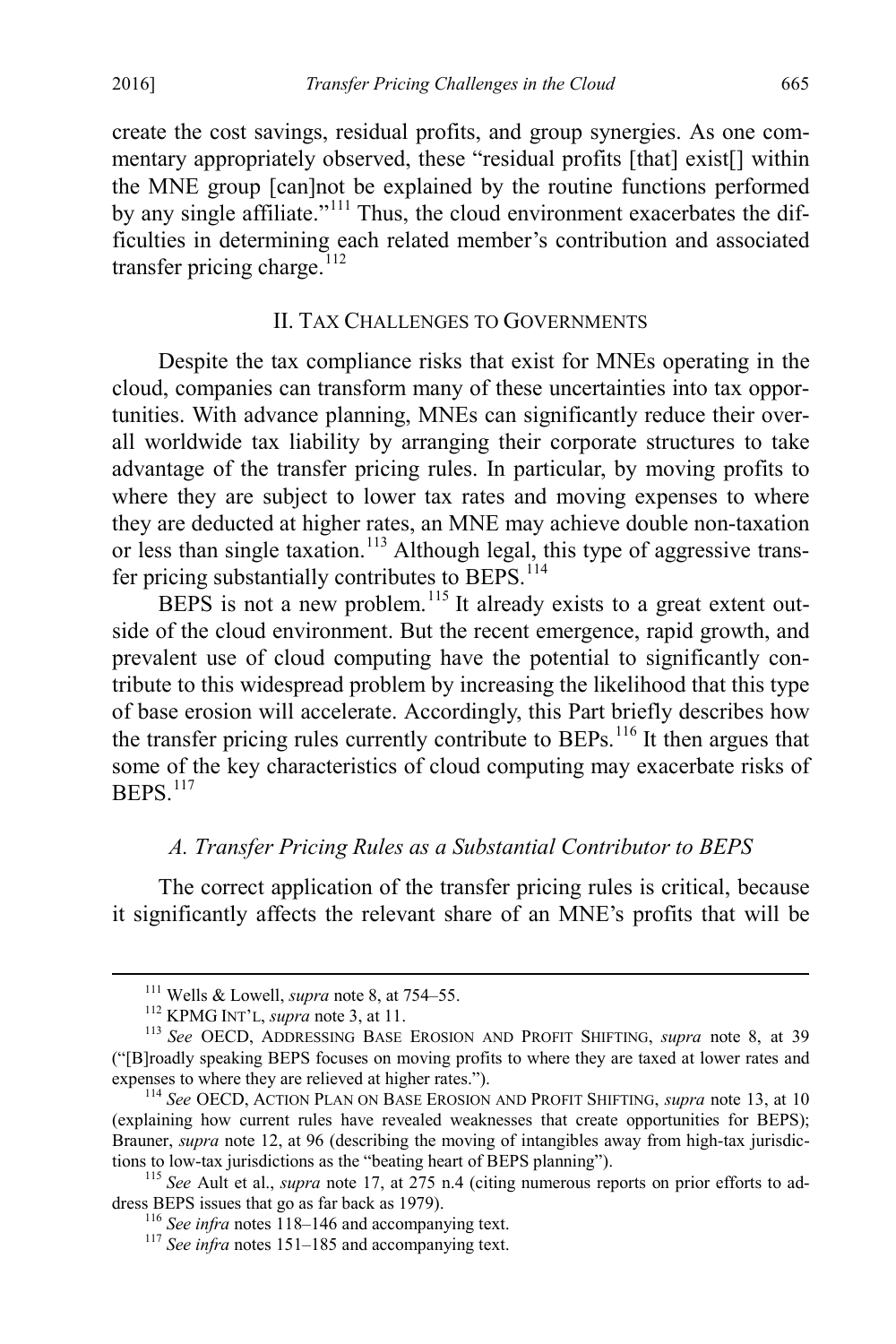<span id="page-24-0"></span>subject to taxation in a particular jurisdiction.<sup>[118](#page-24-1)</sup> As discussed above, the transfer pricing rules apply the arm's-length standard to determine the transfer price between intercompany transactions, which requires that the results of these transactions be consistent with the results realized by independent, unrelated parties engaging in comparable transactions.<sup>[119](#page-24-2)</sup> As many leading commentators have noted, however, the transfer pricing rules and the arm'slength standard have been unsuccessful in equitably allocating profits among jurisdictions and preventing artificial profit-shifting.<sup>[120](#page-24-3)</sup> In fact, aggressive manipulation of the transfer pricing rules has only continued to increase in recent years.<sup>[121](#page-24-4)</sup> The evolution of business models, the increased importance of intangibles, and the ability to contractually allocate risk have substantially contributed to this increase.

#### <span id="page-24-6"></span><span id="page-24-5"></span>1. Evolution of Business Models

One fundamental problem with the current rules is that business practices have changed since the transfer pricing rules were first enacted, which makes it difficult to place transactions between related parties on tax parity with unrelated parties. When the arm's-length standard was initially designed, each jurisdiction in which an MNE group operated generally had its own fully integrated subsidiary to manage the group's business in that mar-

<span id="page-24-1"></span><sup>&</sup>lt;sup>118</sup> *See* I.R.C. § 482 (2012) (noting the power of the Secretary of the Treasury to allocate income within an entity to better reflect the income of the entity).

<span id="page-24-2"></span><sup>&</sup>lt;sup>119</sup> Treas. Reg. 1.482-1(a)–(b) (as amended in 2012). The arm's-length standard is the internationally accepted standard underlying transfer pricing determinations. OECD, ADDRESSING BASE EROSION AND PROFIT SHIFTING, *supra* note [8,](#page-3-4) at 36; OECD TRANSFER PRICING GUIDELINES, *supra* note [6,](#page-2-9) at 31; DOERNBERG, *supra* note [8,](#page-3-4) at 282; Wells & Lowell, *supra* not[e 8,](#page-3-4) at 745 n.31. <sup>120</sup> *See, e.g.*, BORIS I. BITTKER & LAWRENCE LOKKEN, *Transfer Pricing—Introductory*, *in* 

<span id="page-24-3"></span>FEDERAL TAXATION INCOME, ESTATES AND GIFTS 1, 2 (2016) (noting that the arm's-length standard fails to take into account the fact that relationships between related parties are different from that of unrelated parties); DOERNBERG, *supra* not[e 8,](#page-3-4) at 282–83 (questioning the accuracy of arm's-length prices and whether they even exist for most goods traded by MNEs); Reuven S. Avi-Yonah et al., *Allocating Business Profits for Tax Purposes: A Proposal to Adopt a Formulary Profit Split*, 9 FLA. TAX REV. 497, 510–23 (2009) (proposing the replacement of the arm's-length standard with a system of formulary apportionment); Benshalom, *supra* note [105,](#page-21-5) at 430 (characterizing the arm's-length model as "the most acute problem in international taxation and income taxation of corporate income today"); Edward D. Kleinbard, *The Lessons of Stateless Income*, 65 TAX L. REV. 99, 148–49 (2011) ("[E]vidence has mounted that the [arm's-length] model has failed as a practical matter . . . ."); Wells & Lowell, *supra* note [8,](#page-3-4) at 746 (noting that the mere existence of BEPS may present sufficient evidence to show that the arm's-length model cannot

<span id="page-24-4"></span>defend against inappropriate income-shifting).<br><sup>121</sup> Jesse Drucker, *U.S. Companies Dodge \$60 Billion in Taxes Even Tea Party Condemns*, BLOOMBERG NEWS (May 13, 2010, 3:00 PM), http://www.bloomberg.com/news/2010-05-13/ American-companies-dodge-60-billion-in-taxes-even-tea-party-would-condemn.html [perma.cc/6H3L-XTDB].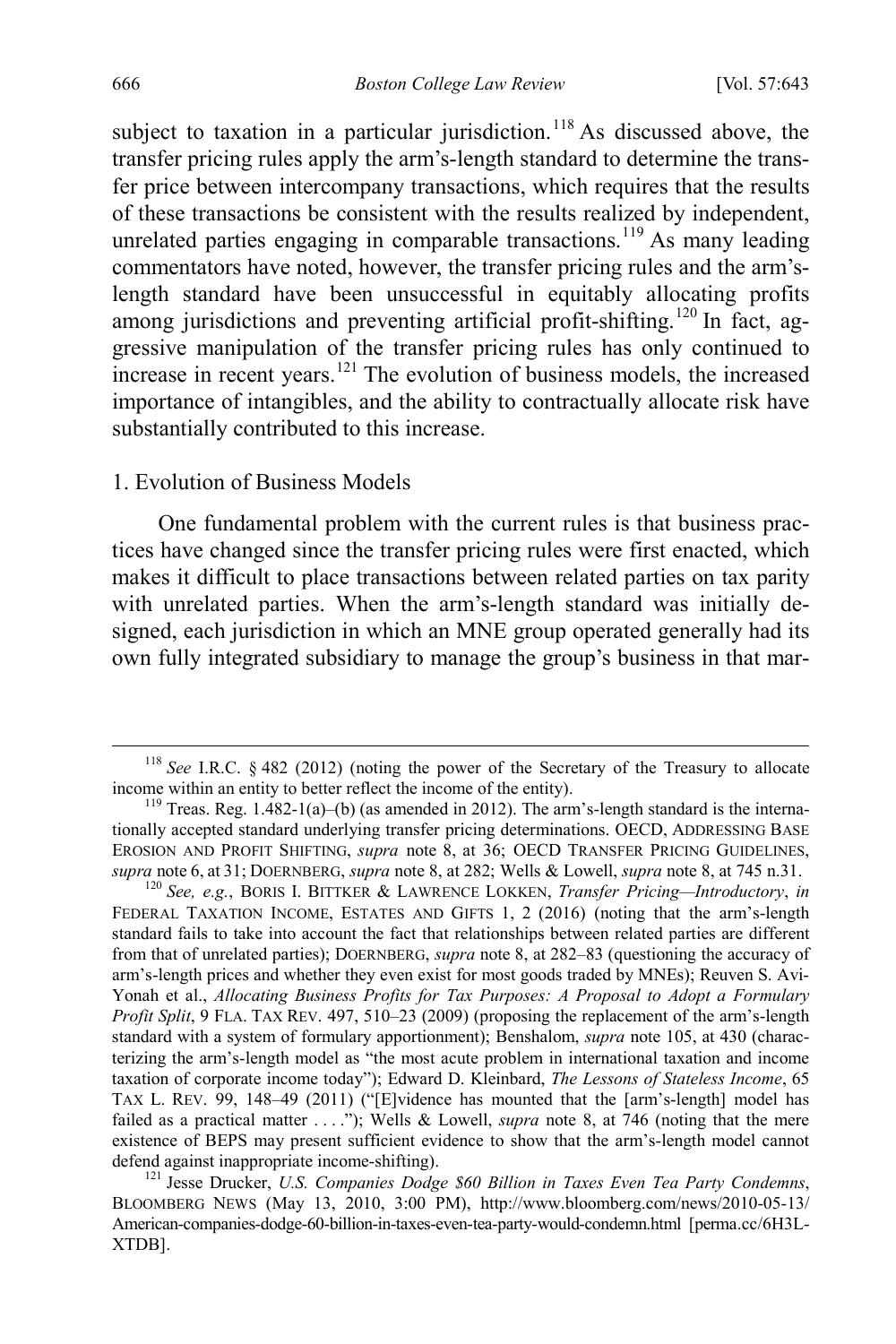<span id="page-25-8"></span>ket.<sup>[122](#page-25-1)</sup> Because members of the MNE group were operating more like separate economic actors, it was more feasible to find comparable transactions between unrelated parties.

<span id="page-25-0"></span>Nowadays, the separate legal entities forming the MNE group are no longer operating as separate economic actors, but instead are more likely to operate as a single integrated economic unit. [123](#page-25-2) This shift has minimized the importance of corporate legal structures and individual legal entities and has made the relationship between related parties fundamentally distinct from that of independent parties. [124](#page-25-3) Moreover, global value chains "challenge orthodox notions of where economies find themselves on the value-added curve."<sup>125</sup> Thus, as others have also noted, "there is little reason to expect that observations of actual arm's length prices even exist for most goods and services traded by [MNEs]."<sup>[126](#page-25-5)</sup>

In addition, as MNEs become more integrated and global value chains continue to become a common feature of today's global economy, it has become easier for MNEs to shift functions, assets, and risks to jurisdictions with favorable tax regimes. MNEs are incentivized to shift profits in this manner under the current transfer pricing rules, because one of the underlying assumptions of the arm's-length standard is that the more extensive the functions, assets, and risks of one party to the transaction, the greater its expected share of the MNE's profits.<sup>[127](#page-25-6)</sup> Thus, the lack of true comparables and the inherent ambiguity involved in identifying and valuing the intercompany transactions of a single global firm facilitates an MNE's ability to legally structure its operations to minimize its global effective tax rate.<sup>[128](#page-25-7)</sup> Moreover, as a practical matter, it may be difficult for tax administrations to

<span id="page-25-1"></span> <sup>122</sup> OECD, ACTION 1 ON TAX CHALLENGES OF THE DIGITAL ECONOMY, *supra* not[e 29,](#page-7-7) at 92. As the OECD has noted, "This structure was dictated by a number of factors, including slow communications, currency exchange rules, customs duties, and relatively high transportation costs that made integrated global supply chains difficult to operate." *Id.* <sup>123</sup> OECD, ADDRESSING BASE EROSION AND PROFIT SHIFTING, *supra* note [8,](#page-3-4) at 25 (noting

<span id="page-25-2"></span>the shift in MNEs from country-specific operating models to global models); BITTKER & LOKKEN, *supra* not[e 120,](#page-24-5) at 2 (observing that modern MNEs operate as an economic unit).<br><sup>124</sup> OECD, ACTION 1 ON TAX CHALLENGES OF THE DIGITAL ECONOMY, *supra* note [29,](#page-7-7) at 92;

<span id="page-25-3"></span>BITTKER & LOKKEN, *supra* not[e 120,](#page-24-5) at 2; J. Clifton Fleming, Jr. et al., *Formulary Apportionment in the U.S. International Income Tax System: Putting Lipstick on a Pig?*, 36 MICH. J. INT'L L. 1, 2 (2014); Lee Sheppard, *Transfer Pricing as Tax Avoidance*, FORBES (June 25, 2010, 12:00 PM), http://www.forbes.com/2010/06/24/tax-finance-multinational-economics-opinions-columnists-lee-<br>sheppard.html [perma.cc/NL42-TSBM].

<span id="page-25-7"></span><span id="page-25-6"></span><span id="page-25-5"></span><span id="page-25-4"></span><sup>&</sup>lt;sup>125</sup> OECD, ADDRESSING BASE EROSION AND PROFIT SHIFTING, *supra* not[e 8,](#page-3-4) at 27.<br><sup>126</sup> DOERNBERG, *supra* note [8,](#page-3-4) at 282–83; *see* Sheppard, *supra* note [124](#page-25-0) ("It is a fool's errand to try to divine arm's-length prices for

<sup>&</sup>lt;sup>127</sup> OECD, ADDRESSING BASE EROSION AND PROFIT SHIFTING, *supra* not[e 8,](#page-3-4) at 42.  $128$  Benshalom. *supra* note [105,](#page-21-5) at 431.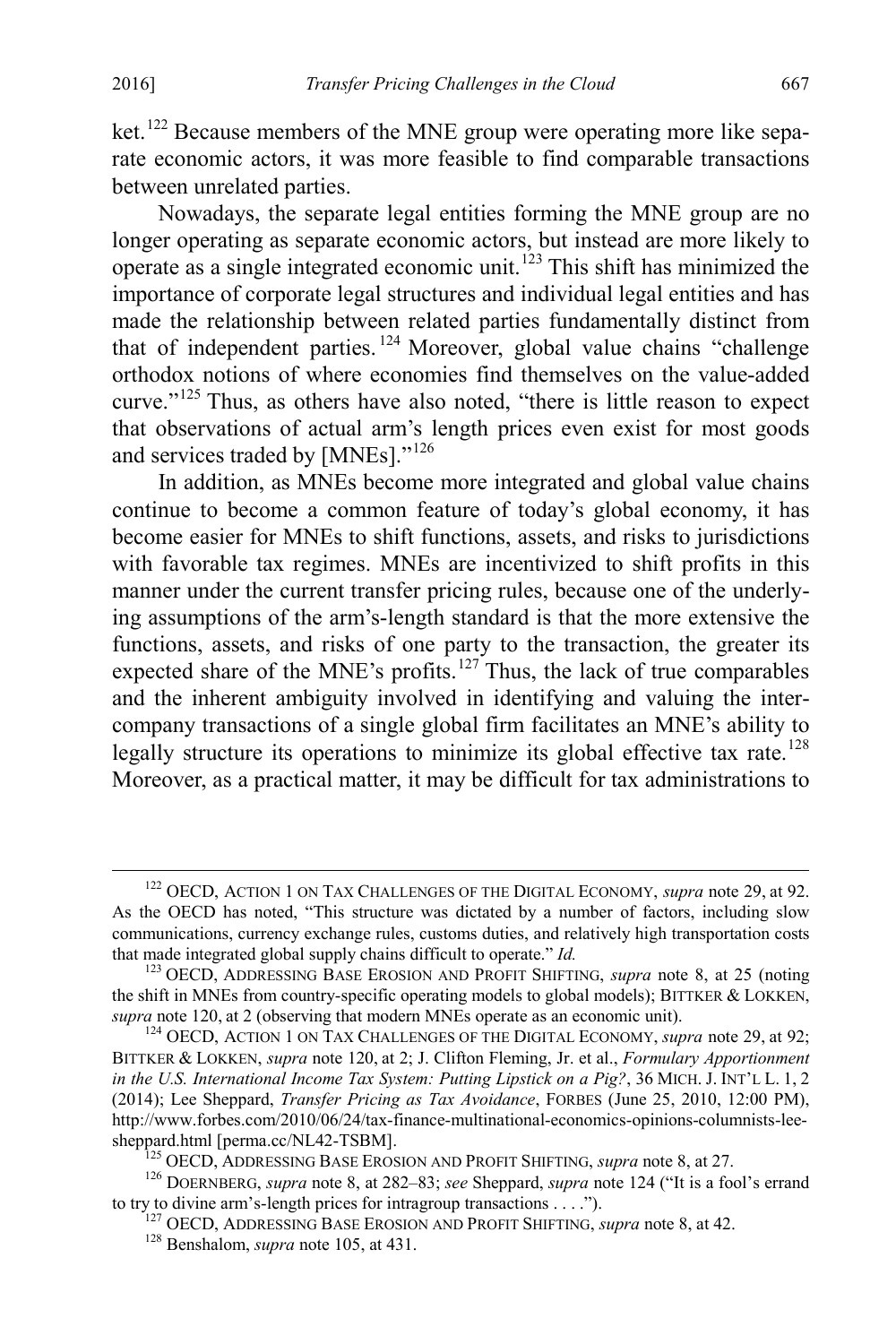<span id="page-26-8"></span>enforce the transfer pricing rules under these circumstances, which further contributes to the BEPS problem.<sup>[129](#page-26-1)</sup>

#### 2. Increased Importance of Intangibles

<span id="page-26-7"></span><span id="page-26-0"></span>Additionally, our current economy's increasing reliance on intangibles as a source of value also contributes to tax-motivated restructurings. It is much easier for companies to shift risks and ownership of intangible assets than to shift the underlying functions. [130](#page-26-2) Intangible assets are by their very nature stateless, which makes them especially mobile.<sup>[131](#page-26-3)</sup> Specifically, the profits generated by an intangible asset are not dependent on where the in-tangible asset was developed or the location of the legal owner.<sup>[132](#page-26-4)</sup> There is also a lack of comparables for most valuable intangible assets, since intel-lectual property is by definition unique.<sup>[133](#page-26-5)</sup> Moreover, in allocating the income attributable to an intangible asset among group members, the transfer pricing rules focus on the entity that is the legal owner of the intangible prop-erty.<sup>[134](#page-26-6)</sup> Given these features, many corporate structures are able to "move" hard-to-value intangibles from their country of origin to low-tax jurisdictions

<span id="page-26-6"></span>

<span id="page-26-1"></span><sup>&</sup>lt;sup>129</sup> *See id.* (asserting that the inability to determine the true cost of what unrelated parties would have done creates enforcement challenges).

<span id="page-26-2"></span><sup>&</sup>lt;sup>130</sup> OECD, ADDRESSING BASE EROSION AND PROFIT SHIFTING *supra* note [8,](#page-3-4) at 42; *see also* Wells & Lowell, *supra* not[e 8,](#page-3-4) at 780–81 (citing OECD, ADDRESSING BASE EROSION AND PROFIT SHIFTING, *supra* not[e 8,](#page-3-4) at 41–42) (contrasting the ease with which an MNE may shift intangible assets with the difficulty an MNE may face in shifting its underlying functions).

<span id="page-26-3"></span><sup>&</sup>lt;sup>131</sup> *See* Sheppard, *supra* note [124](#page-25-0) (asserting that it is difficult to allocate income derived from IP due to its stateless nature).

<span id="page-26-5"></span><span id="page-26-4"></span><sup>&</sup>lt;sup>132</sup> See id.<br><sup>133</sup> BITTKER & LOKKEN, *supra* note [120,](#page-24-5) at 4; Sheppard, *supra* note [124.](#page-25-0) For a thorough discussion of the unique features of intangibles that contribute to the challenges in valuating intangibles, see generally Yariv Brauner, *Value in the Eye of the Beholder: The Valuation of Intangibles for Transfer Pricing Purposes*, 28 VA. TAX REV. 79 (2008) (discussing the theory and practice of valuation of intangibles in the context of transfer pricing rules). The U.S. transfer pricing rules include a "commensurate with income" standard that attempts to prevent MNEs from manipulating the transfer price of intangible assets. *See* Treas. Reg. § 1.482-4(f)(2) (as amended in 2011). This standard provides that the price for the transfer of an intangible asset may be adjusted in later years to ensure that the transfer price is commensurate with the income actually attributable to the intangible. *Id.* This standard permits hindsight and is a departure from the arm's-length standard. *Id.*; Brauner, *supra*, at 100–01. However, the commensurate with income standard has been unsuccessful in minimizing price manipulation due to the standard's many exceptions and the government's interpretation of this standard to be consistent with the arm's-length standard. *See*  Treas. Reg. § 1.482-4(f)(2); Brauner, *supra*, at 101 (noting that the government "aggressively interprets[s] the commensurate with income standard as if it is subject to the arm's length principle"). Thus, despite this standard, MNEs are able to artificially shift intangibles and their associated profits to low-tax jurisdictions. <sup>134</sup> Brauner, *supra* not[e 133,](#page-26-0) at 125–26.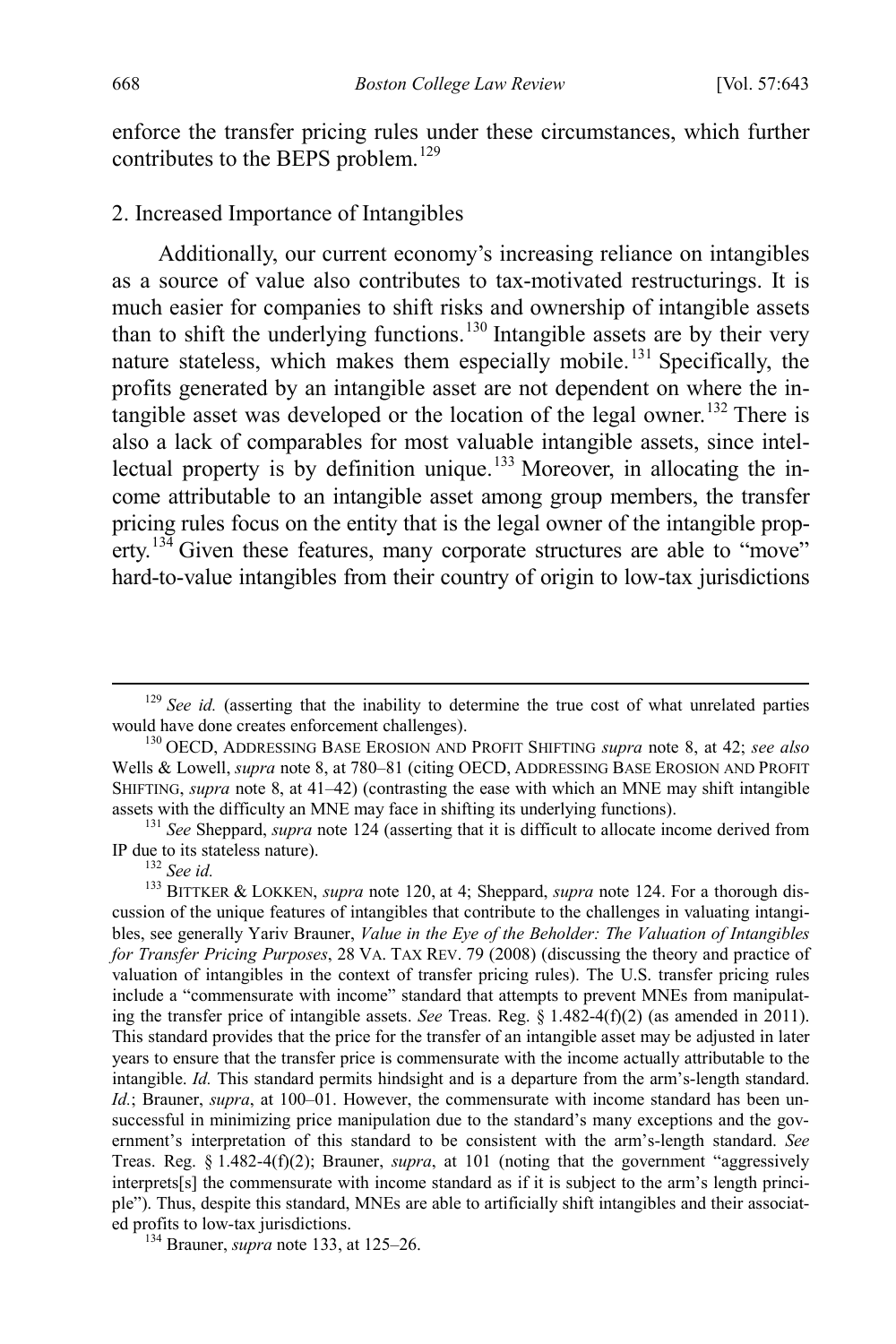in a manner that avoids taxation of the income generated by these intangible rights in the high-tax country of origin, such as the United States.<sup>[135](#page-27-0)</sup>

For instance, MNEs may use cost-sharing or other legally permissible arrangements to shift certain intangibles to affiliates operating in a favorable tax environment solely for tax purposes.<sup>136</sup> Frequently, legal ownership of these assets is transferred to an affiliate in a low-tax jurisdiction through contractual arrangements in a manner that is not equivalent to functions per-formed, assets used, or risks assumed related to the intangibles.<sup>[137](#page-27-2)</sup> As a result, the income generated by these intangible assets is also treated as arising in that low-tax jurisdiction, rather than the jurisdiction in which the economic return actually arises.<sup>[138](#page-27-3)</sup> Tax administrations face tremendous hurdles in challenging these allocations because of the inherent difficulties in valuing intangible assets under the arm's-length standard at the time of the transfer, the tax administration's lack of information regarding the true nature of the transaction, and the possible transfer of unidentified intangi-bles as part of the transaction.<sup>[139](#page-27-4)</sup> This creates tax planning opportunities for MNEs that present substantial risks of BEPS.<sup>[140](#page-27-5)</sup>

## <span id="page-27-7"></span>3. Ability to Contractually Allocate Risk

<span id="page-27-8"></span>Furthermore, MNEs contribute to BEPS through their use of contractual arrangements to allocate risk to affiliates in low-tax jurisdictions in a manner that may not necessarily reflect the underlying economic reality of the single global firm.<sup>[141](#page-27-6)</sup> The allocation of risks has significant tax ramifica-

<span id="page-27-0"></span><sup>&</sup>lt;sup>135</sup> OECD, ADDRESSING BASE EROSION AND PROFIT SHIFTING, *supra* note [8,](#page-3-4) at 42 (noting the ease with which MNEs may shift intangible assets to low-tax jurisdictions); Brauner, *supra* note [12,](#page-4-6) at 96; *see also* Brauner, *supra* note [133,](#page-26-0) at 83 (asserting that "our tax regime creates an incentive to invest abroad and particularly to invest extensively in intangibles to capture as much of the benefits embedded in the transfer pricing rules").<br><sup>136</sup> For example, a transfer of intangibles can be achieved through licensing arrangements,

<span id="page-27-1"></span>cost contribution arrangements, or tax structures that separate deductions relevant to development of an intangible from the income associated with it. OECD, ACTION 1 ON TAX CHALLENGES OF

<span id="page-27-2"></span>THE DIGITAL ECONOMY, *supra* not[e 29,](#page-7-7) at 91.<br><sup>137</sup> *See id.* (noting the frequency with which MNEs use contractual agreements to shift busi-<br>ness risk into low-tax jurisdictions).<br><sup>138</sup> *See id.* 

<span id="page-27-4"></span><span id="page-27-3"></span><sup>&</sup>lt;sup>139</sup> See id.; Wells & Lowell, *supra* note [8,](#page-3-4) at 757 (illustrating the difficulties tax authorities face in challenging a MNEs allocation of profits).<br><sup>140</sup> OECD, ACTION 1 ON TAX CHALLENGES OF THE DIGITAL ECONOMY, *supra* not[e 29,](#page-7-7) at 89,

<span id="page-27-5"></span><sup>91;</sup> Brauner, *supra* note [12,](#page-4-6) at 97 (noting that this type of tax planning has enabled U.S. MNEs to escape paying U.S. taxes on trillions of dollars of their foreign profits).

<span id="page-27-6"></span><sup>&</sup>lt;sup>141</sup> Wells & Lowell, *supra* note [8,](#page-3-4) at 751–52; *see* Treas. Reg. § 1.482-1(d)(3)(iii) (providing guidance on how to analyze the risk in a transaction as a means to determine the comparability of two or more transactions); OECD, ADDRESSING BASE EROSION AND PROFIT SHIFTING, *supra* note [8,](#page-3-4) at 42, 45 (questioning how risk is actually distributed within an MNE group and whether transfer pricing rules should easily accept contractual allocations of risk).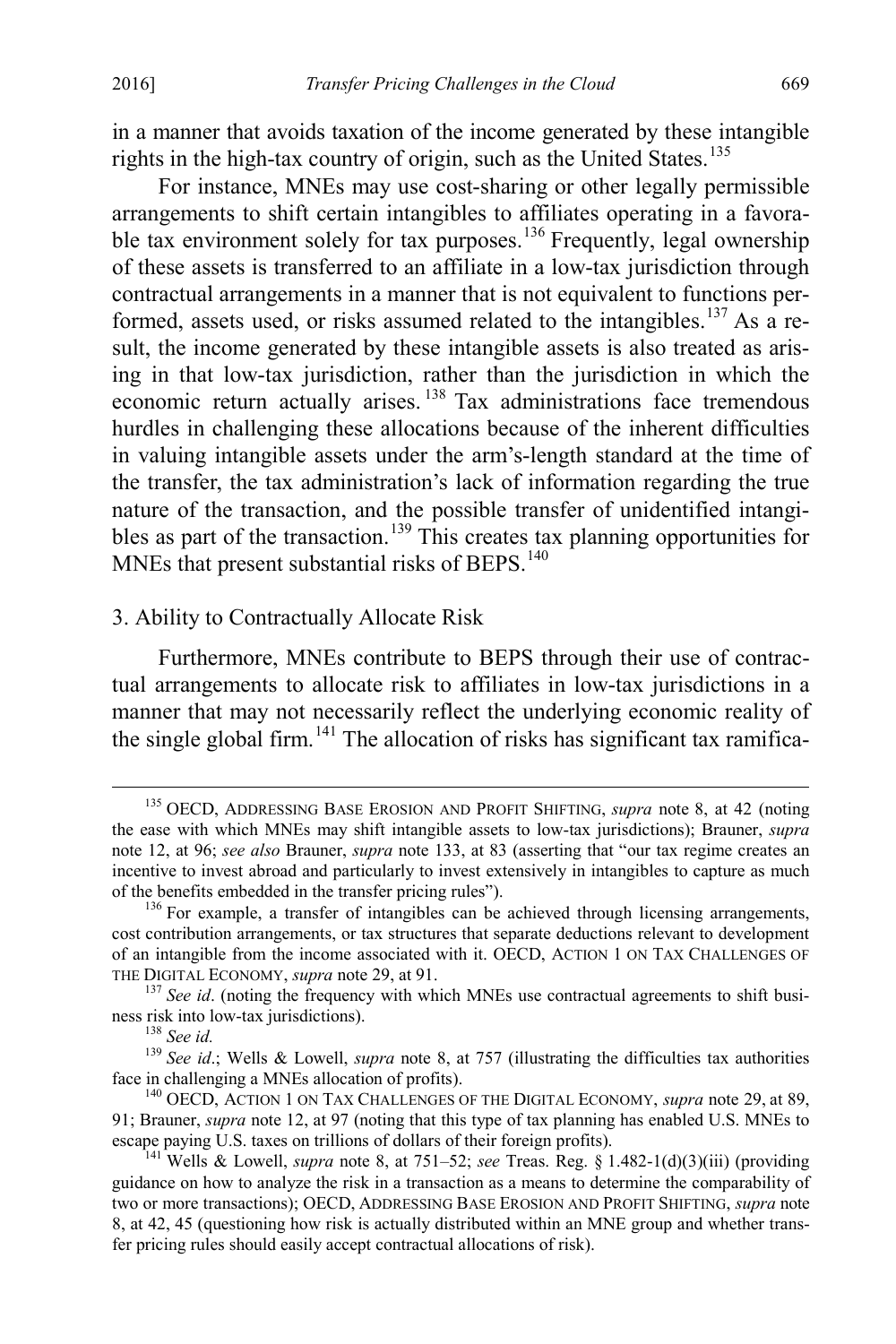tions as it affects how the MNE's income resulting from a particular transaction is allocated at arm's-length through the transfer pricing of the transaction.<sup>142</sup> Through these intercompany agreements, MNEs are able to legally shift risks so that operations in high-tax jurisdictions are attributed a smaller amount of the MNE's overall profits even though important functions related to these risks continue to be performed in the high-tax jurisdic-tion.<sup>[143](#page-28-2)</sup> This is often achieved by separating business functions between affiliates so that the entities in high-tax jurisdictions that are contractually insulated from risk provide only low-profit, routine functions.<sup>[144](#page-28-3)</sup> As a result, MNEs can often successfully assert that the entire residual profit be allocat-ed to the affiliate in the low-tax jurisdiction as the contractual risk-taker.<sup>[145](#page-28-4)</sup> Because the transfer pricing rules under the arm's-length standard generally respect risk allocations adopted by related parties, it is difficult for tax administrations to re-characterize the transactions and challenge the income allocation consequences asserted to follow from them under the current rules.[146](#page-28-5)

# <span id="page-28-0"></span>*B. How Cloud Computing Exacerbates the BEPS Problem*

Although MNEs have already been able to shift profits abroad, the mainstream use of cloud computing has the potential to dramatically enhance the scale at which such activity is possible. This section argues that the cloud environment facilitates BEPS strategies, which presents tremendous challenges to governments worldwide as they try to protect their tax bases.[147](#page-28-6) In particular, the cloud environment contributes to BEPS because the nature of cloud computing (1) enables an MNE group to more easily locate the cloud service provider in a low-tax jurisdiction;  $148$  (2) provides opportunities for an MNE group to strip their earnings from a high-tax jurisdiction through inflated payments to an affiliated cloud service provider located in a low-tax jurisdiction;  $149$  and (3) creates cost savings that increase

<span id="page-28-1"></span> <sup>142</sup> Wells & Lowell, *supra* note [8,](#page-3-4) at 751–52; *see also* Treas. Reg. § 1.482-1(d)(3)(iii); OECD,

<span id="page-28-2"></span><sup>&</sup>lt;sup>143</sup> See OECD, ACTION 1 ON TAX CHALLENGES OF THE DIGITAL ECONOMY, *supra* not[e 29,](#page-7-7) at 92 (noting that revised guidance focuses on allocating the "appropriate return" to those entities

<span id="page-28-3"></span><sup>&</sup>lt;sup>144</sup> Wells & Lowell, *supra* note [8,](#page-3-4) at 751–52; *see* OECD, ACTION 1 ON TAX CHALLENGES OF THE DIGITAL ECONOMY, *supra* note [29,](#page-7-7) at 92 (identifying the practice of MNEs to contractually

<span id="page-28-4"></span>insulate entities from risk in order to take advantage of transfer pricing rules).<br><sup>145</sup> OECD, ACTION 1 ON TAX CHALLENGES OF THE DIGITAL ECONOMY, *supra* not[e 29,](#page-7-7) at 92;<br>Wells & Lowell, *supra* note 8, at 751–52.

<span id="page-28-8"></span><span id="page-28-7"></span><span id="page-28-6"></span><span id="page-28-5"></span><sup>&</sup>lt;sup>146</sup> Treas. Reg. § 1.482-1(d)(3)(iii); OECD, ADDRESSING BASE EROSION AND PROFIT SHIFT-ING, *supra* not[e 8,](#page-3-4) at 42.

<sup>&</sup>lt;sup>147</sup> *See infra* notes [151–](#page-29-0)[185](#page-36-0) and accompanying text.<br><sup>148</sup> *See infra* notes 151–[166](#page-31-0) and accompanying text.<br><sup>149</sup> *See infra* notes [167–](#page-32-0)[171](#page-33-0) and accompanying text.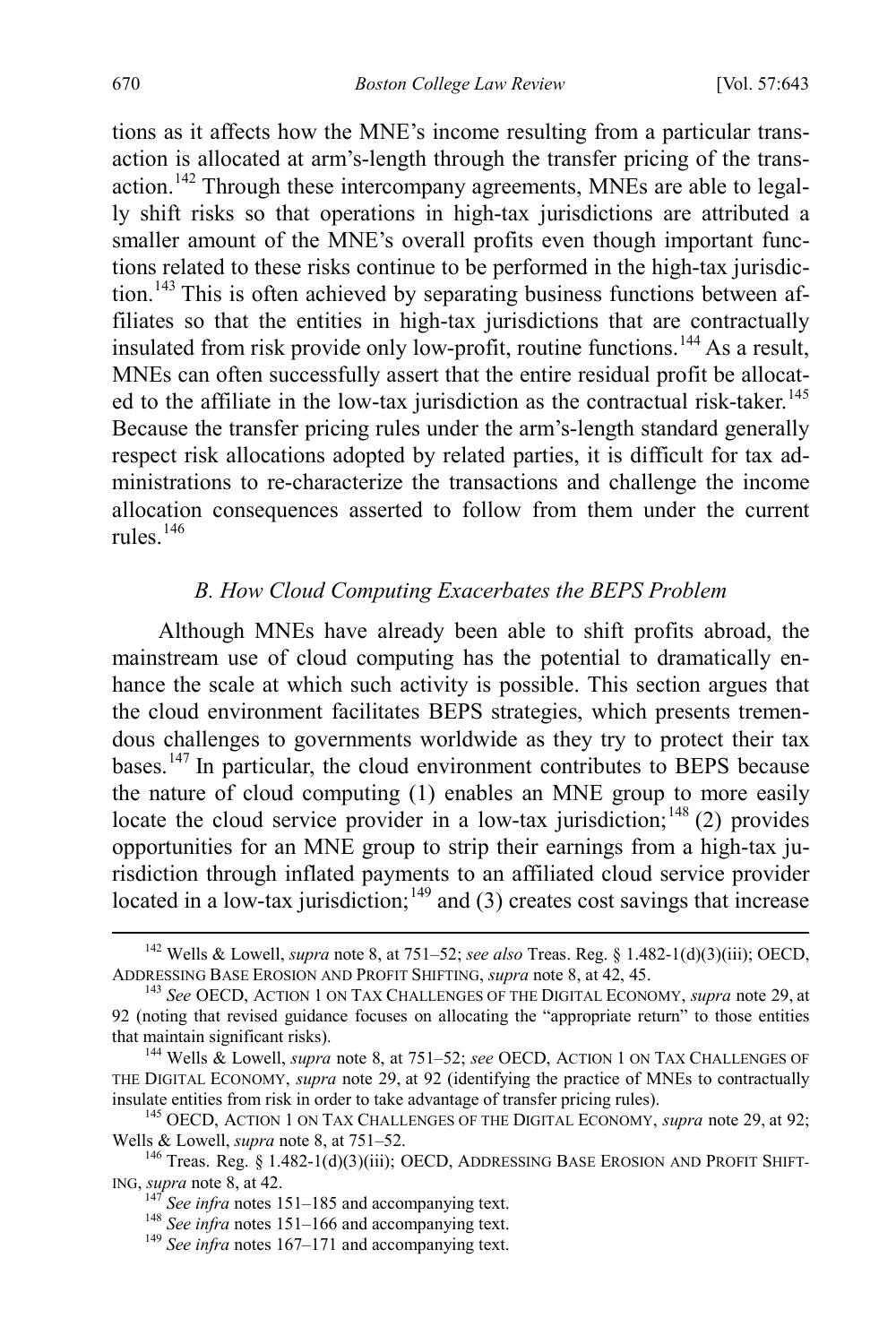the MNE group's residual profits in a manner that facilitates allocating those profits to a low-tax jurisdiction.<sup>[150](#page-29-1)</sup>

# 1. Ease of Relocating to Low-Tax Jurisdictions

<span id="page-29-0"></span>Cloud computing, which occurs almost entirely in the virtual world, is an essentially borderless and globally integrated business model.<sup>[151](#page-29-2)</sup> It has eliminated the need for local IT infrastructure and increased the mobility of IT resources by allowing companies to share a pool of configurable compu-ting resources remotely through the cloud.<sup>[152](#page-29-3)</sup> This has created opportunities for MNEs to move their cloud service provider to a low-tax jurisdiction without affecting the quality of business operations.<sup>[153](#page-29-4)</sup> Thus, intercompany payments for those cloud computing services can be used to strip the earnings of the MNE group from high-tax jurisdictions to low-tax jurisdictions even when there is no transfer pricing abuse involved.<sup>[154](#page-29-5)</sup>

For instance, although functions are often located in a specific country for business reasons, the increasingly mobile nature of the business functions related to the cloud facilitates an MNE's ability to shift these functions to jurisdictions that generate tax benefits.<sup>[155](#page-29-6)</sup> Specifically, under the typical cloud business model, an MNE's software and its corresponding business functionality reside on servers owned and managed by the cloud service provider, which is accessed remotely by users.<sup>[156](#page-29-7)</sup> The MNE's servers, data centers, and other IT infrastructure can be located almost anywhere with little to no effect on economic activity.<sup>[157](#page-29-8)</sup> They do not need to be located in the same place as the software users.<sup>[158](#page-29-9)</sup> Moreover, often times servers and other cloud infrastructure may be located in multiple jurisdictions, thereby

<span id="page-29-6"></span><span id="page-29-5"></span>

<span id="page-29-2"></span><span id="page-29-1"></span><sup>&</sup>lt;sup>150</sup> *See infra* notes [172–](#page-33-1)[185](#page-36-0) and accompanying text.<br><sup>151</sup> *See* MELL & GRANCE, *supra* not[e 2,](#page-2-8) at 2 (listing the essential characteristics of cloud computing); Mazur, *supra* note [1,](#page-2-0) at 9 (differentiating traditional software transactions from cloud computing because the latter occurs almost entirely in the virtual world).<br><sup>152</sup> EY Roundtable, supra note 23, at 40; DUFF & PHELPS, supra not[e 28.](#page-7-8)<br><sup>153</sup> See OECD, ACTION 1 ON TAX CHALLENGES OF THE DIGITAL ECONOMY, supra n

<span id="page-29-4"></span><span id="page-29-3"></span><sup>64–68 (</sup>identifying mobility with respect to intangibles, users, and business functions as a key feature of the digital economy); Llinas et al., *supra* note [78](#page-16-1) (noting the ease through which entities can relocate their cloud activities).<br><sup>154</sup> Mazur, *supra* note [25,](#page-7-0) at 6.<br><sup>155</sup> OECD, ACTION 1 ON TAX CHALLENGES OF THE DIGITAL ECONOMY, *supra* not[e 29,](#page-7-7) at 65–

<span id="page-29-8"></span><span id="page-29-7"></span><sup>68.</sup> <sup>156</sup> Mazur, *supra* note [1,](#page-2-0) at 10. Thus, users can obtain core and critical business functionality without ever receiving either physical or electronic possession of the company's core business software. *See id.* ("In a cloud computing transaction, a cloud vendor solely provides the purchaser with electronic access to a computer program, applications, and corresponding data.").<br><sup>157</sup> Kushida et al., *supra* not[e 95,](#page-19-6) at 211–12; Mazur, *supra* not[e 1,](#page-2-0) at 10.<br><sup>158</sup> Kushida et al., *supra* note 95, at 211–12; Mazu

<span id="page-29-9"></span>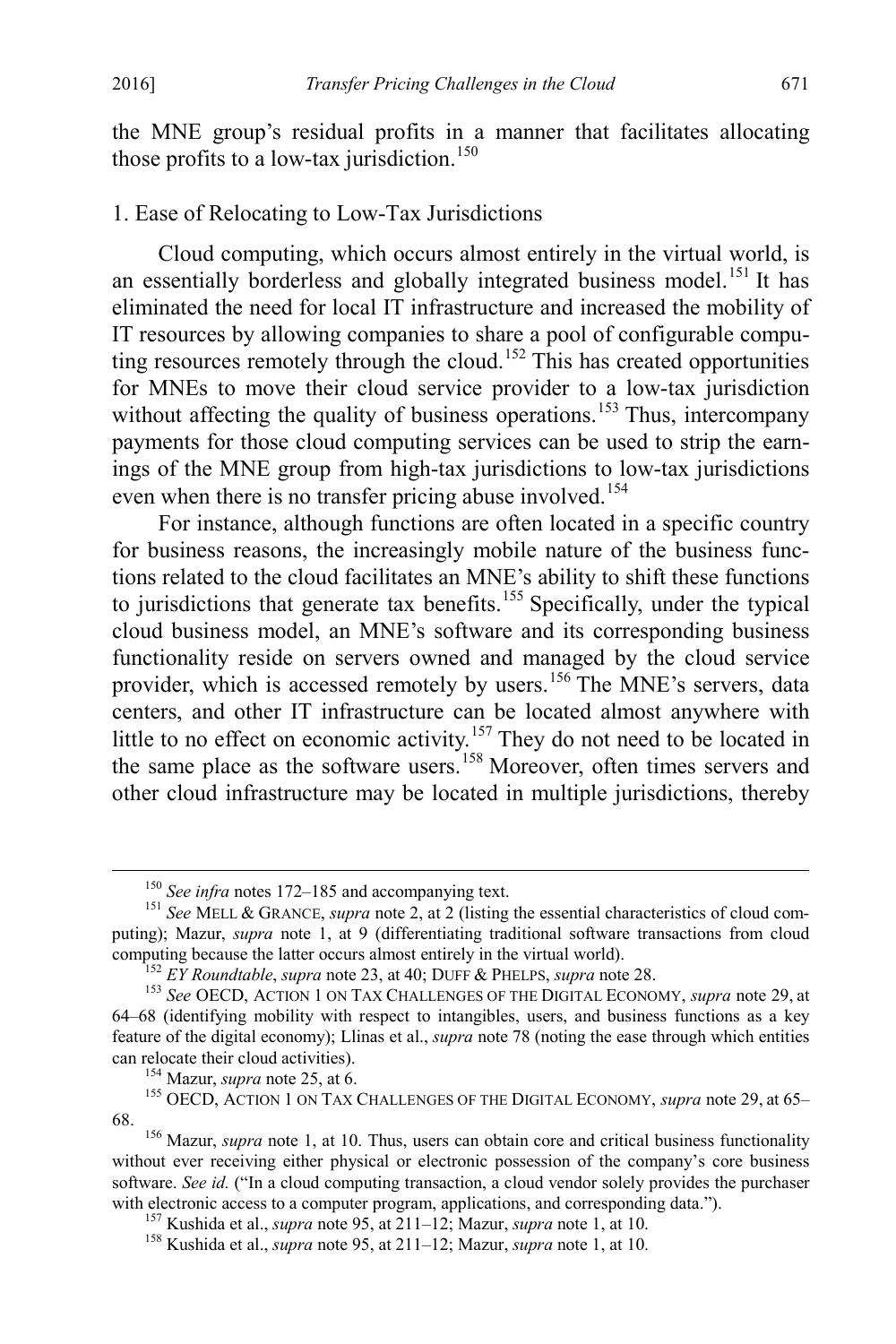distributing the business functionalities accessed by affiliates into numerous low-tax jurisdictions.<sup>[159](#page-30-0)</sup>

Because tax guidance has generally emphasized the operation of the software on the servers in allocating profits among activities, the cloud environment provides MNEs with the opportunity to allocate significant profits to affiliates in low-tax jurisdictions and avoid taxation in market jurisdictions merely by moving the servers to those jurisdictions. By doing so, MNEs that operate in the cloud and use software as a key component of their businesses are able to locate core and critical business functionality in low-tax affiliates with little impact on their business operations. This is especially true as MNEs adopt more smart servers, which require minimal management effort and service provider interaction.<sup>160</sup>As another commentator accurately noted, "In these circumstances, profits could be diverted from countries that have any meaningful connection to the profit-making activities, i.e. to a country where the business is based and the intangibles were developed."<sup>[161](#page-30-2)</sup> This is a huge shift from way it has been done for the last fifty years and raises substantial BEPS concerns.<sup>[162](#page-30-3)</sup>

Furthermore, given the virtual nature of cloud computing, employees can perform many cloud computing functions remotely.<sup>[163](#page-30-4)</sup> Because cloud computing transforms the licensing of software and other applications and the managing of captive IT infrastructure assets into the purchase of cloud computing services, this feature is magnified in the cloud context.<sup>[164](#page-30-5)</sup> As a result, the cloud environment further facilitates an MNE's ability to fragment and move core IT functions to geographic locations that are distant from the physical location of its users and that are advantageous from a tax perspective. For instance, an MNE can locate the personnel that manage, maintain, and support the IT infrastructure and provide software technical support services in a low-tax jurisdiction, which may differ from the market

<span id="page-30-0"></span><sup>&</sup>lt;sup>159</sup> See EY Roundtable, *supra* note [23,](#page-6-7) at 41 (noting that "the business functionalities that these employees are accessing are now spread out into other cities or other countries").

<span id="page-30-2"></span><span id="page-30-1"></span><sup>&</sup>lt;sup>160</sup> DUFF & PHELPS, *supra* note [28.](#page-7-8)<br><sup>161</sup> Bal, *supra* note [102,](#page-21-0) at 337. The OECD has also observed that MNEs have been increasingly able to allocate key functions in ways that may not correspond to actual business functions performed and that would not be chosen in the absence of tax considerations. *See* OECD, ACTION <sup>1</sup> ON TAX CHALLENGES OF THE DIGITAL ECONOMY, *supra* not[e 29,](#page-7-7) at 65. <sup>162</sup> *See EY Roundtable*, *supra* not[e 23,](#page-6-7) at 40 (distinguishing current practices from past prac-

<span id="page-30-3"></span>tices, the latter involving "a big install, a big conversion, a lot of data movement and everything

<span id="page-30-5"></span><span id="page-30-4"></span><sup>&</sup>lt;sup>163</sup> Mazur, *supra* note [1,](#page-2-0) at 30. 164 Mazur, *supra* note 1, at 30. 164 *See* Welsh et al., *supra* note [29,](#page-7-7) at 148 (stating that "cloud computing moves a company from managing captive IT infrastructure assets to purchasing a service provided by vendors"); *see also supra* note[s 130](#page-26-7)[–140](#page-27-7) and accompanying text (discussing the increased importance of intangible assets and the ease with which corporate structures are able to move these assets to low-tax jurisdictions).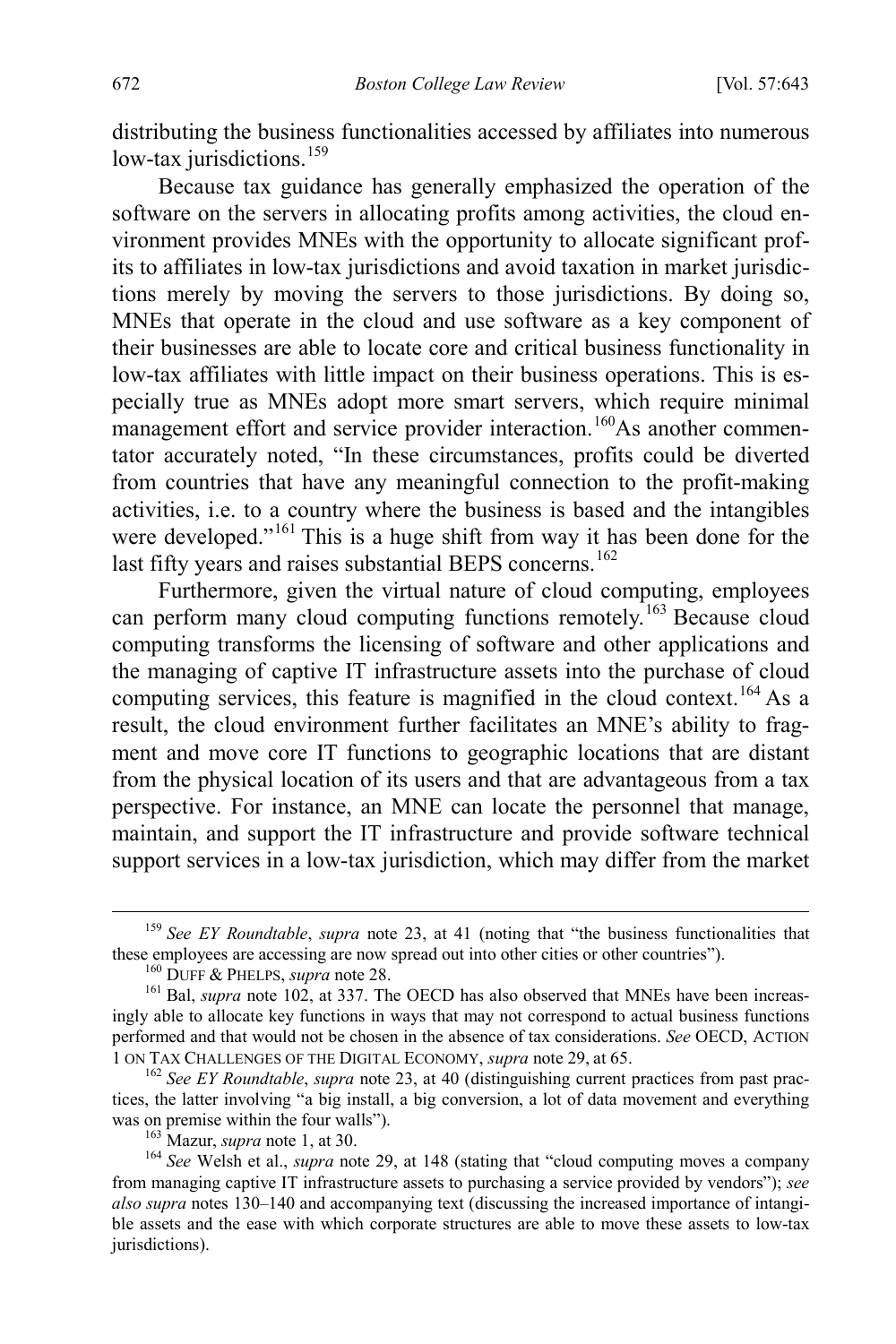jurisdiction. As a result, profits of the MNE may be reported in this low-tax jurisdiction, even though the actual business activities related to these profits arguably occur elsewhere. Thus, by transforming the provision of IT resources into more of a service industry, cloud computing often creates opportunities for MNEs to "segregate the location where actual business activities and investment take place from the location where profits are reported for tax purposes."<sup>[165](#page-31-1)</sup>

<span id="page-31-0"></span>Alternatively, even if the IT personnel are physically located in the market jurisdiction, current law may nevertheless treat the services income as being generated in a different jurisdiction. It is currently unclear whether cloud services will be treated as being performed at the location of the personnel or the location of the cloud infrastructure that the personnel remotely manage and that deploys the MNE's business software.<sup>[166](#page-31-2)</sup> Consequently, it may be possible that the physical location of the hardware that deploys the software, such as servers and other computer infrastructure, constitutes the place where the employees are performing the cloud computing services. Because the IT infrastructure can be located at a physical location that is distant from its users, an MNE group may structure its operations so that the IT infrastructure that hosts the software, data, and other business functions are located in a low-tax jurisdiction. Under these circumstances, the MNE group may be able to successfully argue that the business activities performed by its IT personnel are being performed in the low-tax jurisdiction and allocate more profits to that jurisdiction. In other words, an MNE group may be able to shift its services income without having to move its people.

## 2. Use of Inflated Payments

Although shifting functions and assets to low-tax jurisdictions as a means of lowering the overall tax burden of the MNE group is arguably not objectionable in itself, cloud computing also facilitates the opportunity of MNEs to inflate the payments made for cloud computing services by affiliates in high-tax jurisdictions to the affiliated cloud service provider that is located in a low-tax jurisdiction. As a result, through the transfer pricing

<sup>&</sup>lt;sup>165</sup> OECD, ADDRESSING BASE EROSION AND PROFIT SHIFTING, *supra* note [8,](#page-3-4) at 20. <sup>166</sup> Mazur, *supra* not[e 1,](#page-2-0) at 30. The place of performance is unlikely to be treated as occurring

<span id="page-31-2"></span><span id="page-31-1"></span>at the location of the users under current law. *See* Piedras Negras Broad. Co. v. Comm'r, 43 B.T.A. 297, 309 (1941) (considering the location of the capital and labor—not the location of the company's customers—as the location where the income-producing services of a radio broadcasting business were rendered), *aff'd*, 127 F.2d 260 (5th Cir. 1942); Mazur, *supra* note [1,](#page-2-0) at 30–31 (explaining that generally "the [Internal Revenue] Code sources services income to the place where services are performed," but that this application of the law may not be appropriate in the cloud computing context).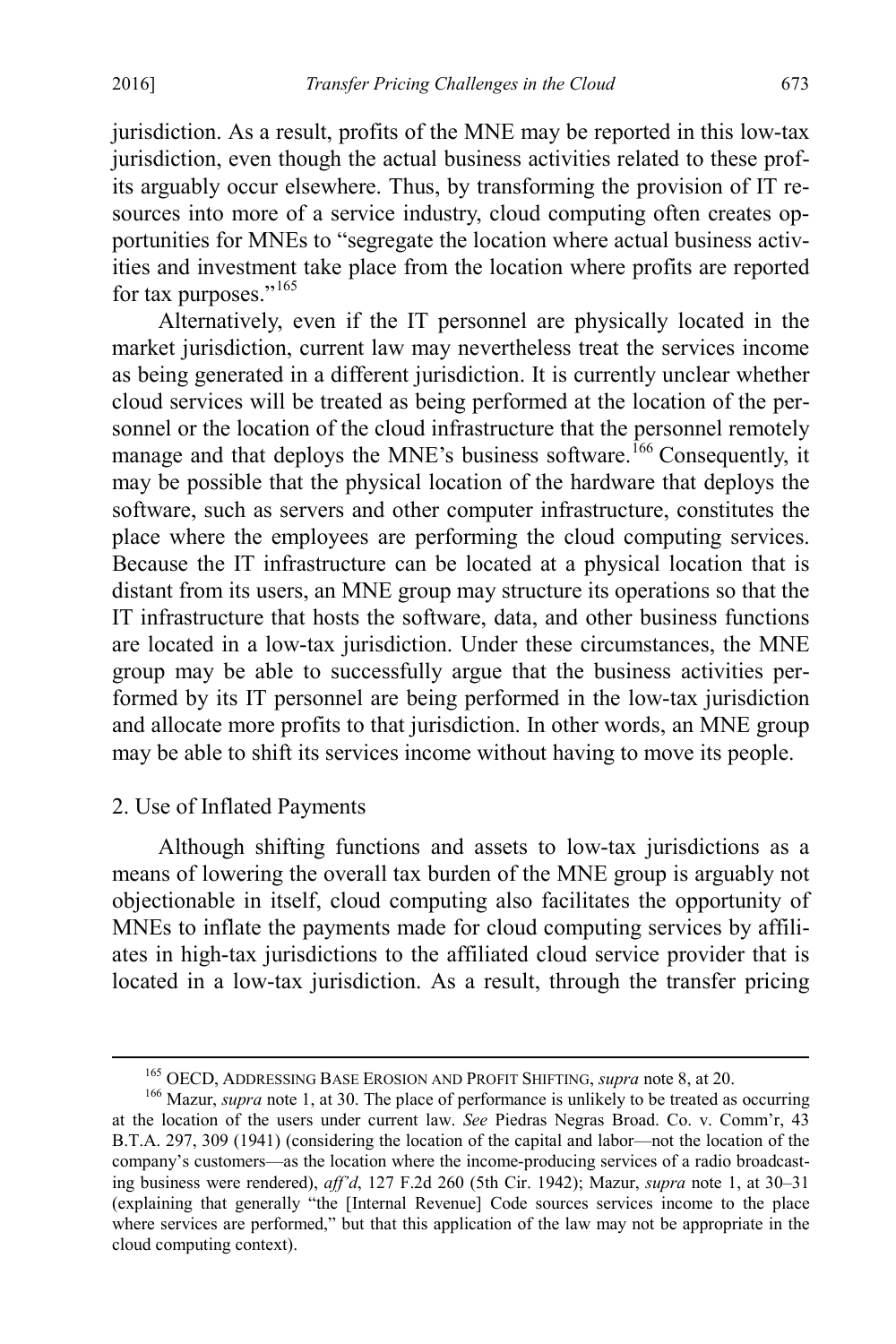rules, MNEs are able to shift the profits of the MNE group to low-tax jurisdictions and erode the tax base of many high-tax jurisdictions.

<span id="page-32-0"></span>The cloud environment contributes to these types of BEPS strategies by further enabling companies to globally integrate their operations. As discussed above, as companies become more globally integrated, major challenges arise in accurately applying the arm's-length standard, because the separate legal entities forming the MNE group are no longer operating as separate economic actors.<sup>[167](#page-32-1)</sup> Multiple related entities often provide the different elements of the cloud computing services and contribute to the group synergies and residual profits of the MNE group in a manner that is not typical of comparable independent companies. Under these circumstances, it is often difficult to find comparable transactions to use as a benchmark for determining the appropriate charge for the cloud computing services. As a result, MNEs have the opportunity to make inflated payments to the lowtaxed cloud service provider, which the tax authorities may find difficult to challenge.

Moreover, as cloud computing becomes an essential part of an MNE's global supply chain, additional challenges arise in determining the arm'slength charge for the cloud services, because cloud computing changes the economic activity of a business and how value is created. This gives rise to issues in isolating, identifying, and valuing the numerous value-drivers in-volved in the cloud business model.<sup>[168](#page-32-2)</sup> It is, however, relatively easy to move many of these value-drivers to low-tax jurisdictions. As a result, these ambiguities regarding the value-drivers of the cloud computing services, together with the lack of comparables, make it easier for an MNE to argue that a particular activity, which it has located in a low-tax jurisdiction, is the primary value-driver and to have legal structures and contracts in place that support the payment made to the low-tax jurisdiction. Thus, an MNE group may be able to over-allocate its profits to the low-tax jurisdictions.

By artificially shifting income between affiliates in a manner that maximizes the MNE group's overall effective tax rate to the detriment of the countries where such profits economically arose, MNEs potentially may contribute to base erosion of the high-tax jurisdictions. Tax administrations will likely find it difficult to challenge this outcome, because the arm'slength standard is ineffective in making the transfer pricing outcome in line

<span id="page-32-1"></span> <sup>167</sup> *See supra* notes [122–](#page-25-8)[129](#page-26-8) and accompanying text (detailing the evolution of the MNE business model from one where members of the MNE group were separate economic actors to one where the MNE functions as a single integrated economic unit).

<span id="page-32-2"></span><sup>&</sup>lt;sup>168</sup> See *supra* note[s 79](#page-16-0)[–101](#page-20-5) and accompanying text (stressing the importance and difficulty of identifying the value-drivers of cloud transactions in the context of MNEs).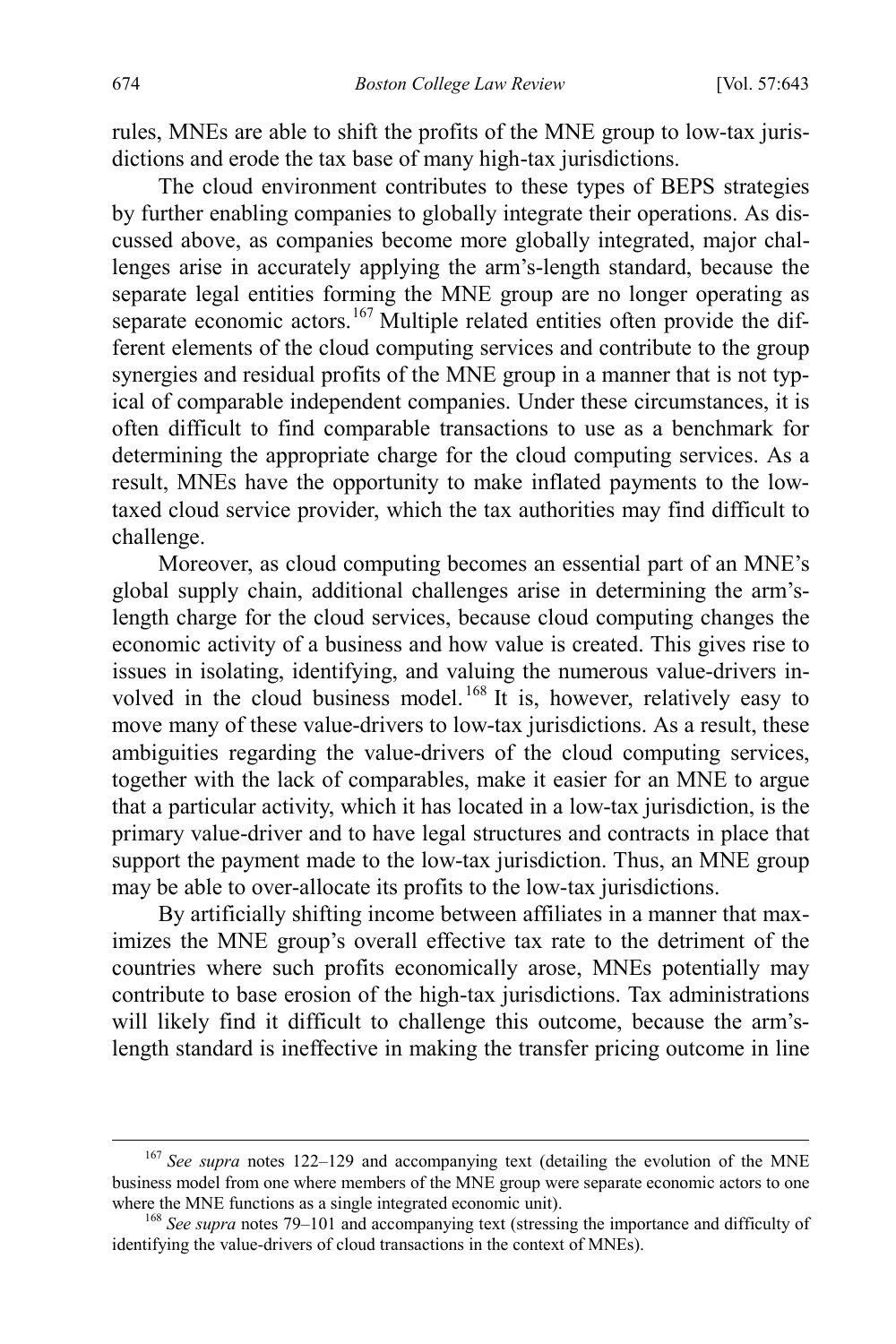with value creation in this context.<sup>[169](#page-33-2)</sup> Thus, the same problems that already exist today get repeated, but on a much larger scale as more and more com-panies engage in cross-border cloud computing.<sup>[170](#page-33-3)</sup>

<span id="page-33-0"></span>In addition, as with other digital businesses, cloud computing services often rely on intangibles, such as software, as a source of value.<sup>[171](#page-33-4)</sup> By incorporating cloud computing into their supply chain, MNEs can continue to take advantage of existing transfer pricing strategies to shift ownership of intangibles abroad, such as cost-sharing arrangements, contribution or other methods. Transferring legal ownership of the software to a low-tax affiliate in this manner allows an MNE to shift additional income to a low tax jurisdiction and lower its overall tax base. Even though a high-tax affiliate may have economically contributed to the creation of this income by developing or funding the development of the intangible, the low-tax affiliate is treated as generating the majority of the income, thereby eroding the tax base of the high-tax jurisdiction.

## 3. Creation of Residual Profits

<span id="page-33-1"></span>The cloud environment also provides the ideal circumstances for BEPS through the creation of substantial cost savings and group synergies that contribute to residual profits, which would not otherwise exist.<sup>172</sup> Through the use of the transfer pricing rules, MNEs can allocate these cost savings and synergies to a low-tax jurisdiction in a manner that potentially minimizes their overall worldwide tax liability. This type of profit shifting often

<span id="page-33-2"></span> <sup>169</sup> *See* Benshalom, *supra* note [105,](#page-21-5) at 431 (asserting that the inability to determine the true cost of what unrelated parties would have done makes enforcing the arm's-length standard ex-<br>tremely difficult as a practical matter).

<span id="page-33-3"></span> $170$  *See* Drucker, *supra* note [121](#page-24-6) (noting that U.S. companies amassed at least \$1 trillion in foreign profits not taxed in the United States as of the end of 2009, in part due to a significant increase in inappropriate transfer pricing practices). <sup>171</sup> *See* Jones, *supra* note [29,](#page-7-7) at 4–5, 19 ("The new digital economy in turn emphasizes intan-

<span id="page-33-4"></span>gible property and its subsequent development, protection, and exploitation."). For instance, when a member of an MNE group acts as a cloud service provider to other members and provides them access to the company's proprietary software that is hosted on its IT infrastructure, and the members use that software to generate business from unrelated customers, the cloud service provider is contributing to the value of the MNE group. This is an example of the software as a service ("SaaS") cloud computing business model. *See* MELL & GRANCE, *supra* note [2,](#page-2-8) at 2 (defining SaaS); Mazur, *supra* note [1,](#page-2-0) at 8 & n.19 (discussing SaaS in the context of classifying a transaction as a transfer of a copyright-protected article). Other common cloud computing models that currently exist include infrastructure as a service ("IaaS") and platform as a service ("PaaS").<br>MELL & GRANCE, *supra* note 2, at 2–3.

<span id="page-33-5"></span><sup>&</sup>lt;sup>172</sup> See Cockfield, *supra* note [17,](#page-5-2) at 937 ("[T]he digital environment is changing the ways that firms combine and operate to reduce transaction costs and generate synergies among cross-border operations."); KPMG INT'L, *supra* note [3,](#page-2-7) at 5 (noting that a business's transition to the cloud often results in a more effective and cheaper IT arrangement); *supra* note[s 102](#page-21-0)[–112](#page-23-0) and accompanying text (discussing the creation of cost savings and group synergies in the cloud environment).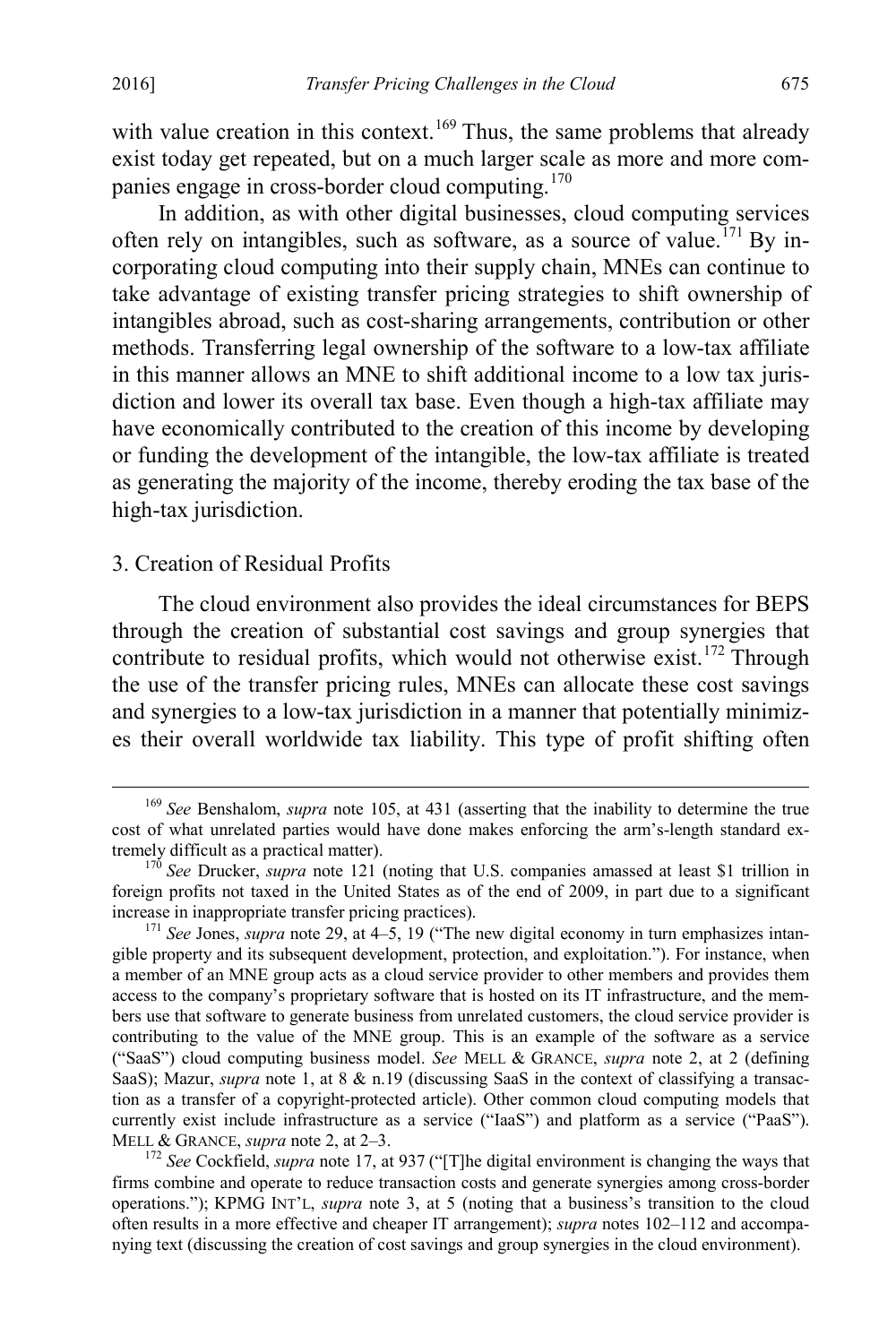occurs at the expense of the jurisdictions where the residual profits economically arose.

Generally, an MNE moving its business to the cloud may be able to justify allocating these residual profits to a low-tax jurisdiction under the arm's-length standard through the use of a transactional transfer pricing method. Traditional transactional transfer pricing methods, which include the comparable uncontrolled services price, gross services margin method, and comparable profits methods, are "one-sided" methods.<sup>[173](#page-34-0)</sup> As one commentator explains, these methods "apply the arm's length standard by making one party the 'tested party' that is entitled to only a 'routine profit.' $174$ In other words, the entities that are treated as the "tested parties" are ex-cluded from participating in any residual profits.<sup>[175](#page-34-2)</sup> The U.S. transfer pricing rules generally treat the "tested party" as the affiliate that is the least complex and is most easily compared to comparable transactions between unrelated parties.<sup>[176](#page-34-3)</sup> Pursuant to these rules, MNEs can essentially choose the affiliate that will serve as the tested party by structuring their arrangements so that the affiliate in the high-tax jurisdiction bears little risk with respect to core business functions, owns few assets that are used in the business, and provides only straightforward, routine functions, such as technical support.<sup>[177](#page-34-4)</sup> As a result of these arrangements, an MNE can justify allocating to this high-tax affiliate only a routine profit margin based on comparable transactions that occur between independent entities.<sup>[178](#page-34-5)</sup>

By ensuring that the low-taxed foreign affiliate is the more complex party, the residual and more substantial income would then be entirely allocated to this untested party by default without the need to identify a compa-rable unrelated transaction or any further explanation.<sup>[179](#page-34-6)</sup> Even though other

<span id="page-34-4"></span>751. <sup>177</sup> *See* U.S. Steel Corp. v. Comm'r, 617 F.2d 942, 954 (2d Cir. 1980) (holding that the transactions between a subsidiary shipping company located in a tax-exempt jurisdiction and its parent MNE satisfied the arm's-length standard, despite the fact that the MNE had manipulated prices in order to maximize the profits of the tax-exempt subsidiary); Wells & Lowell, *supra* note [8,](#page-3-4) at 751 (recognizing the incentive for MNEs to label its U.S. affiliate as the "tested party" in order to

<span id="page-34-6"></span><span id="page-34-5"></span><sup>178</sup> Wells & Lowell, *supra* not[e 8,](#page-3-4) at 751.<br><sup>179</sup> *See U.S. Steel Corp.*, 617 F.2d at 945 (allowing a subsidiary located in a tax-exempt jurisdiction to keep all residual profits without explanation, effectively turning the subsidiary into an offshore tax shelter); Wells & Lowell, *supra* note [8,](#page-3-4) at 75 (noting that once an agreement is reached between related entities as to which party should be the "tested party," the "profit allocations are no longer controversial because the routine profits attributable to routine functions are

<span id="page-34-1"></span><span id="page-34-0"></span><sup>&</sup>lt;sup>173</sup> Wells & Lowell, *supra* not[e 8,](#page-3-4) at 749.<br><sup>174</sup> *Id.* at 749 n.41.<br><sup>175</sup> *See id.* at 755–56 (detailing case law supporting the practice of leaving residual profits with the untested party).

<span id="page-34-3"></span><span id="page-34-2"></span><sup>&</sup>lt;sup>176</sup> Treas. Reg. § 1.482-5(b)(2)(i), (e) (as amended in 2011); Wells & Lowell, *supra* not[e 8,](#page-3-4) at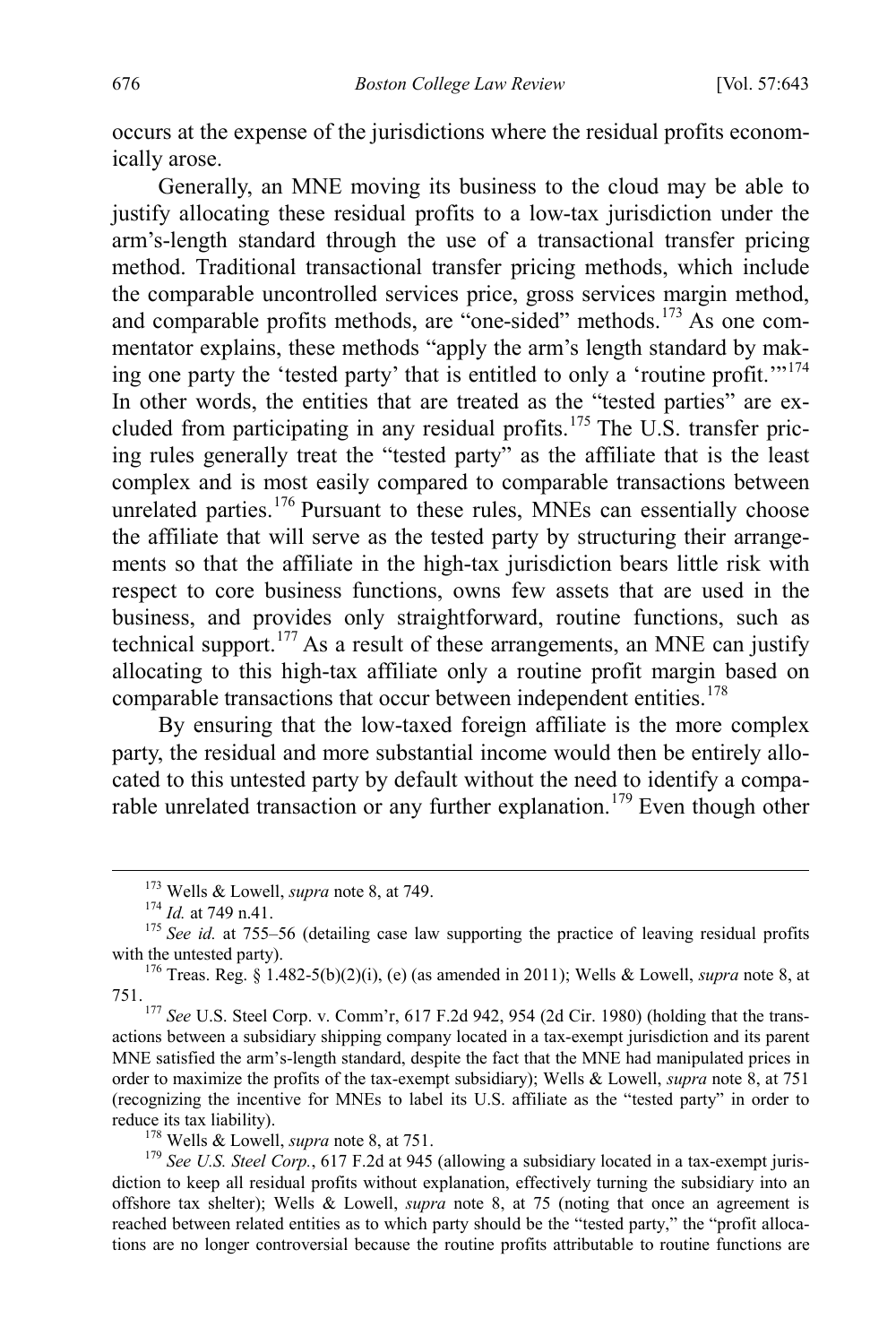affiliates may have developed the software that the MNE uses in its core business to produce a substantial profit, provided employees, contributed capital to fund the deployment and maintenance of the cloud, or performed other substantial economic activities, these contributions are disregarded. Through use of these one-sided methods, any additional profit generated by cloud synergies will go to the entity in a low- or no-tax jurisdiction and potentially escape taxation altogether. Furthermore, the payments that the high-tax affiliates make to the low-tax affiliate for the cloud computing services will be higher, which can give rise to base eroding tax deductions in the high-tax jurisdiction. [180](#page-35-0) Thus, through proactive tax planning, MNEs can minimize their global effective tax rates merely by framing affiliates that are located in high-tax jurisdictions as the "tested" parties and those in low-tax jurisdictions as the "untested" party, and it will often be difficult for tax authorities to challenge this result.<sup>[181](#page-35-1)</sup>

In addition, as discussed above, the cloud environment facilitates the shifting of functions and assets to low-tax affiliates, which would help make the low-tax affiliate the more complex, tested party for transfer pricing purposes. The use of cloud computing also preserves the circumstances that currently make risk-shifting possible, which an MNE can use to further support its claim that the low-tax affiliates should be treated as the tested party.[182](#page-35-2) In particular, the cloud business model, by its nature, shifts risks and control with respect to the software and underlying IT infrastructure from the user to the cloud vendor, which the MNE group can more easily locate in a low-tax jurisdiction.<sup>[183](#page-35-3)</sup> An MNE group can also shift the risk of the cloud deployment to a low-tax affiliate through intercompany agreements and by capitalizing the low-tax affiliate with sufficient capital to fund the economic costs and assume responsibility for the risks of the business.

 common knowledge among those experienced in transfer pricing matters—both for the taxpayer and the taxing authority").<br><sup>180</sup> *See* OECD, ACTION 1 ON TAX CHALLENGES OF THE DIGITAL ECONOMY, *supra* not[e 29,](#page-7-7) at

<span id="page-35-1"></span>challenge the allocation of the entire residual profit to the untested party that is located in the lowtax jurisdiction, because of the procedural posture of the parties. *Id.* at 757. For instance, the tax administration would have to discover whether the local affiliate owned a non-routine intangible that contributed significantly to earning those residual profits. *Id.* <sup>182</sup> As discussed above, even before the emergence of cloud computing, companies had been

<span id="page-35-2"></span>able to shift many risks through contractual arrangements between related entities. This opportunity continues to exist in the cloud context. *See supra* notes [141](#page-27-8)[–146](#page-28-0) and accompanying text (discussing how MNEs contribute to BEPS through their use of contractual arrangements to allocate risk to affiliates in low-tax jurisdictions in a manner that may not necessarily reflect the underlying economic reality of the single global firm). <sup>183</sup> *See* Mazur, *supra* note [1,](#page-2-0) at 10 (distinguishing the traditional software distribution model

<span id="page-35-3"></span>where the purchaser carried the risk from the cloud model where the vendor carries the risk).

<span id="page-35-0"></span><sup>92</sup> (discussing how MNEs may insulate high-tax affiliates from risk by shifting risk to low-tax affiliates). <sup>181</sup> Wells & Lowell, *supra* not[e 8,](#page-3-4) at 750–52. It is currently difficult for tax administrations to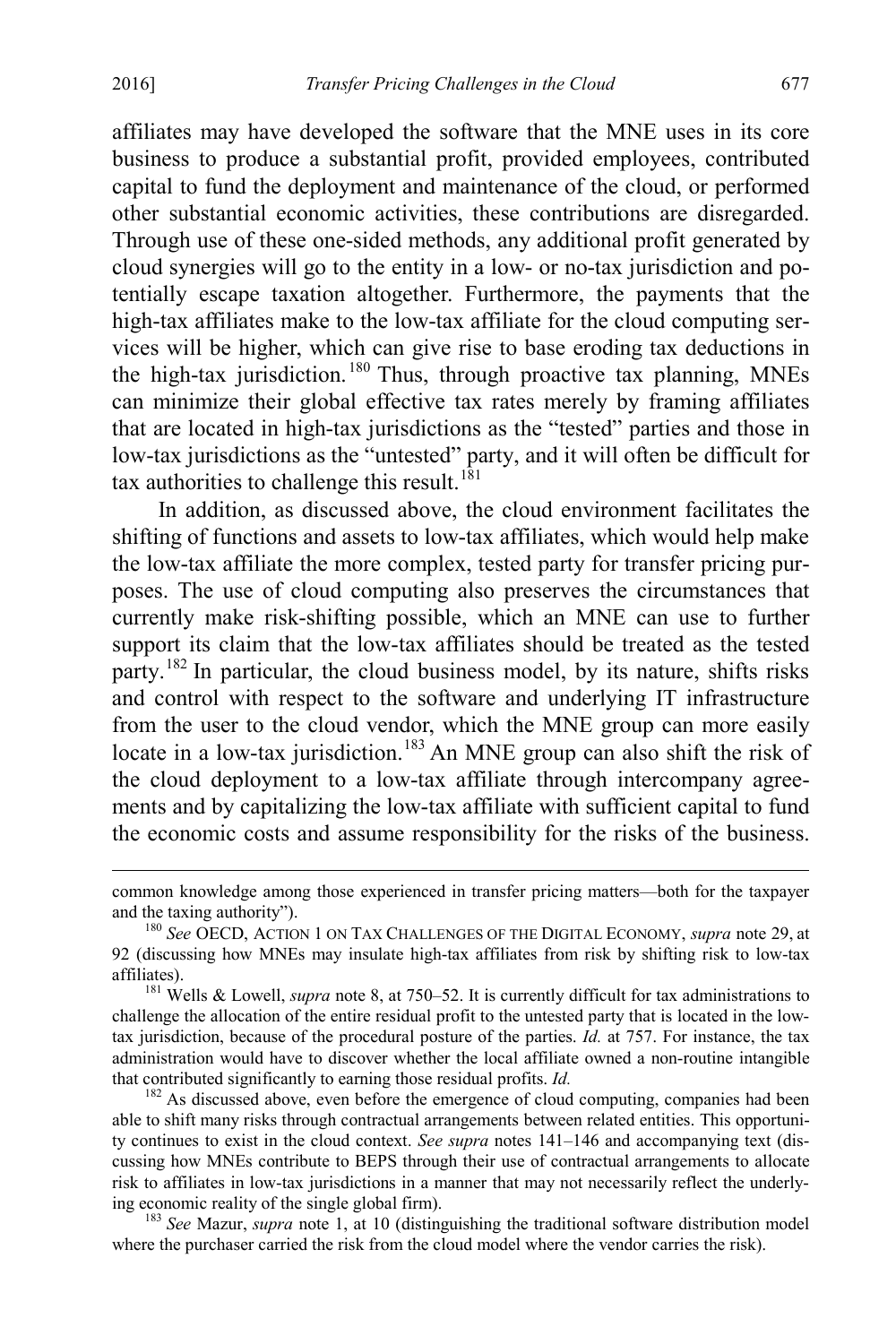Similarly, the MNE group can shift the technological risks relating to the success of the business to this group member by transferring legal ownership of the company's intangibles and infrastructure to the low-tax affiliate. Moreover, because an internal company cloud enables MNEs to fragment their operations among multiple group entities, MNEs are able to structure their operations so that high-tax affiliates provide only low-profit, routine functions, thereby further insulating them from risk. Through these riskshifting strategies, MNEs can often justify allocating the entire residual profit to the low-tax affiliates.

In conclusion, the virtual and globally integrated nature of the cloud contributes to an MNE's ability to structure its operations in a manner that allows it to move its income-generating transactions and to select the juris-dictions in which such income is taxed, or more likely, not taxed.<sup>[184](#page-36-2)</sup> As a result, it is no surprise that cloud computing has become a "recent and ob-vious manifestation of BEPS<sup>"[185](#page-36-3)</sup>

# <span id="page-36-1"></span><span id="page-36-0"></span>III. ADDRESSING BEPS IN THE CLOUD COMPUTING CONTEXT

The use of aggressive transfer pricing to artificially shift profits to lowor no-tax jurisdictions is a pressing and current problem that is being expe-rienced worldwide.<sup>[186](#page-36-4)</sup> It leads to governments losing substantial tax revenue as profits are shifted in ways that erode the taxable base to jurisdictions where profits are subject to a more favorable tax treatment.<sup>[187](#page-36-5)</sup> This creates tax policy concerns, because this often results in stateless income – income that disappears for tax purposes.[188](#page-36-6) Additionally, artificially shifting profits

<span id="page-36-5"></span><span id="page-36-4"></span><span id="page-36-3"></span><span id="page-36-2"></span><sup>&</sup>lt;sup>184</sup> OECD, ACTION PLAN ON BASE EROSION AND PROFIT SHIFTING, *supra* note [13,](#page-4-0) at 10.<br><sup>185</sup> Jones, *supra* not[e 29,](#page-7-7) at 20.<br><sup>186</sup> OECD, ADDRESSING BASE EROSION AND PROFIT SHIFTING, *supra* note [8,](#page-3-4) at 5–6.<br><sup>186</sup> OECD, ADDRES this type of aggressive tax planning by MNEs, transfer pricing outcomes are not in line with value creation and the taxing rights of jurisdictions fail to capture economic activity occurring within their borders. This directly affects the source tax base of the jurisdiction. Because the source tax base is the only tax base in a territorial system, aggressive transfer pricing methods result in a significant loss of revenues. Similarly, this type of tax planning also erodes the tax base of the United States. In the present U.S. tax system, these issues affect the classification of income as foreign or domestic for purposes of determining which items benefit from deferral. Therefore, as MNEs continue to artificially and successfully allocate more income to foreign jurisdictions, more income escapes U.S. taxation. Moreover, aggressive transfer pricing also affects the classification of income as foreign or domestic for purposes of the foreign tax credit limitation. *See* I.R.C. § 901 (2012) (providing a direct foreign tax credit for income taxes paid to non-U.S. governments). A system that allows MNEs to artificially shift income abroad to low-tax jurisdictions may result in a foreign tax credit that does more than eliminate double taxation. To avoid this result, such income should not be treated as foreign for purposes of the foreign tax credit limitation if the income does not bear a significant foreign tax.<br><sup>188</sup> OECD, ACTION PLAN ON BASE EROSION AND PROFIT SHIFTING, *supra* note [13,](#page-4-0) at 10;

<span id="page-36-6"></span>OECD, ADDRESSING BASE EROSION AND PROFIT SHIFTING, *supra* note [8,](#page-3-4) at 39, 47; *see* Edward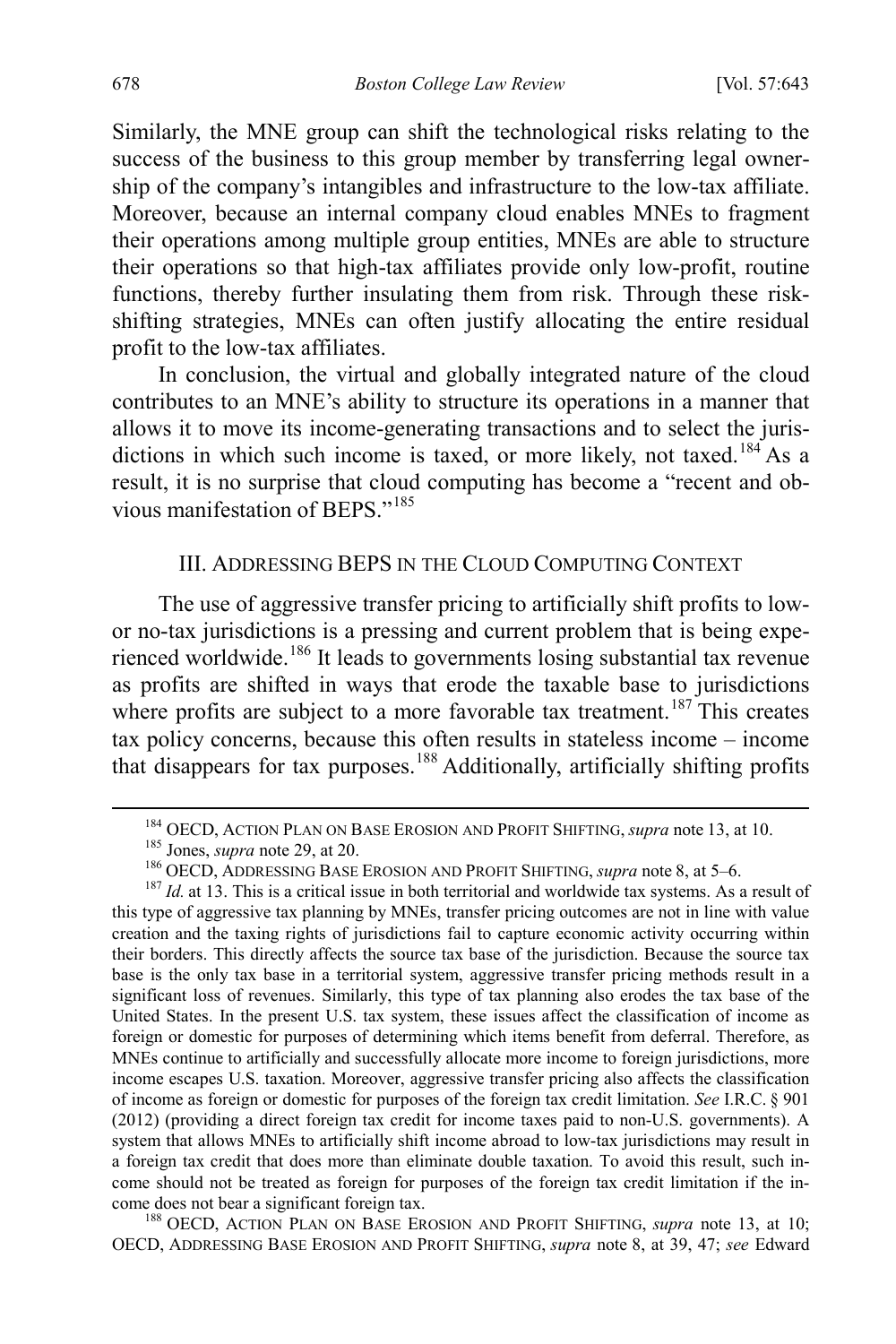abroad in this manner poses a serious risk to tax sovereignty, tax fairness, and the integrity of the corporate income tax.<sup>[189](#page-37-0)</sup> To prevent a worsening of these problems, it is imperative that countries work together to implement an international solution to BEPS. This Part discusses the BEPS Action Plan, its recommendations for reform and its shortcomings. It then argues that adoption of formulary apportionment or the profit-split methodology would better address the BEPs problem in the context of cloud computing.

# *A. BEPS Action Plan*

The OECD's work on the BEPS Action Plan seeks to address these issues by adopting proposals to ensure that profits are taxed where the economic activities generating the profits are performed and where value is created.<sup>[190](#page-37-1)</sup> Although cloud computing is not the focus of the action items addressing transfer pricing issues, intercompany cloud-based activities naturally involve the transfer pricing rules. This section discusses some of the recommendations put forth by the OECD to address aggressive transfer pricing and analyzes the likelihood of success in the cloud computing context. In particular, subsection 1 describes the OECD's suggestion that the use of the profit split methodology is appropriate in certain situations. Subsection 2 then discusses the OECD's recommendations for minimizing the intercompany shifting of intangibles to low-tax jurisdictions through changes to the transfer pricing rules. Finally, subsection 3 discusses the OECD's proposed rules to prevent MNEs from artificially transferring risks among group members.

# 1. Use of Profit Splits in the Context of Global Value Chains

With respect to the transfer pricing rules, the OECD's report suggests that the profit split method may be more reliable than one-sided methods in

D. Kleinbard, *Stateless Income*, 11 FLA. TAX REV. 699, 700 (2011) (defining the term "stateless income").<br><sup>189</sup> OECD, ADDRESSING BASE EROSION AND PROFIT SHIFTING, *supra* note [8,](#page-3-4) at 5, 8.<br><sup>190</sup> *See* OECD, ACTION PLAN ON BASE EROSION AND PROFIT SHIFTING, *supra* note [13,](#page-4-0) at 20–

<span id="page-37-1"></span><span id="page-37-0"></span><sup>21 (</sup>providing action plans to ensure that transfer pricing outcomes are in line with value creation). The first major batch of deliverables was published in September 2014. *See generally* ORG. FOR ECON. CO-OPERATION & DEV., OECD/G20 BASE EROSION AND PROFIT SHIFTING PROJECT: EX-ECUTIVE SUMMARIES 2014 DELIVERABLES (2014) (providing recommendations for how to prevent tax avoidance by MNEs). On October 5, 2015, the OECD published thirteen final reports and an explanatory statement outlining consensus action under the BEPS project. *OECD Presents Outputs of OECD/G20 BEPS Project for Discussion at G20 Finance Ministers Meeting*, ORG. FOR ECON. CO-OPERATION & DEV. (May 10, 2015), http://www.oecd.org/tax/oecd-presents-outputsof-oecd-g20-beps-project-for-discussion-at-g20-finance-ministers-meeting.htm [perma.cc/QBW9- FXGJ].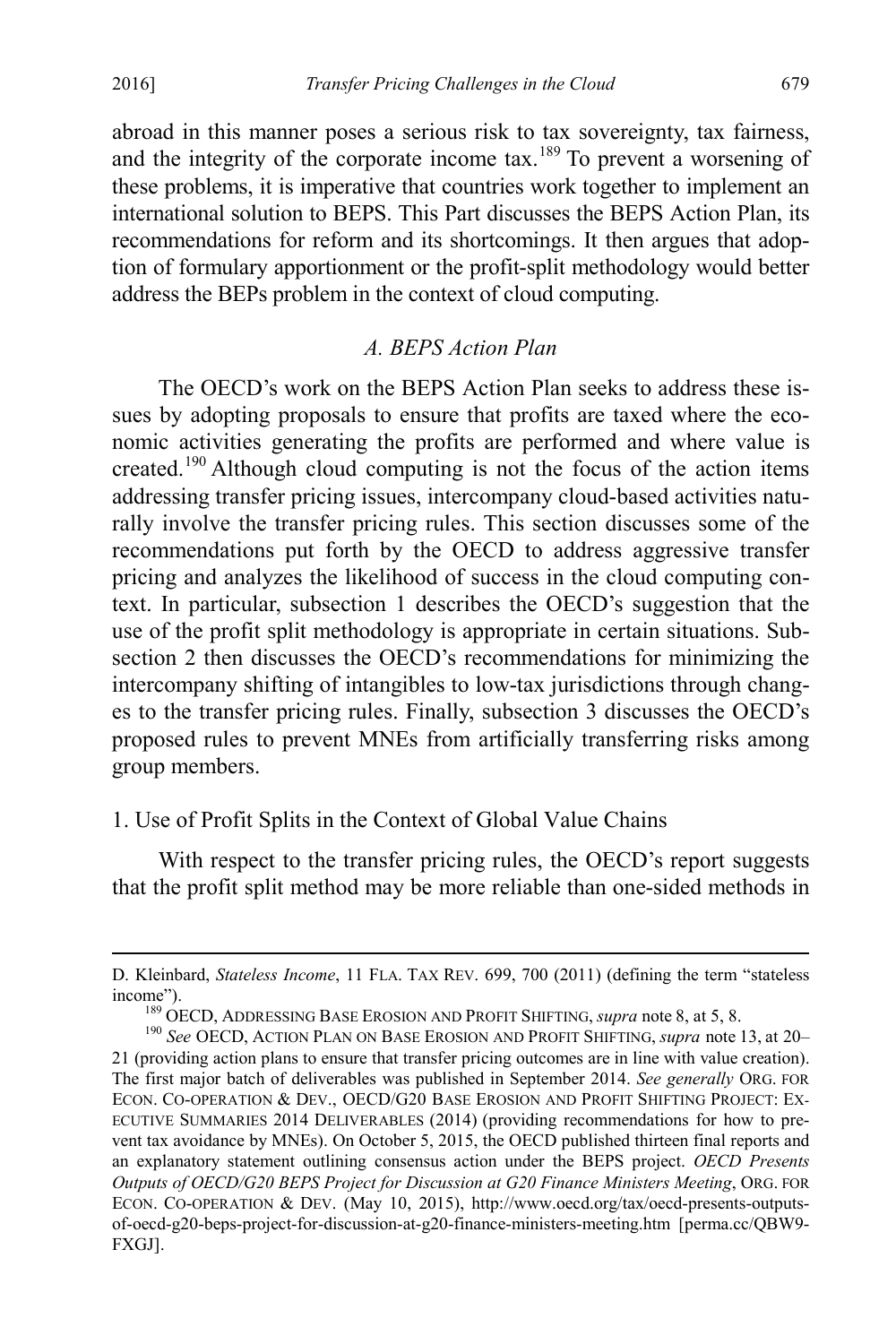<span id="page-38-0"></span>certain circumstances.[191](#page-38-1) For instance, where there is a high integration of functions and risks, a multisided and integrated business, multiple parties providing highly valuable and unique functions, or an integration and sharing of risks, then the profit split methods may be viewed as a means of achieving "a closer alignment between profits and value creation."[192](#page-38-2) Similarly, where fragmentation of functions gives rise to significant challenges in finding comparable transactions, it is feasible that use of the profit split method could support outcomes of pricing based on potential compara-bles.<sup>[193](#page-38-3)</sup> Thus, pursuant to the OECD's report, taxpayers and tax administrations may apply the profit split method as the default method under certain circumstances.<sup>[194](#page-38-4)</sup>

<span id="page-38-6"></span>In the cloud computing context, use of the profit split methods would minimize an MNE's ability to engage in tax planning that results in BEPS. When a profit split method is used "the taxpayer has the burden of showing that its allocation of residual profits follows the substantive functions that created the MNE's residual profits."[195](#page-38-5) Thus, use of profit split methodologies would help prevent MNEs from allocating a significant portion of their profits to low-tax affiliates that provide non-routine services and own the nonroutine intangibles through intercompany agreements. Instead, when corpo-

<span id="page-38-3"></span>final report does not contain similar language to this effect. OECD, ALIGNING TRANSFER PRICING OUTCOMES WITH VALUE CREATION, *supra* note [100,](#page-20-4) at 57–61. <sup>194</sup> OECD, ALIGNING TRANSFER PRICING OUTCOMES WITH VALUE CREATION, *supra* note

<span id="page-38-1"></span> <sup>191</sup> *See* OECD, ACTION 1 ON TAX CHALLENGES OF THE DIGITAL ECONOMY, *supra* not[e 29,](#page-7-7) at 92 (asserting that the profit split method can be useful when properly applied in certain circumstances, but noting that further work remains to develop profit splitting factors that show strong correlation with value creation).<br><sup>192</sup> ORG. FOR ECON. CO-OPERATION & DEV., BEPS ACTION 10: DISCUSSION DRAFT ON THE

<span id="page-38-2"></span>USE OF PROFIT SPLITS IN THE CONTEXT OF GLOBAL VALUE CHAINS 10 (2014) [hereinafter OECD, DISCUSSION DRAFT ON ACTION 10]; *see* OECD, ALIGNING TRANSFER PRICING OUT-COMES WITH VALUE CREATION, *supra* note [100,](#page-20-4) at 57–61 (providing guidance on the use of the profit split method). This may not always be the case, however. For instance, an appropriate method using inexact comparables may be a more reliable method than the profit split method if the actual transaction is such that sharing of profits or losses under a profit split represents a fundamentally different commercial relationship between the parties so that a share of profits would be unlikely to represent an arm's-length outcome. OECD, ALIGNING TRANSFER PRICING OUT-COMES WITH VALUE CREATION, *supra* note [100,](#page-20-4) at 57–60. Moreover, this report is not finalized with respect to guidance on the use of the profit split method. The OECD intends to provide additional guidance to distinguish the situations when the profit split method is likely to be the most appropriate method even when such circumstances exist. *Id.* at 57–61.<br><sup>193</sup> OECD, DISCUSSION DRAFT ON ACTION 10, *supra* note [192,](#page-38-0) at 8. However, the OECD's

<span id="page-38-4"></span>[<sup>100,</sup>](#page-20-4) at 57–61; Letter from Isabel Verlinden, Partner, PricewaterhouseCoopers, Brussels, & Adam M. Katz, Partner, PricewaterhouseCoopers LLP, N.Y., to Andrew Hickman, Head, Transfer Pricing Unit, Org. for Econ. Co-operation & Dev. 2 (Feb. 6, 2015), https://www.pwc.com/gx/en/tax/ tax-policy-administration/beps/assets/beps-use-of-profit.pdf [perma.cc/S3AE-9V5R] [hereinafter Verlinden & Katz].<br><sup>195</sup> Wells & Lowell, *supra* note [8,](#page-3-4) at 761; *see* Treas. Reg. § 1.482-6(c)(3) (as amended in

<span id="page-38-5"></span><sup>2009) (</sup>describing the profit split method and how and when to use it).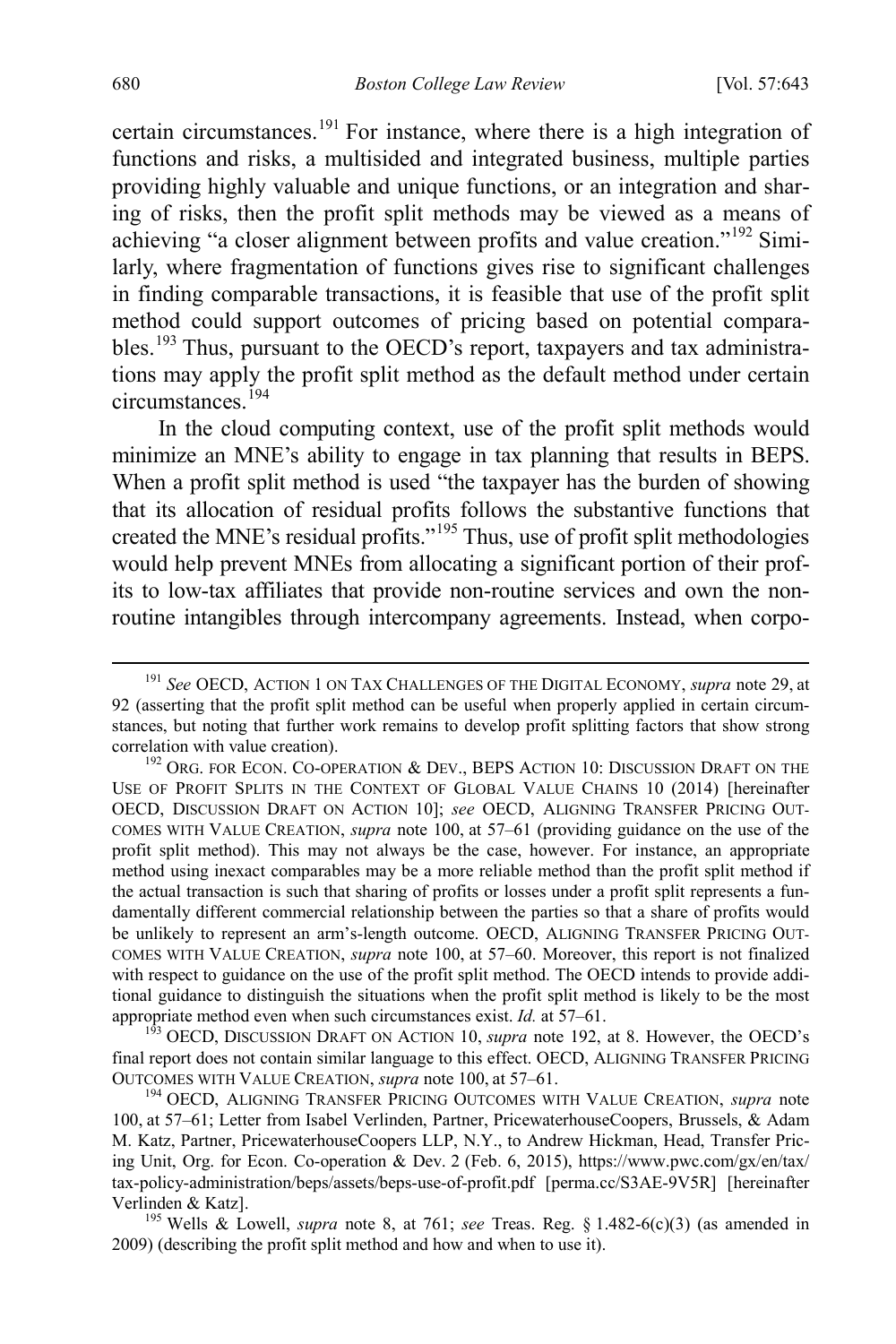rate synergies arising from deliberate corporate group actions provide a member of an MNE group with material advantages not typical of comparable independent companies, the residual profit associated with such synergies would generally need to be shared by group members in proportion to their contribution to the creation of the synergy.<sup>[196](#page-39-0)</sup> In other words, the profit split methodology makes it difficult for companies to separate functions from the profits that they generate.<sup>197</sup> Challenges remain, however, due to the uncertainties that exist in identifying, locating, and valuing the value-drivers. These uncertainties give rise to issues in determining the extent of each entity's contribution and therefore the appropriate arm's-length price. Additional guidance would be warranted to help resolve these issues when the cloud is involved.

#### 2. Rules to Prevent Intercompany Shifting of Intangibles

The OECD has also recommended changes to the transfer pricing rules, which seek to minimize the ability of an MNE to significantly reduce its worldwide tax liability by moving its intangibles to low-tax jurisdictions.<sup>[198](#page-39-2)</sup> Specifically, the OECD recommends that the determination of which entity is the legal owner of the intangible should be treated as "separate and distinct" from the question of remuneration under the arm's-length principal.<sup>[199](#page-39-3)</sup> Thus, concluding that a particular entity is the legal owner of the intangible or has funded the development of the intangible would not automatically entitle that entity to the returns from exploiting the intangible or the residual returns derived from such exploitation, even where this return may initially accrue to the legal owner as a result of its legal or contractual rights.<sup>[200](#page-39-4)</sup>

Instead, the determination of which entities in an MNE group should be entitled to retain the economic profit from exploitation of intangibles would depend on the contributions made by each group member through functions performed, assets used, and risks assumed that contribute to the value of the

<span id="page-39-0"></span> <sup>196</sup> OECD, ALIGNING TRANSFER PRICING OUTCOMES WITH VALUE CREATION, *supra* note [100,](#page-20-4) at 48.

<span id="page-39-1"></span><sup>197</sup> *See* Wells & Lowell, *supra* note [8,](#page-3-4) at 761 (noting that "[i]f the taxpayer cannot explain how a tax haven's activities functionally contributed to the creation of residual profits, it would receive a zero allocation").

<span id="page-39-2"></span><sup>&</sup>lt;sup>198</sup> OECD, ALIGNING TRANSFER PRICING OUTCOMES WITH VALUE CREATION, *supra* note [100,](#page-20-4) at 63–115. The OECD has recommended changes to the OECD transfer pricing guidelines that (i) clarify the definition of intangibles; (ii) provide guidance on identifying transactions involving intangibles; (iii) provide supplemental guidance for determining the arm's-length conditions for transactions involving intangibles; and (iv) provide guidance on the transfer pricing treatment of local market features and corporate synergies. *Id.* <sup>199</sup> *Id.* at 76. <sup>200</sup> *Id.* Instead, "[a]n associated enterprise providing funding and assuming the related finan-

<span id="page-39-4"></span><span id="page-39-3"></span>cial risks, but not performing any functions relating to the intangible, could generally only expect a risk-adjusted return on its funding." *Id.* at 65.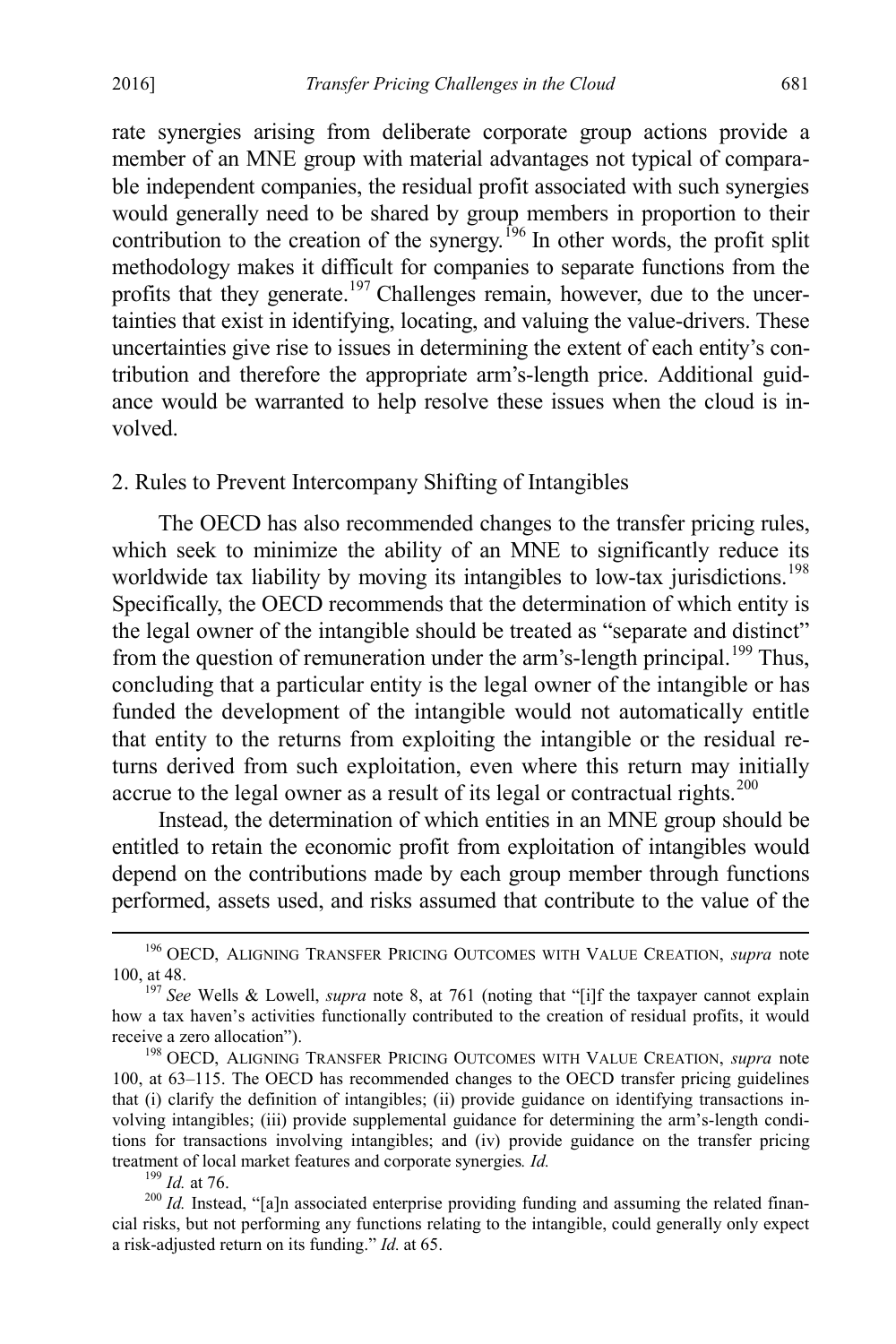intangible.<sup>[201](#page-40-0)</sup> In identifying these arm's-length prices, the functions, risks, and assets that need to be assessed include those related to the development, en-hancement, maintenance, protection, and exploitation of intangibles. <sup>[202](#page-40-1)</sup> Through these changes, the OECD's recommendations seek to ensure that entities within an MNE group that contribute value to the intangible property, either by performing or managing development functions or by bearing and controlling risks, are appropriately rewarded for doing so.<sup>[203](#page-40-2)</sup>

Unfortunately, there is no easy solution to the issue of how to price intercompany transactions involving intangibles, and many practical difficulties remain in applying these rules both within and outside of the cloud context. As discussed above, cloud computing often results in a level of integration that makes it difficult to isolate the value-drivers, including the impact of any particular intangible on the MNE group's profits. As a result, moving to the cloud presents challenges in applying the recommended changes because of the difficulties in identifying where value is created in the cloud. Despite these challenges, the OECD recommendations are a step in the right direction because they minimize the ability of companies to allocate profits to locations where the value with respect to the intangible is not created. Specifically, the OECD recommendations reduce the emphasis on the location of the legal owner of the intangibles and instead emphasize the location where the research and development funds originate, where research and development occurs, and where manufacturing, marketing, and distribution to exploit the intangibles takes place. Because it is clear that value is not created where there is no capital, where significant research and development does not occur, and where consumers are not located to benefit from the use of the intangible, the BEPS report helps to at least minimize some of the current strategies for artificially shifting profits related to intangibles.<sup>[204](#page-40-3)</sup>

Moreover, the cloud business model often results in various members of an MNE group owning and using different intangibles and performing activities related to the development, enhancement, maintenance, protection, and exploitation of an intangible, often in a way and with a level of

<span id="page-40-3"></span><sup>204</sup> *See* Brauner, *supra* note [12,](#page-4-6) at 75 ("[D]espite the difficulty of determining where value is created, it is not difficult to understand where it is not created.").

<span id="page-40-2"></span><span id="page-40-1"></span><span id="page-40-0"></span><sup>201</sup> *Id.* at 73–74. <sup>202</sup> *Id.* <sup>203</sup> OECD, ACTION 1 ON TAX CHALLENGES OF THE DIGITAL ECONOMY, *supra* not[e 29,](#page-7-7) at 91. The OECD has also proposed changes to address the issues presented by cost-sharing arrangements. *See* OECD, ALIGNING TRANSFER PRICING OUTCOMES WITH VALUE CREATION, *supra* note [100,](#page-20-4) at 161–81 (providing "general guidance for determining whether the conditions established by associated enterprises for transactions covered by a [cost contribution agreement] are consistent with the arm's length principle").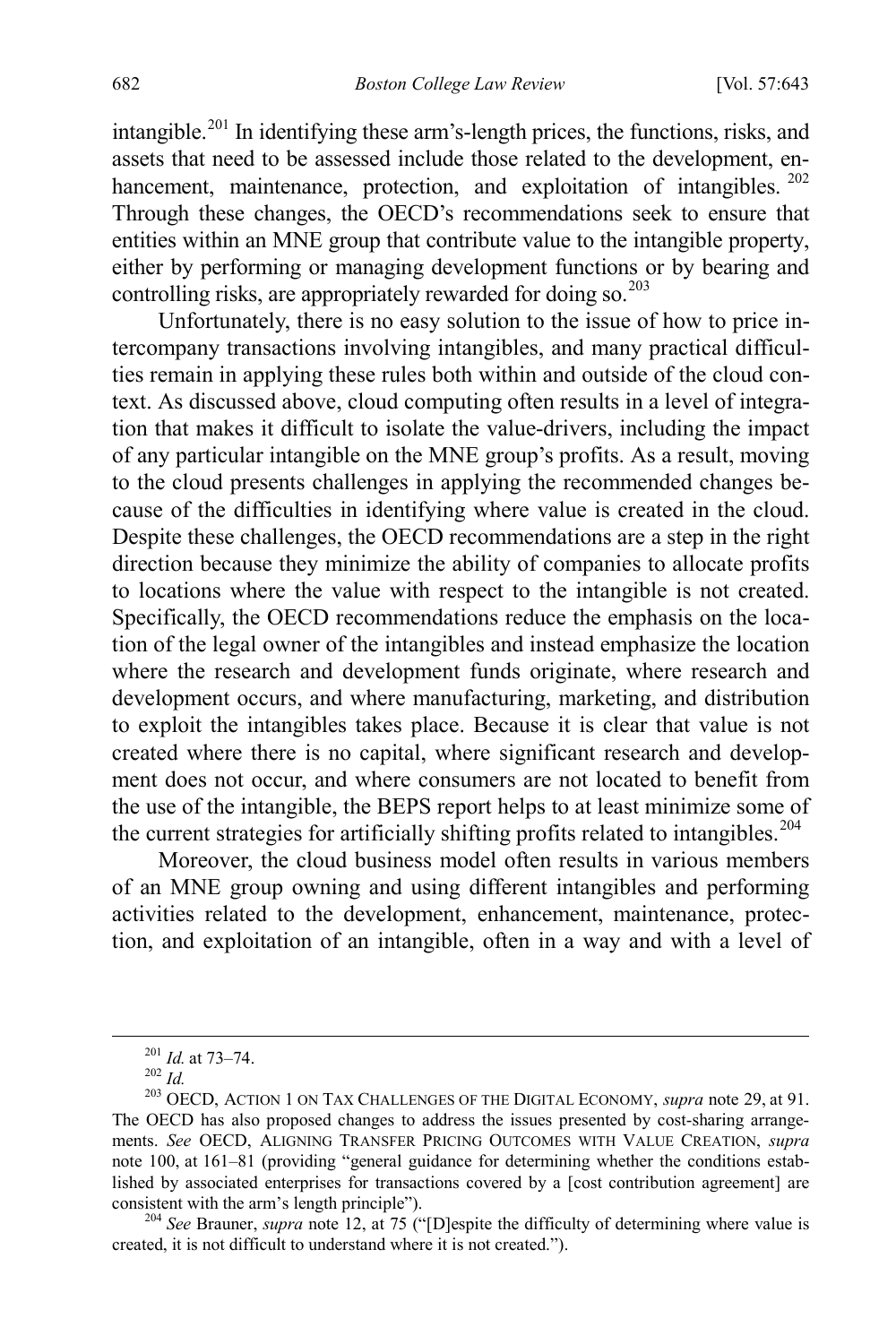integration that does not generally exist between unrelated entities.<sup>205</sup> Thus, transactions involving intangibles continue to create challenges due to the lack of comparable independent transactions involving intangibles, as well as a lack of comparability between the intangibles, themselves. [206](#page-41-1) Given these circumstances, a thorough functional analysis does not necessarily give rise to an arm's-length result. Instead, use of the profit split method may be a more reliable method of determining the arm's-length price where it is not possible to identify reliable comparable uncontrolled transactions.[207](#page-41-2) Other valuation methods that depart from the arm's-length standard may also be needed to estimate the arm's-length price where comparables are unavailable.<sup>[208](#page-41-3)</sup> For instance, the OECD has suggested the use of ex post information as presumptive evidence as to the reliability of the information used ex ante in determining the transfer price for "hard-to-value intangibles."[209](#page-41-4) Similarly, the current U.S. transfer pricing rules include a "commensurate with income" standard that provides that the price for the transfer of an intangible asset may be adjusted in later years to ensure that the transfer price is commensurate with the income actually attributable to the intangible.<sup>210</sup> To be successful at minimizing manipulative transfer pricing prac-

<span id="page-41-1"></span>[100,](#page-20-4) at 74.<br> $\frac{207}{1}$  *Id.* at 101.

<span id="page-41-3"></span><span id="page-41-2"></span><sup>208</sup> See id. at 102 (proposing the use of income based valuation techniques, especially those "premised on the calculation of the discounted value of projected income streams or cash flows derived from the exploitation of the intangible being valued").<br><sup>209</sup> *Id.* at 109–10. The OECD's report defines "hard-to-value" intangibles as intangibles for

<span id="page-41-4"></span>which, at the time of their transfer in a transaction between related entities, (i) no sufficiently reliable comparable exists, (ii) there is a lack of reliable projections of future cash flows or income expected to be derived from the transferred intangible, or (iii) the assumptions used in valuing the intangible are highly uncertain. *Id.* at 110. Alternatively, as some commentators have suggested, formulary apportionment may be useful in this regard. *See, e.g.*, Brauner, *supra* note [133,](#page-26-0) at 160– 64 (arguing that a formula-based transfer pricing model is both practically and theoretically more desirable than the current arm's-length-based regime); Louise M. Kauder, *Intercompany Pricing and Section 482: A Proposal to Shift from Uncontrolled Comparables to Formulary Apportionment Now*, 58 TAX NOTES 485, 486–87 (1993) (arguing that § 482 already authorizes formulary apportionment, U.S. tax treaties do not prohibit it, and it is the only way for multinational organizations to achieve reasonable results).<br><sup>210</sup> Treas. Reg. § 1.482-4(f)(2) (as amended in 2011). The "commensurate with income"

<span id="page-41-5"></span>standard attempts to prevent MNEs from manipulating the transfer price of intangible assets by permitting hindsight in pricing intangibles. *See id.* (citing I.R.C. § 482 (2012)). Thus, it is technically a departure from the arm's-length standard. *Id.*; Brauner, *supra* note [133,](#page-26-0) at 100–01.

<span id="page-41-0"></span> <sup>205</sup> *See supra* notes [79–](#page-16-0)[112](#page-23-0) and accompanying text (exploring how the cloud business model raises fundamental questions regarding how value is added, which creates difficulties in isolating the value-drivers and, therefore the relevant comparables, for an MNE group operating in the cloud). This issue also exists outside of the cloud environment. *See* OECD, ALIGNING TRANSFER PRICING OUTCOMES WITH VALUE CREATION, *supra* note [100,](#page-20-4) at 74 (listing factors that can create challenges anytime intangibles are involved); Welsh et al., *supra* note [29,](#page-7-7) at 153–54 (noting that although collaborative frameworks cause transfer pricing issues outside of the cloud, the cloud has the potential to increase the likelihood those issues arise). <sup>206</sup> OECD, ALIGNING TRANSFER PRICING OUTCOMES WITH VALUE CREATION, *supra* note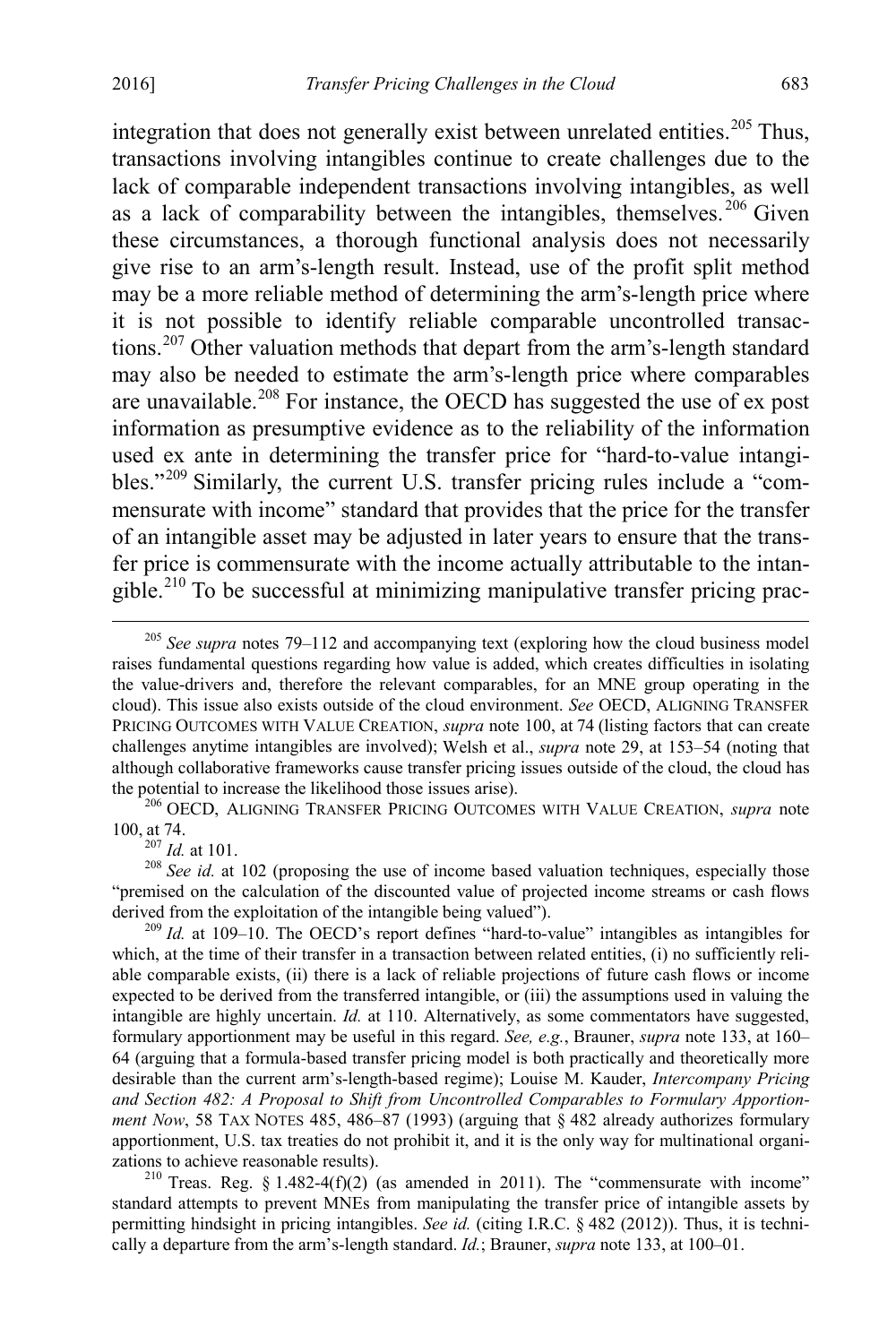tices involving intangibles, however, these types of standards need to be interpreted as a departure from the arm's-length standard and consistently applied by tax administrations. $211$ 

# 3. Rules to Prevent Intercompany Transferring of Risks

The BEPS Action Plan also seeks to "[d]evelop rules to prevent BEPS by transferring risks among, or allocating excessive capital to, group mem-bers."<sup>[212](#page-42-1)</sup> This action item involves adopting transfer pricing rules or special measures that minimize an MNE's ability to shift income to an affiliate merely because that entity has contractually assumed risks or provided capital. $^{213}$  $^{213}$  $^{213}$  With these goals in mind, the OECD's report suggests that the transfer pricing rules should focus on the conduct of the parties, rather than focusing solely on intercompany agreements, when identifying which entities bear risk with respect to particular operational activities.<sup>[214](#page-42-3)</sup> Specifically, an allocation of risk to a particular entity should not be made merely because that entity has contractually assumed the risk.<sup>[215](#page-42-4)</sup> The OECD's approach requires consideration of both how the risks are controlled in the business and which party's functions enable it to face and mitigate the risks associated with business activities in making this determination.<sup>[216](#page-42-5)</sup> The report also recommends that intercompany arrangements be disregarded for transfer pricing purposes when the transaction does not have the fundamental economic attributes of arrangements between independent parties.<sup>[217](#page-42-6)</sup> By endorsing the view that a "commercial rationality test" is necessary to respect the transaction, the OECD's proposal represents a departure from the arm's-length principle. [218](#page-42-7)

<span id="page-42-7"></span>note [100,](#page-20-4) at 38–40 (describing circumstances in which the commercial rationality test is necessary

<span id="page-42-8"></span><span id="page-42-0"></span><sup>&</sup>lt;sup>211</sup> For instance, despite the "commensurate with income" standard set forth in the U.S. transfer pricing rules, MNEs are able to artificially shift intangibles and their associated profits to lowtax jurisdictions. This standard has been unsuccessful in minimizing price manipulation due to the standard's many exceptions and the government's interpretation of this standard to be consistent with the arm's-length standard. Treas. Reg.  $\S 1.482-4(f)(2)$ ; Brauner, *supra* note 133, at 101.

<span id="page-42-3"></span><span id="page-42-2"></span><span id="page-42-1"></span><sup>&</sup>lt;sup>212</sup> OECD, ACTION PLAN ON BASE EROSION AND PROFIT SHIFTING, *supra* note [13,](#page-4-0) at 20.<br><sup>213</sup> Id.<br><sup>214</sup> OECD, ALIGNING TRANSFER PRICING OUTCOMES WITH VALUE CREATION, *supra* note<br>100, at 29, 31–32.<br><sup>215</sup> Id.

<span id="page-42-6"></span><span id="page-42-5"></span><span id="page-42-4"></span><sup>&</sup>lt;sup>216</sup> *Id.* at 20–25. 217 *Id.* at 39. According to the discussion draft, a transaction would satisfy this new standard if it would "offer each of the parties a reasonable expectation to enhance or protect their commercial or financial positions on a risk-adjusted (the return adjusted for the level of risk associated with it) basis, compared to other opportunities realistically available to them at the time the arrangement was entered into." ORG. FOR ECON. CO-OPERATION & DEV., BEPS ACTIONS 8, 9, AND 10: DIS-CUSSION DRAFT ON REVISIONS TO CHAPTER I OF THE TRANSFER PRICING GUIDELINES 26 (2014) [hereinafter OECD, DISCUSSION DRAFT ON REVISIONS TO CHAPTER 1]. <sup>218</sup> *See* OECD, ALIGNING TRANSFER PRICING OUTCOMES WITH VALUE CREATION, *supra*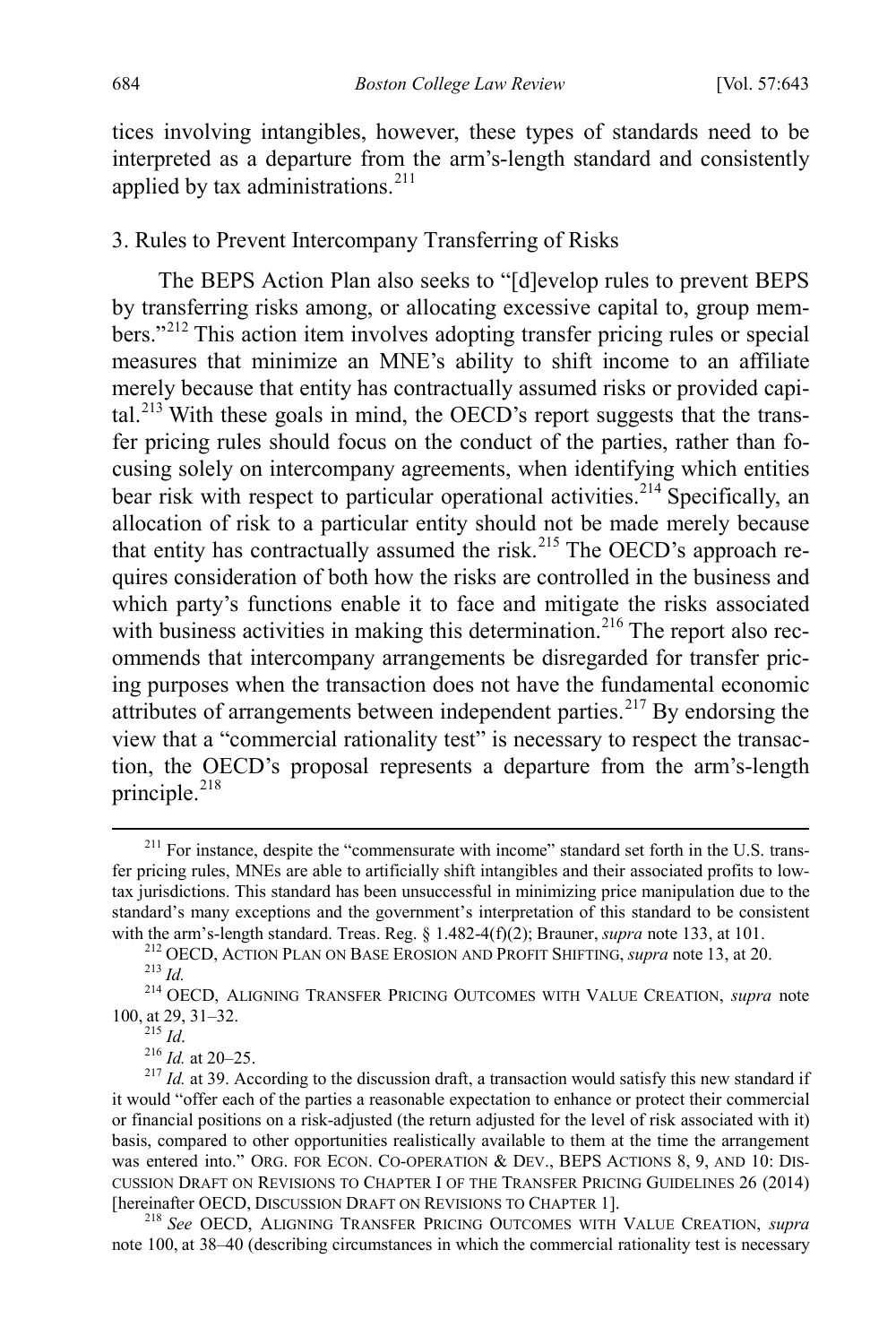The goals of the BEPS Action Plan with respect to these risk issues are a necessary step to minimizing BEPS in the context of most MNE operations, including cloud computing. As recognized in the OECD's final report related to addressing the tax challenges of the digital economy, BEPS structures often involve contractual arrangements that allocate risks to low-tax affiliates in order to support larger allocations of MNE profits to this group member.<sup>[219](#page-43-0)</sup> As discussed above, MNEs engaging in cloud computing can also benefit from structuring their legal arrangements in this manner. Because MNEs can easily create convenient intercompany contracts between different group members, these contracts are not a credible basis, in themselves, to justify the allocation of the MNE group's residual profits to the risk-taker.<sup>[220](#page-43-1)</sup> Thus, the OECD's proposal to treat contractual allocations of risk as only a starting point in the transfer pricing analysis and to increase the emphasis on the actual conduct of the parties will likely help align trans-fer pricing outcomes with value creation.<sup>[221](#page-43-2)</sup>

Despite the foregoing, like numerous other situations that require a facts and circumstances analysis, this approach may increase the unpredictability in how the transfer pricing rules are applied. Moreover, as the United States and other countries and commentators have noted, the OECD's suggestion that a "commercial rationality test" be adopted may result in turning longstanding transfer pricing principles into a series of vague concepts easily manipulated by countries to serve their revenue needs at the expense of other countries' tax bases and MNEs.<sup>[222](#page-43-3)</sup> Thus, challenges remain even if these solutions are adopted.

Establishing the conduct of the parties involves examination of all of the facts and circumstances surrounding how those enterprises interact with one another in their economic and commercial context to generate potential commercial value, how that interaction contributes to the rest of the value chain, and what the interaction involves in terms of the precise identification of the functions each party actually performs, the assets each party actually employs, and the risks each party actually assumes and manages.

<span id="page-43-3"></span>OECD, DISCUSSION DRAFT ON REVISIONS TO CHAPTER 1, *supra* note [217,](#page-42-8) at 4. <sup>222</sup> *See, e.g.*, Amanda Athanasiou & Lee A. Sheppard, *OECD's Draft on Transfer Pricing Goes Beyond Arm's Length*, TAX NOTES (Dec. 22, 2014), http://www.taxnotes.com/tax-notestoday/transfer-pricing/oecds-draft-transfer-pricing-goes-beyond-arms-length/2014/12/22/4627741 (expressing concern over the OECD's willingness to venture far beyond the arm's-length principle); Verlinden & Katz, *supra* note [194,](#page-38-6) at 2 (expressing concern that OECD guidance may encourage tax authorities to request commercial rationality analysis even when such analyses is inappropriate). The "commercial rationality test" requires consideration of whether the actual

<span id="page-43-1"></span><span id="page-43-0"></span>to respect the transaction); Verlinden & Katz, *supra* note [194,](#page-38-6) at 7 (expressing concern that the commercial rationality test is inconsistent with the principles underlying the arm's-length standard).

<sup>&</sup>lt;sup>219</sup> OECD, ACTION 1 ON TAX CHALLENGES OF THE DIGITAL ECONOMY, *supra* not[e 29,](#page-7-7) at 92. <sup>220</sup> *Id.*; Benshalom, *supra* not[e 105,](#page-21-5) at 435–36. <sup>221</sup> Specifically, the OECD report states:

<span id="page-43-2"></span>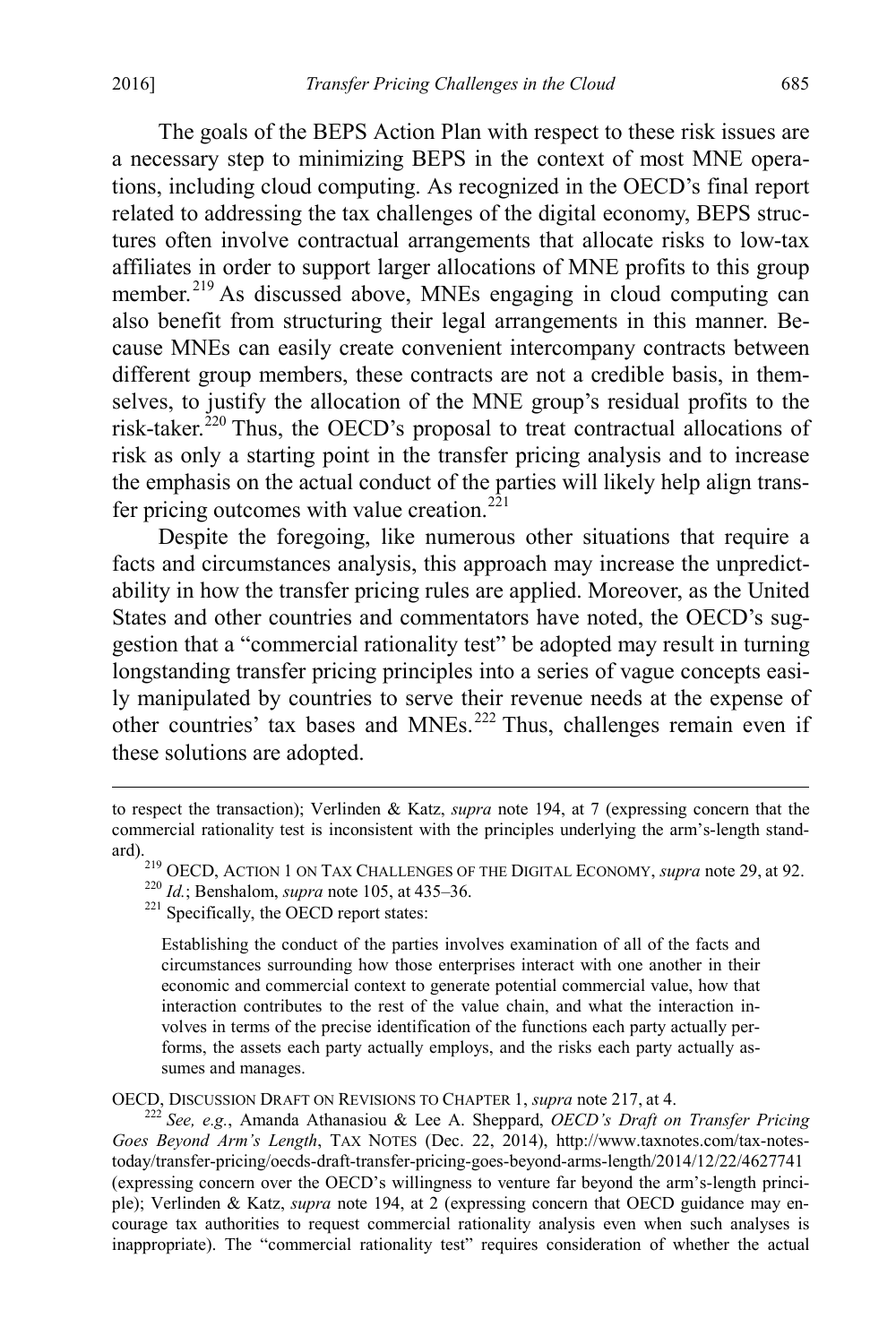The BEPS Action Plan also has set forth other actions that may be more successful in aligning risk allocations with the underlying economic reality of the MNE's operations. For instance, Action Item 13 involves the development of rules regarding documentation of transfer pricing, including the standardization of certain transfer pricing reports and the exchange of country-by-country reporting.<sup>[223](#page-44-0)</sup> The OECD report with respect to this action item contains revised standards for transfer pricing documentation and a template for country-by-country reporting of revenues, profits, taxes paid, and certain measures of economic activity.<sup>[224](#page-44-1)</sup> This documentation will provide tax administrations with better information with which to assess transfer pricing risk allocations, as well as to identify the existence of other practices that have the effect of artificially shifting substantial amounts of income to low-tax jurisdictions. [225](#page-44-2) Although the costs of compliance and safeguards to prevent abuse need to be taken into account in implementing these reporting requirements, by enhancing transparency for tax administrations, this new documentation is a crucial element of successfully addressing the BEPS problem. $^{226}$  $^{226}$  $^{226}$ 

In conclusion, it is clear that the current transfer pricing rules are insufficient to overcome BEPS. Thus, by identifying and proposing recommendations to address the many difficult issues related to BEPS, the OECD's work with respect to the BEPS Action Plan is an important first step in developing a global action plan to revise the current international tax stand-

arrangements differ from those that would have been adopted by independent parties behaving in a commercially rational manner in comparable circumstances. OECD, ALIGNING TRANSFER PRIC-ING OUTCOMES WITH VALUE CREATION, *supra* note [100,](#page-20-4) at 39. "It is also a relevant pointer to consider whether the MNE group as a whole is left worse off on a pre-tax basis since this may be an indicator that the transaction viewed in its entirety lacks the commercial rationality of arrangements between unrelated parties." *Id.* 223 OECD, ACTION PLAN ON BASE EROSION AND PROFIT SHIFTING, *supra* not[e 13,](#page-4-0) at 23. 224 ORG. FOR ECON. CO-OPERATION & DEV., TRANSFER PRICING DOCUMENTATION AND

<span id="page-44-1"></span><span id="page-44-0"></span>COUNTRY-BY-COUNTRY REPORTING, ACTION 13: <sup>2015</sup> FINAL REPORT 9 (2015). <sup>225</sup> *See id.* at 9–10 (providing a three-tiered standardized approach to transfer pricing docu-

<span id="page-44-2"></span>mentation).<br><sup>226</sup> *See id.* at 9. Potential areas for abuse of this reporting system include the risk that tax ad-

<span id="page-44-3"></span>ministrations will use the reports to demand a percentage of profits based on formulary apportionment of the MNE's profits or demand profits based on what similar countries are receiving. *See* Alex M. Parker, *Treasury Official: 'Policing' Needed for BEPS Global Reporting System*, 23 TAX MGMT. TRANSFER PRICING REP. 724 (2014) (noting potential areas for abuse of the reporting system and describing proposed safeguards to prevent abuse of the reports, including a reporting system for taxpayers and penalties for tax authorities); David D. Stewart, *BEPS Solutions Must Go Beyond Transfer Pricing Rules, Stack Says*, TAX NOTES (Oct. 1, 2014), http://www.taxnotes.com/ document/beps-solutions-must-go-beyond-transfer-pricing-rules-stack-says-0 (stressing the importance of instituting mechanisms to prevent abuse of the reports).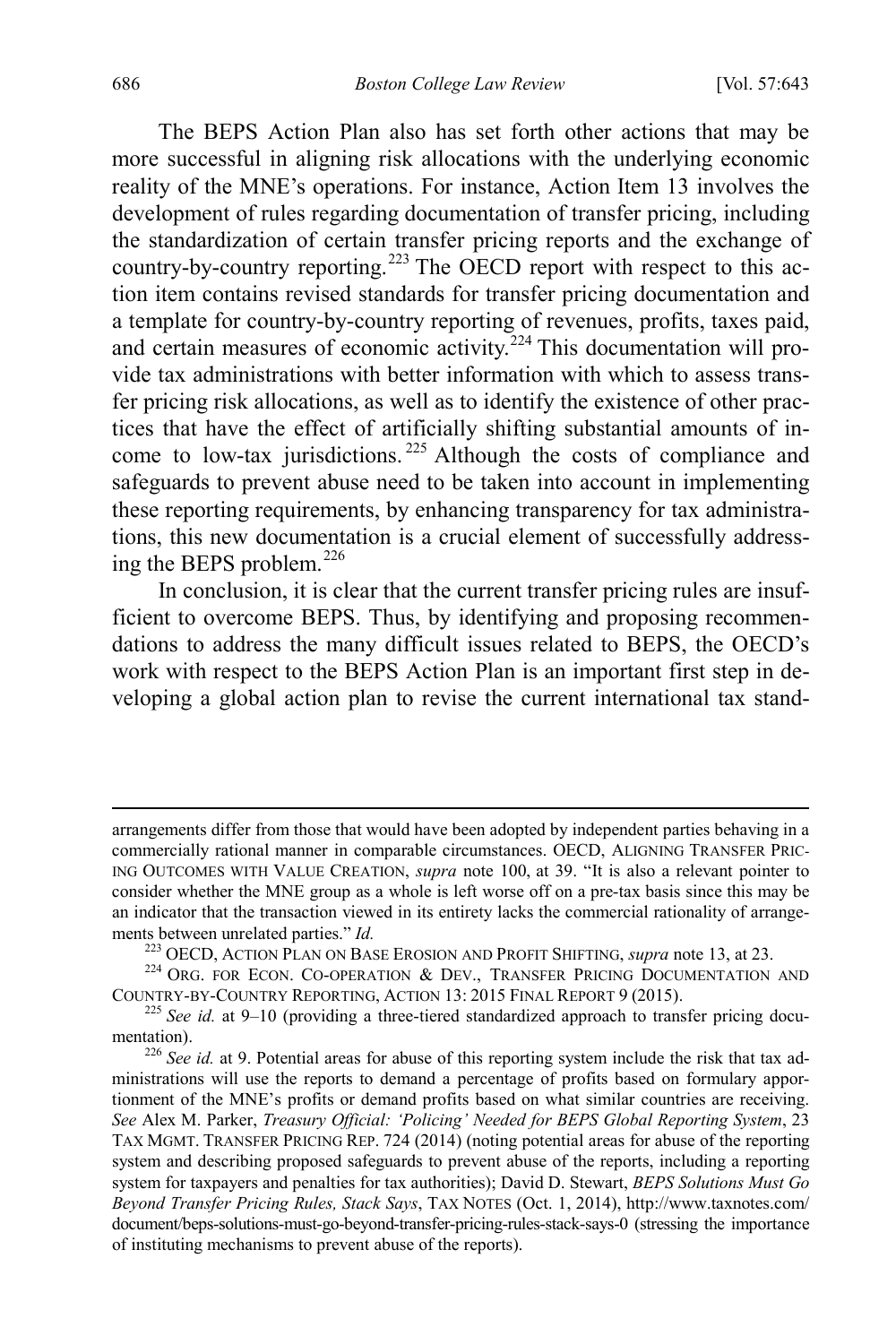ards to address BEPS and restore taxation on stateless income.<sup>[227](#page-45-1)</sup> Ultimately, however, international reform that departs from the arm's-length standard is needed to overcome the BEPS challenges. Because the BEPS project recommendations continue to rely to a large extent on the arm's-length principle, which is largely consistent with the international community's general desire to maintain this long-standing standard, the BEPS Action Plan will likely not be successful in minimizing BEPS either within or outside of the cloud context. $228$ 

## <span id="page-45-6"></span><span id="page-45-0"></span>*B. Formulary Apportionment*

Many commentators have recommended that successful international reform should include the adoption of a system of formulary apportionment for taxing the corporate income of MNEs on a multilateral basis.<sup>[229](#page-45-3)</sup> This section considers the merits of departing from the arm's-length standard and using a formulary approach to address BEPS in the cloud context. It concludes that, although not a perfect solution, a formulary approach would help resolve many BEPS issues in the context of cloud computing.<sup>[230](#page-45-4)</sup>

Under the formulary approach, an MNE is treated as a single taxpayer and its worldwide profits are allocated to a particular taxing jurisdiction based on a formula comprised of various factors. $^{231}$  $^{231}$  $^{231}$  A system of formulary apportionment would therefore eliminate the current practice of separately accounting for the income earned in each tax jurisdiction in which an MNE

<span id="page-45-1"></span> <sup>227</sup> *See* OECD, ACTION PLAN ON BASE EROSION AND PROFIT SHIFTING, *supra* not[e 13,](#page-4-0) at 13– 14 (calling for "[n]ew international standards ... to ensure the coherence of corporate income taxation at the international level").

<span id="page-45-2"></span> $228$  The OECD has also recognized that "incremental approaches may help curb current trends" but will not ultimately solve many of the BEPS challenges that governments face. OECD, ADDRESSING BASE EROSION AND PROFIT SHIFTING, *supra* note [8,](#page-3-4) at 8. <sup>229</sup> *See, e.g.*, KIMBERLY A. CLAUSING & REUVEN S. AVI-YONAH, BROOKINGS INST., RE-

<span id="page-45-3"></span>FORMING CORPORATE TAXATION IN A GLOBAL ECONOMY: A PROPOSAL TO ADOPT FORMULARY APPORTIONMENT 12 (2007) (proposing the United States move to a system of formulary apportionment to help protect the U.S. tax base while reducing the distortionary features, complexity and administrative burdens of the current tax system). *But see* Fleming et al., *supra* note [124,](#page-25-0) at 2 (arguing that formulary apportionment still gives rise to distortive effects and manipulation potential and therefore proposing the adoption of a real worldwide system of taxation is the preferred

<span id="page-45-5"></span><span id="page-45-4"></span>approach).<br><sup>230</sup> *See infra* notes [247–](#page-49-0)[250](#page-50-0) and accompanying text.<br><sup>231</sup> *See* CLAUSING & AVI-YONAH, *supra* note [229,](#page-45-0) at 12 (proposing to adopt a formulary apportionment system where an MNE's U.S. tax obligations would be based on a fraction of its worldwide income, the fraction being equal to the proportion of the firm's total sales occurring in the United States); Michael Durst, *Portfolio 6938-1st: A Formulary System for Dividing Income Among Taxing Jurisdictions*, BLOOMBERG BNA TAX & ACCT. CTR. FOREIGN INCOME PORTFOLI-OS, § 5(D) (2015) (stating that the traditional three-factor approach which considers property, compensation, and sales revenue, should be the conceptual starting point for devising a formulary apportionment system).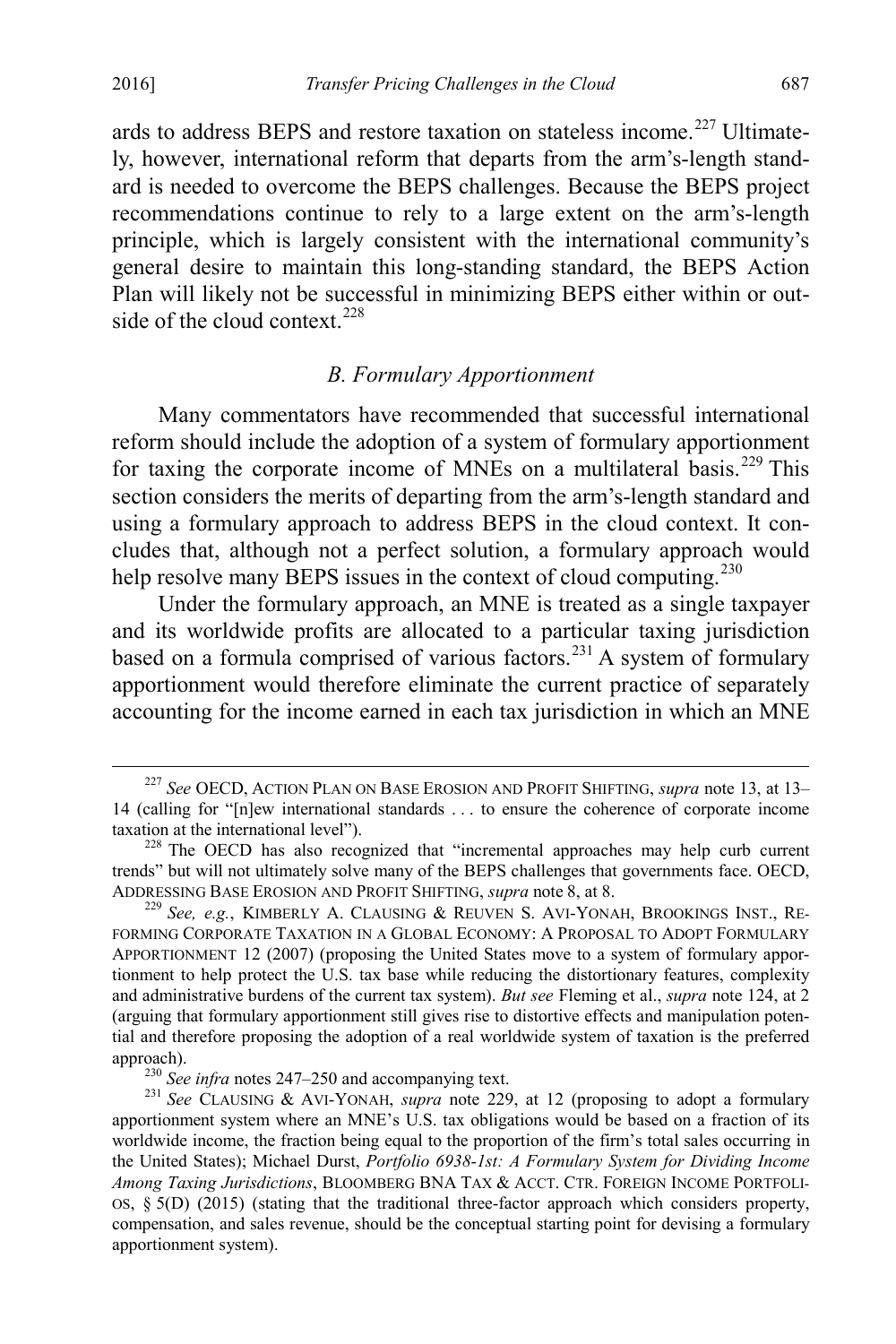operates.[232](#page-46-1) As a result, as with the profit split method, MNEs would not be able to artificially take residual profits related to cost savings and synergies it generates by centralizing IT operations in the cloud and shift them to affiliates in low-tax jurisdictions solely through the use of the transfer pricing rules. The transfer pricing rules would no longer be relevant under a formulary apportionment approach.

<span id="page-46-0"></span>Moreover, use of formulary apportionment would help address the difficulties that MNEs currently face in trying to find comparable transactions between independent parties in order to determine an arm's-length price for the intercompany transaction. A formulary approach eliminates the need to identify comparable unrelated party transactions and the need to determine an arm's-length price. Instead, this approach departs from the arm's-length standard and apportions income among related entities based on factors that focus on the MNE group's observable economic activity in each location.[233](#page-46-2) Therefore, formulary apportionment would minimize the significant uncertainties and transaction costs that MNEs currently face in trying to determine the arm's-length price for cloud transactions that have no easily identi-fiable equivalent transaction.<sup>[234](#page-46-3)</sup> It would also reduce these uncertainties and costs for tax administrations trying to enforce the arm's-length standard, especially as the cloud model continues to evolve.<sup>[235](#page-46-4)</sup>

Various commentators have suggested a variety of factors to be taken into account to apportion income among jurisdictions under the formulary approach.<sup>[236](#page-46-5)</sup> Factors often considered in apportioning an MNE's worldwide income include assets, payroll and/or sales.<sup>[237](#page-46-6)</sup> These factors seek to serve as

<span id="page-46-4"></span><sup>235</sup> *See id.* (noting that for the U.S. government, audit costs are between three to seven times higher for federal transfer pricing cases than for state formula apportionment audits).

<sup>236</sup> *E.g.*, CLAUSING & AVI-YONAH, *supra* note [229,](#page-45-0) at 12; Durst, *supra* not[e 231,](#page-45-6) § 5(D).<br><sup>237</sup> For instance, some propose a system that would use a formula based on the destination of

<span id="page-46-1"></span><sup>&</sup>lt;sup>232</sup> See Sheppard, *supra* note [124](#page-25-0) (noting that treating affiliates as separate economic actors "giv[es] multinationals free reign to determine where their profits should be taxed, or more likely, not taxed"). <sup>233</sup> Avi-Yonah et al., *supra* note [120,](#page-24-5) at 511; *see* Kimberly A. Clausing, *Beyond Territorial* 

<span id="page-46-2"></span>*and Worldwide Systems of International Taxation*, 15 J. INT'L FIN. & ECON. no. 2, June 2015, at 43, 53 (identifying the essential advantage of the formulary approach as "provid[ing] a concrete way for determining the source of international income that is not sensitive to arbitrary features of

<span id="page-46-3"></span>corporate behavior"). <sup>234</sup> *See* Avi-Yonah et al., *supra* not[e 120,](#page-24-5) at 512 (characterizing transfer pricing as "the most important international tax issue facing MNEs").

<span id="page-46-6"></span><span id="page-46-5"></span>sales. *E.g.*, CLAUSING & AVI-YONAH, *supra* note [229,](#page-45-0) at 12. Others suggest a three-factor formula, like the one formally used by most U.S. states, that would take into account sales, payroll, and assets. *E.g.*, Durst, *supra* note [231,](#page-45-6) § 5(D) (stating that the traditional three-factor approach should be the conceptual starting point for devising a formulary apportionment system). A related approach that has been proposed is to employ a formulary profit split method. *E.g.*, Avi-Yonah et al., *supra* note [120,](#page-24-5) at 498. Under this method, the tax base would be calculated as a normal rate of return on expenses, with residual profits allocated by a sales-based formula. *Id.*; Clausing, *supra* note [233,](#page-46-0) at 54. In other words, this method would allocate worldwide income based on two-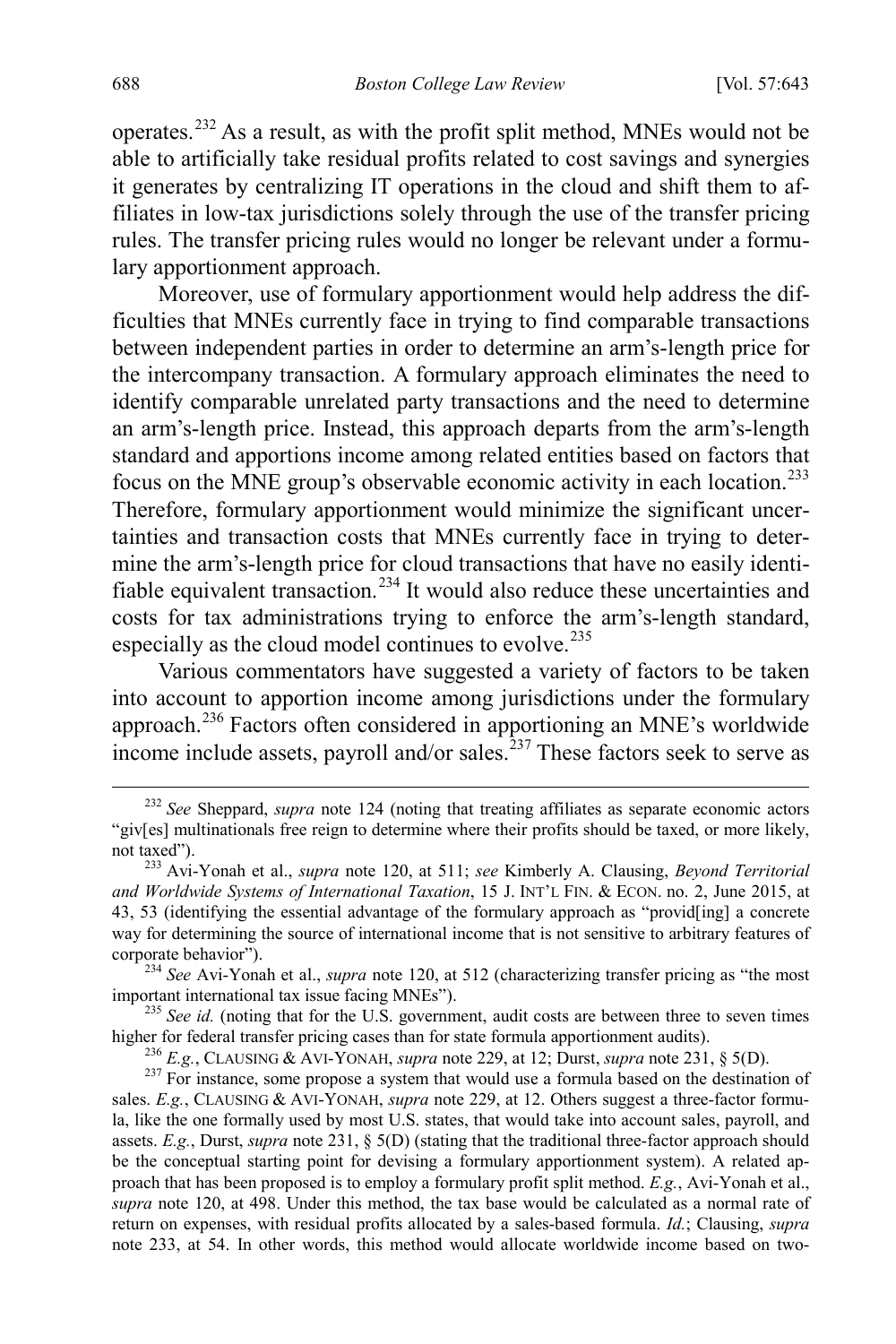a proxy for defining and measuring economic activity. But allocating an MNE's profits on the basis of these types of factors does not sufficiently eliminate artificial tax incentives or the ability of an MNE to relocate its income to low-tax jurisdictions. [238](#page-47-0) For instance, in the cloud computing context, an asset-based factor may create an inefficient allocation of capital. Specifically, cloud computing depends heavily on servers and other IT infrastructure, which are mobile assets that an MNE can locate anywhere in the world and whose location does not generally affect the pretax income the MNE generates from its cloud operations.<sup>[239](#page-47-1)</sup> Because the servers represent an economic activity that generates value, MNEs have a tax incentive to locate their servers in low-tax jurisdictions and allocate more income to those jurisdictions. The server's location, however, does not necessarily signify the jurisdiction in which the income economically originated, which means that relying on the server location will not bring allocation of the worldwide income of an MNE group more directly in line with the location of the economic activity that gives rise to that income.<sup>[240](#page-47-2)</sup>

An asset-based factor also does not adequately account for the common placement of mirror servers in multiple jurisdictions for loadbalancing, backup, and security purposes. Even though these types of servers may not contribute as much economic value as core servers, an assetbased factor would likely allocate an equal amount of income to the jurisdictions where the mirror servers reside, thereby distorting the allocation of income. Moreover, an asset-based apportionment factor does not sufficiently address issues concerning the treatment of intangible property, which is often another significant value-driver in the cloud business model. $^{241}$  $^{241}$  $^{241}$  The formulary approach continues to require a determination of where the intangible property is located. But it remains unclear whether the intangible property is located at the location of the legal owner, the location of research and development, the location of the capital that funded the development of the asset, or the location of exploitation. Any formulary approach

factors: (i) a fixed imputed return on deductible business expenses, and (ii) sales. Avi-Yonah et al., *supra* note 120, at 498.

<span id="page-47-0"></span><sup>&</sup>lt;sup>238</sup> See Clausing, *supra* note [233,](#page-46-0) at 53 (noting that under a three-factor formula based on sales, assets, and payroll there is then an incentive to locate real economic activity in low-tax countries, which raises concerns regarding efficient capital allocation); Fleming et al., *supra* note [124,](#page-25-0) at 35 (expressing concern over the incentive under the three-factor formulary to move assets and workers to low-tax foreign countries); CLAUSING & AVI-YONAH, *supra* note [229,](#page-45-0) at 9–10, 12 (noting that a system of formulary apportionment based on the three factors would still create artificial tax incentives). The experience of the states with formulary apportionment is further evidence of the challenges in finding factors that equitably apportion income among jurisdictions.<br><sup>239</sup> Mazur, *supra* note [1,](#page-2-0) at 60.<br><sup>240</sup> *Id.* <sup>241</sup> CLAUSING & AVI-YONAH, *supra* note [229,](#page-45-0) at 12.

<span id="page-47-1"></span>

<span id="page-47-2"></span>

<span id="page-47-3"></span>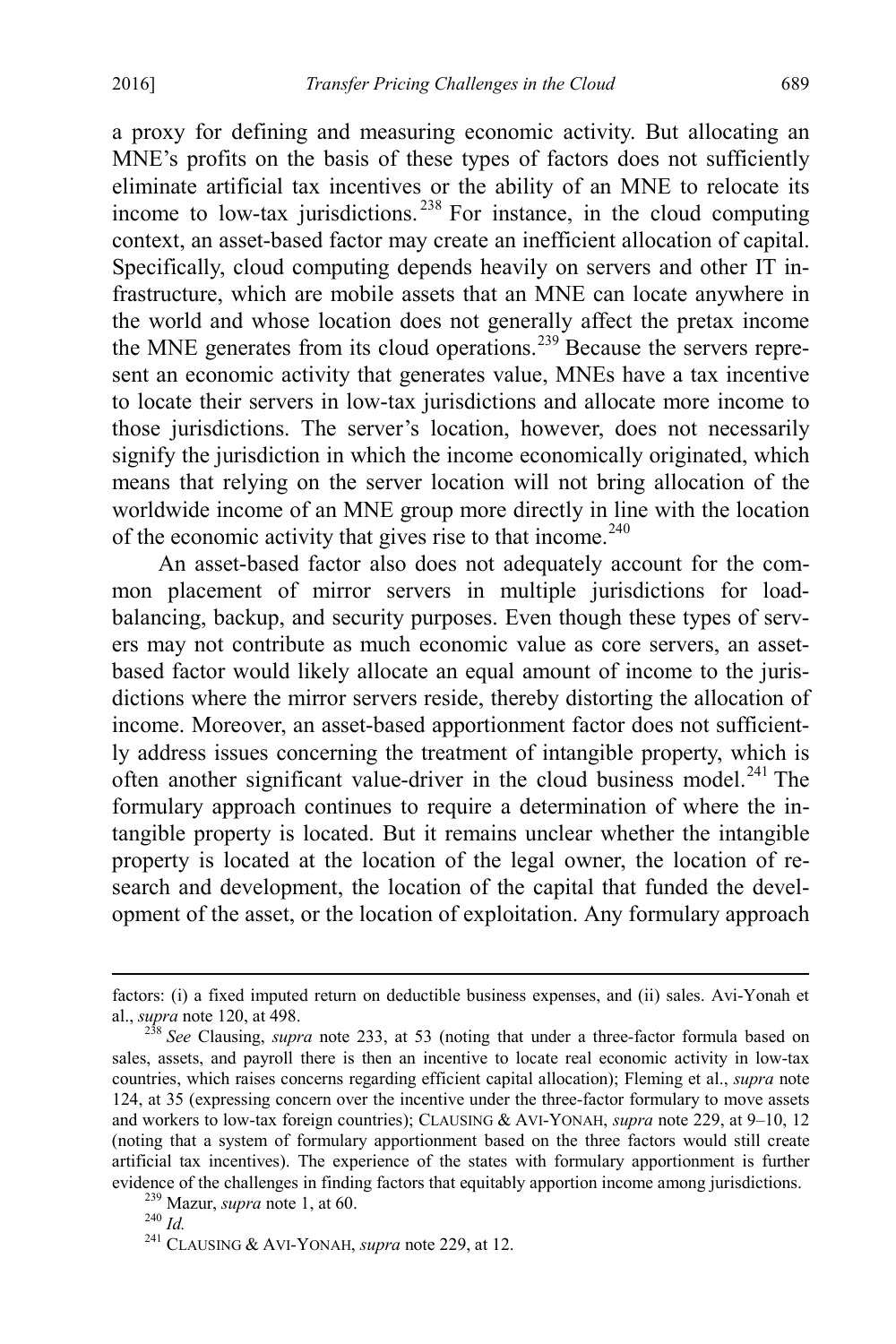implemented that utilizes the asset factor would need to address these issues.

In addition, allocating income based on the location of payroll or labor also raises challenges in the cloud computing context. As discussed above, many cloud computing services can be provided without any people or very few people involved. Thus, the location of employees may not necessarily represent the location of the MNE's value-drivers and allocating income on the basis of this factor may have distortive effects. The literature also suggests that use of a payroll apportionment factor would likely incentivize MNEs to locate employees in low-tax jurisdictions.<sup>[242](#page-48-0)</sup> Because the cloud further facilitates the ability of employees to provide IT services remotely, this factor would likely also further influence an MNE's decision of where to locate its workers. Furthermore, this factor does not adequately take into account that the current rules most likely characterize cloud computing transactions as the provision of services, rather than the transfer of tangible or intangible assets. As a result, a disproportionate amount of the MNE's income may be allocated to the location of the employees as the typical providers of services. This type of allocation may cause taxation of an MNE's profits to not align with economic activity.

The third factor often considered either alone or in combination with the above factors in apportioning worldwide income is a sales-based factor. Although this factor also has its limitations, it is often considered superior to the other factors because the location of sales are often less influenced by tax considerations due to the fact that customers are generally less mobile than the MNE's assets or personnel.<sup>[243](#page-48-1)</sup> Thus, formulary apportionment on the basis of sales would minimize or altogether eliminate the amount of income allocated to the location of mobile assets, such as servers. It also better addresses existing issues of how to allocate income generated by intangible assets by allocating income to the location where the intangible prop-

<span id="page-48-0"></span><sup>&</sup>lt;sup>242</sup> See id. (characterizing the three-factor formulary apportionment approach as creating an implicit tax on the three factors, thus discouraging their use in high-tax jurisdictions); Fleming et al., *supra* not[e 124,](#page-25-0) at 35 (noting that a three-factor formulary approach may incentivize MNEs to move their workers to low-tax jurisdictions). 243 CLAUSING & AVI-YONAH, *supra* note [229,](#page-45-0) at 12; *see* Susan C. Morse, *Revisiting Global* 

<span id="page-48-1"></span>*Formulary Apportionment*, 29 VA. TAX REV. 593, 605–06 (2010) ("The inelasticity of sales follows from significant business incentives to increase sales to customers, which should minimize the importance of tax incentives to assign sales to different locations."). In fact, U.S. states have increasingly adopted formulary apportionment formulas based solely on the destination of sales. Durst, *supra* note [231,](#page-45-6) § 2(B)(1). But note that taxpayers may try to distort the location of their sales by using independent distributing agents in low-tax jurisdictions for their sales. *See*  CLAUSING & AVI-YONAH, *supra* note [229,](#page-45-0) at 20 (noting, however, that the risk of distortion may be limited by the unwillingness of the taxpayer to relinquish control over marketing and distributing activities); Fleming et al., *supra* not[e 124,](#page-25-0) at 41–42 (exploring ways in which a MNE could manipulate the customer component and shift income to low-tax jurisdictions).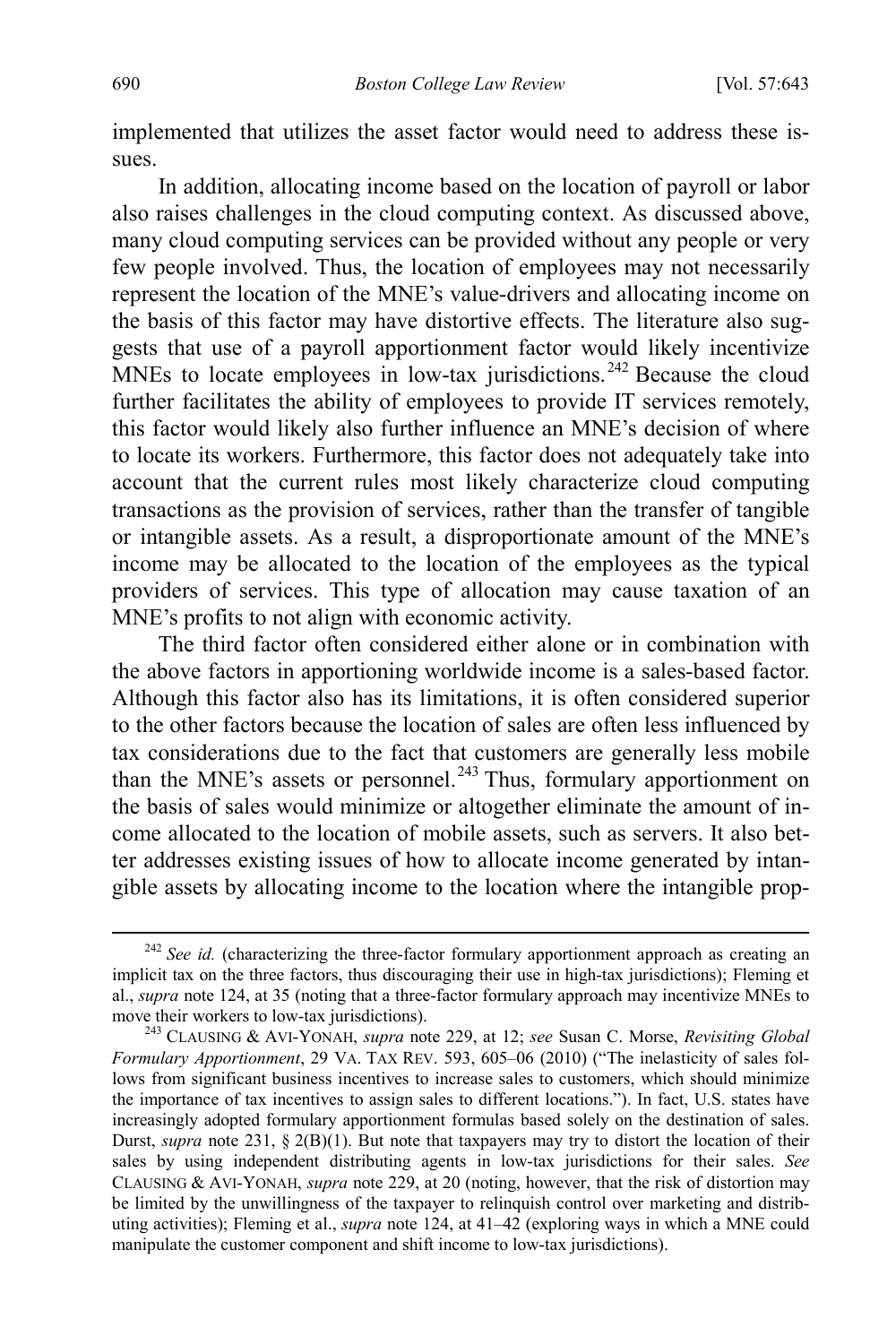erty is used. This would eliminate the need to make the difficult determination of which entity or entities are the true economic owners of the asset. Moreover, in the cloud computing context, a sales factor that bases sales on the location of the customer may also better align taxation with the location of value creation because cloud-related income generally has an observable economic connection to the customer's location  $244$ 

A destination sales-based factor, however, also creates administrative and enforcement difficulties due to the nature of cloud computing. In particular, the location from which customers access an MNE's cloud-based goods or services may change frequently and the location can be difficult for the MNE group, as well as tax administrations, to determine accurately.[245](#page-49-2) In addition, a sales-based factor would have to address how to allocate the income among the different jurisdictions in which the MNEs customers are located because some fixed-based measurements, such as seat licenses, head count, or users, may not reflect the true usage of the cloud computing services as accurately as volume-based measurements.<sup>[246](#page-49-3)</sup> A sales-based factor on its own also may not be the most equitable, because it focuses solely on the market jurisdiction, thereby failing to allocate tax revenues to the country of production.

Despite these shortcoming, both a formulary apportionment approach and a profit split methodology approach would improve the current situation more than the current rules that rely on the arm's-length standard. These approaches do not require an identification of comparable unrelated transactions, which is often difficult to do, nor do they require an analysis of the MNE group's functions, risks, and assets, which is often subject to the MNE group's control. The reliance on these features to determine an arm'slength price for intercompany transactions has largely contributed to the failure of these rules.<sup>[247](#page-49-4)</sup> Moreover, these approaches also eliminate the need for separate accounting, which has contributed to the proliferation of paper

<span id="page-49-0"></span>

<span id="page-49-2"></span><span id="page-49-1"></span><sup>&</sup>lt;sup>244</sup> Mazur, *supra* note [1,](#page-2-0) at 61.<br><sup>245</sup> *Id.* at 28–29. Moreover, as one scholar notes, taxpayers can also obscure the location in which products or services are actually being consumed or used by routing sales destined for hightax countries through intermediaries in zero- or low-tax countries, which creates additional difficulties in determining the destination of sales in today's digitalized marketplace. Michael C. Durst, *The Tax Policy Outlook for Developing Countries: Reflections on International Formulary Apportionment* 12 (Int'l Ctr. For Tax. & Dev. Working Paper 32, Feb. 2015), http://papers.ssrn. com/sol3/papers.cfm?abstract\_id=2587860 [perma.cc/6JPE-QFG2]. The current permanent establishment rules also create difficulties because these rules generally do not treat the mere destina-<br>tion of sales as a basis for taxable nexus.  $Id$ .

<span id="page-49-3"></span><sup>&</sup>lt;sup>246</sup> *See* Welsh et al., *supra* note [29,](#page-7-7) at 152 (noting the difficulties involved in determining the appropriate metric to allocate costs through the services cost method).

<span id="page-49-4"></span><sup>&</sup>lt;sup>247</sup> *See* Avi-Yonah et al., *supra* note [120,](#page-24-5) at 517 (asserting that the two elements that have caused the current regulations to fail are "reliance on 'uncontrolled comparables' and 'functional analysis' based on the taxpayer's facts and circumstances").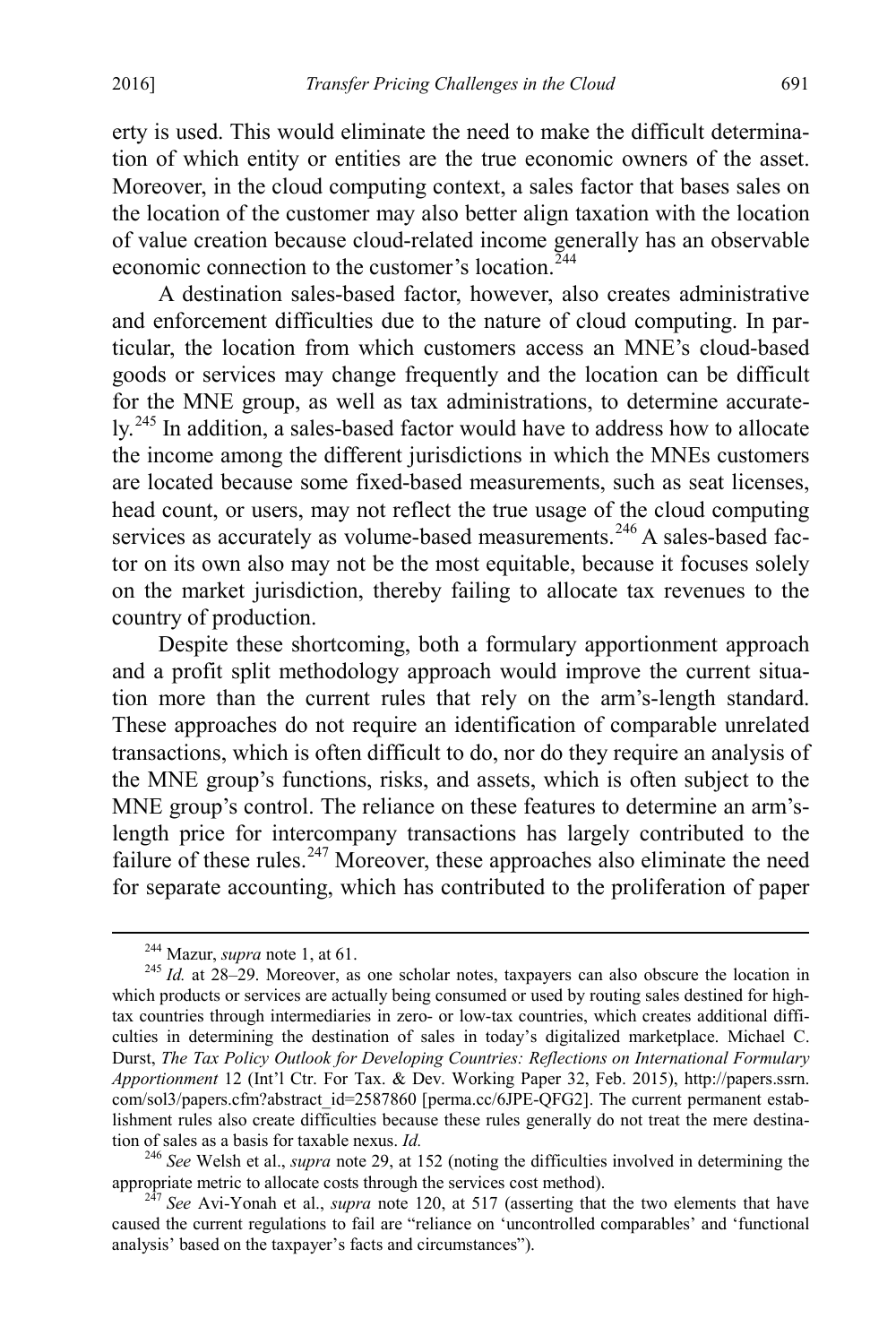profits. As some commentators have noted, "while a truly precise definition and measurement of economic value is likely unattainable," a formulary approach may provide a "reasonable, comparatively administrable, and conceptually satisfying compromise that suits the nature of the global econ-omy."<sup>[248](#page-50-1)</sup> Significantly, because the arm's-length standard has become a nearly worldwide standard for determining the transfer price between related entities, these and any other proposals that depart from the arm's-length method will need to overcome substantial political hurdles and may create more uncertainty for taxpayers.<sup>249</sup> Moreover, for this approach to succeed in preventing double taxation, as well as eliminating non-taxation, multilateral coordination and implementation of this type of approach are essential to minimizing the discrepancies between the rules that permit BEPS.<sup>[250](#page-50-3)</sup>

#### <span id="page-50-0"></span>**CONCLUSION**

As MNEs move their business to the cloud, they face new challenges in trying to determine the arm's-length price of their intercompany cloud computing transactions. The current international tax rules have not kept up with the changing business environment brought about by the evolution of technology, which has given rise to many difficulties in applying the transfer pricing rules to intercompany cloud-based activities. Because of these difficulties, cloud computing will likely give rise to an increase in tax disputes between MNEs and tax administrations. At the same time, the mobile and borderless nature of cloud computing, together with the uncertainties created by the current transfer pricing rules, will likely contribute to the current BEPS problem by facilitating an MNE's ability to artificially shift profits to low-tax jurisdictions. The BEPS Action Plan, which attempts to encompass a multilateral solution, is a step in the right direction, but will likely fail to eliminate BEPS. Instead, the new economy requires innovative solutions that involve international coordination and cooperation and depart from the arm's-length standard.<sup>[251](#page-50-4)</sup> Thus, as argued in this Article, the global

<span id="page-50-4"></span>phasizing the importance of "revisit[ing] some of the fundamentals of the existing standards"

<span id="page-50-2"></span><span id="page-50-1"></span><sup>248</sup> *Id.* at 511. <sup>249</sup> *See* Verlinden & Katz, *supra* not[e 194,](#page-38-6) at 1 (noting that the OECD discussion draft on the use of profit splits in the context of global value chains "cover many of the most controversial areas of transfer pricing and pose many questions with differing, reasonable (and sometimes contradictory) opinions as to how to best approach them").

<span id="page-50-3"></span><sup>&</sup>lt;sup>250</sup> See OECD, ADDRESSING BASE EROSION AND PROFIT SHIFTING, *supra* note [8,](#page-3-4) at 6–8, 28, 39 (stressing the importance of developing a uniform tax policy to prevent hybrid mismatch arrangements); Brauner, *supra* note [12,](#page-4-6) at 79–80 (noting how different countries employing different tax rules to similar circumstances can lead to double non-taxation); CLAUSING & AVI-YONAH, *supra* note [229,](#page-45-0) at 19 (identifying the prevention of double taxation and non-taxation as goals of the formulary apportionment approach). <sup>251</sup> *See* OECD, ADDRESSING BASE EROSION AND PROFIT SHIFTING, *supra* note [8,](#page-3-4) at 8 (em-